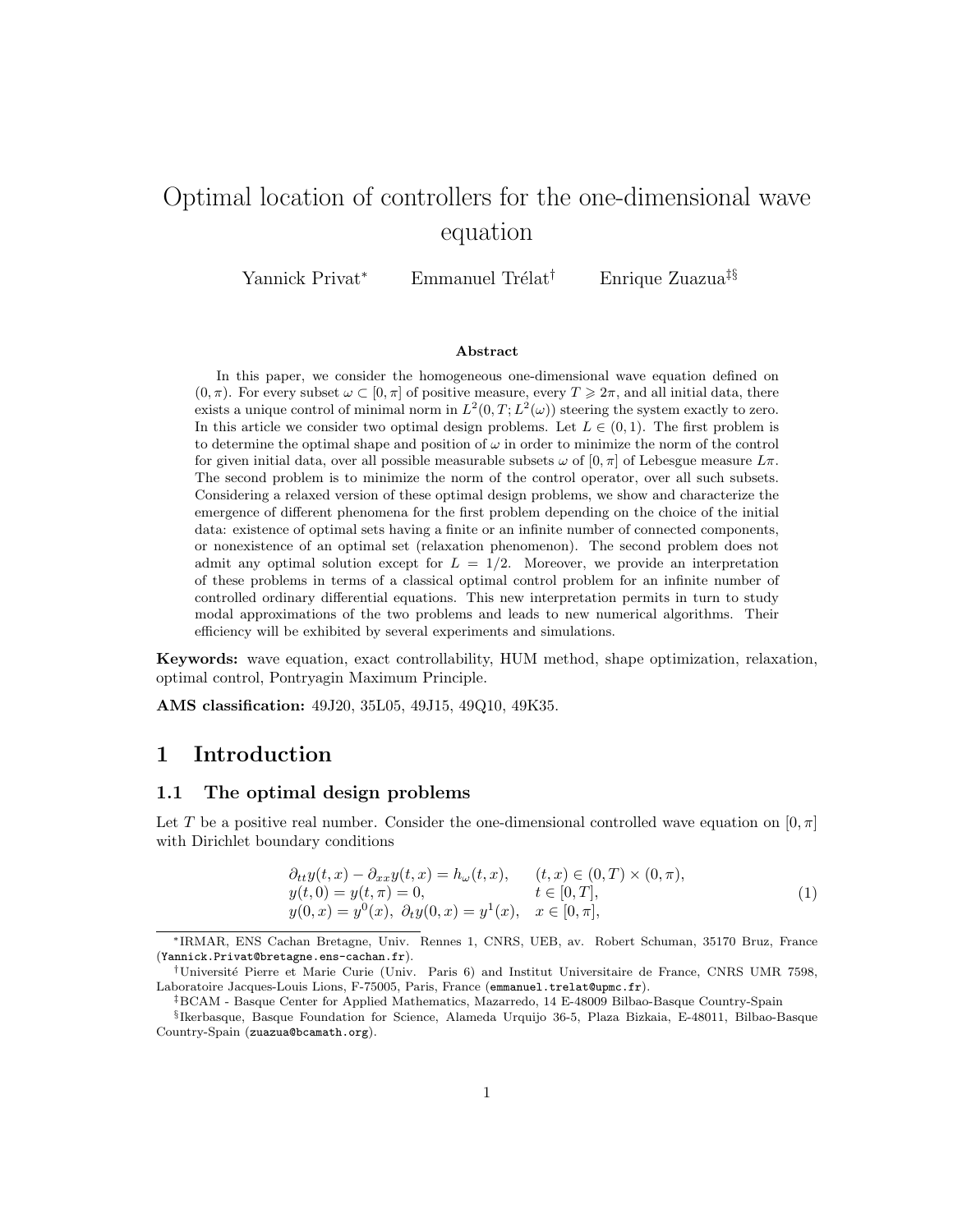where  $h_{\omega}$  is a control supported in  $[0, T] \times \omega$  and  $\omega$  is a measurable subset of  $[0, \pi]$ . For all initial data  $(y^0, y^1) \in H_0^1(0, \pi) \times L^2(0, \pi)$  and every  $h_\omega \in L^2((0, T) \times (0, \pi))$ , there exists a unique solution  $y \in C^0(0,T; H_0^1(0,\pi)) \cap C^1(0,T; L^2(0,\pi)) \cap C^2(0,T; H^{-1}(0,\pi))$  of the Cauchy problem (1). The exact null controllability problem settled in these spaces consists of finding a control  $h_{\omega}$  steering the control system (1) to

$$
y(T, \cdot) = \partial_t y(T, \cdot) = 0.
$$
\n<sup>(2)</sup>

It is well-known that, for every subset  $\omega$  of  $[0, \pi]$  of positive Lebesgue measure, the exact null controllability problem has a solution whenever  $T \geq 2\pi$  (see [23]). The Hilbert Uniqueness Method (HUM; see [12, 13]) permits to design such a control, achieving moreover the null controllability in minimal  $L^2((0,T) \times (0,\pi))$  norm. This (unique) control is referred to as the HUM control and is defined as follows. Using the observability inequality

$$
C\|(\phi^0, \phi^1)\|_{L^2(0,\pi)\times H^{-1}(0,\pi)}^2 \leq \int_0^T \int_\omega \phi(t,x)^2 \, dxdt,\tag{3}
$$

where C is a positive constant (only depending on T and  $\omega$ ), valuable for every solution  $\phi$  of the adjoint system

$$
\begin{aligned}\n\partial_{tt}\phi(t,x) - \partial_{xx}\phi(t,x) &= 0, & (t,x) &\in (0,T) \times (0,\pi), \\
\phi(t,0) &= \phi(t,\pi) = 0, & t &\in [0,T], \\
\phi(0,x) &= \phi^0(x), & \partial_t\phi(0,x) = \phi^1(x), & x &\in [0,\pi],\n\end{aligned} \tag{4}
$$

and every  $T \geq 2\pi$ , the functional

$$
J_{\omega}(\phi^0, \phi^1) = \frac{1}{2} \int_0^T \int_{\omega} \phi(t, x)^2 dx dt - \langle \phi^1, y^0 \rangle_{H^{-1}, H_0^1} + \langle \phi^0, y^1 \rangle_{L^2},
$$
 (5)

has a unique minimizer (still denoted  $(\phi^0, \phi^1)$ ) in the space  $L^2(0, \pi) \times H^{-1}(0, \pi)$ , for all  $(y^0, y^1) \in$  $H_0^1(0,\pi) \times L^2(0,\pi)$ . In (5) the notation  $\langle \cdot, \cdot \rangle_{H^{-1}, H_0^1}$  stands for the duality bracket between  $H^{-1}(0,\pi)$ and  $H_0^1(0,\pi)$ , and the notation  $\langle \cdot, \cdot \rangle_{L^2}$  stands for the usual scalar product of  $L^2(0,\pi)$ . The HUM control  $h_{\omega}$  steering  $(y^0, y^1)$  to  $(0, 0)$  in time T is then given by

$$
h_{\omega}(t,x) = \chi_{\omega}(x)\phi(t,x),\tag{6}
$$

for almost all  $(t, x) \in (0, T) \times (0, \pi)$ , where  $\chi_{\omega}$  denotes the characteristic function of the measurable set  $\omega$  and  $\phi$  is the solution of (4) with initial data  $(\phi^0, \phi^1)$  minimizing  $J_{\omega}$ .

In this article we are interested in the problem of optimizing the shape and position of the control support  $\omega$ , over all possible measurable subsets of  $[0, \pi]$  of given Lebesgue measure. Throughout the article, let  $L \in (0,1)$  be fixed. We define the set

$$
\mathcal{U}_L = \{ \chi_\omega \mid \omega \text{ is a measurable subset of } [0, \pi] \text{ such that } |\omega| = L\pi \},\tag{7}
$$

where  $|\omega|$  denotes the Lebesgue measure of  $\omega$ . We consider the two following problems.

**First problem.** Let  $(y^0, y^1) \in H_0^1(0, \pi) \times L^2(0, \pi)$  be some fixed initial data. We investigate the problem of minimizing

$$
||h_{\omega}||_{L^{2}((0,T)\times(0,\pi))}^{2} = \int_{0}^{T} \int_{\omega} \phi(t,x)^{2} dxdt,
$$
\n(8)

where  $h_{\omega}$  is the HUM control (6) steering  $(y^0, y^1)$  to  $(0, 0)$  in time T, over all possible subsets  $\omega$  of  $[0, \pi]$  such that  $\chi_{\omega} \in \mathcal{U}_L$ .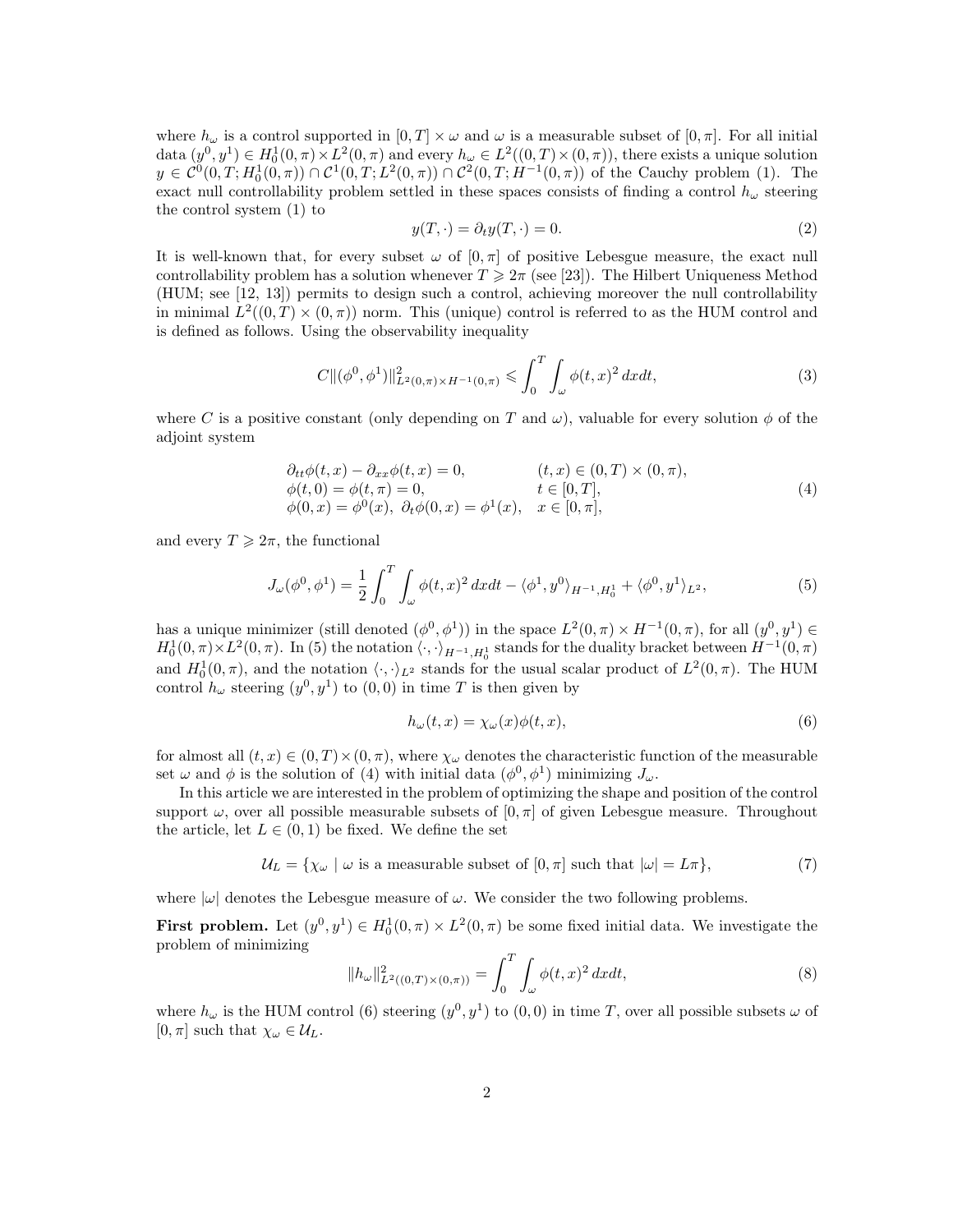This problem is the most simple among all possible problems of optimal location of actuators for vibration models. In this minimization problem, the optimal set  $\omega$ , whenever it exists, depends on the initial data  $(y^0, y^1)$ . Although this problem has some mathematical interest and provides some insight in such shape optimization problems, it is not really relevant for practical purposes since the knowledge of the initial data of (1) is needed. To discard this dependence and improve the robustness of the cost function, we consider the following second problem. Recall that, for every subset  $\omega$  of  $[0, \pi]$  of positive measure, the so-called HUM operator  $\Gamma_{\omega}$  is defined by

$$
\Gamma_{\omega}: H_0^1(0,\pi) \times L^2(0,\pi) \longrightarrow L^2((0,T) \times (0,\pi))
$$
  

$$
(y^0, y^1) \longmapsto h_{\omega},
$$

where  $h_{\omega}$  is the HUM control (6) steering  $(y^0, y^1)$  to  $(0, 0)$  in time T.

**Second problem.** We investigate the problem of minimizing the norm of the operator  $\Gamma_{\omega}$ 

$$
\|\Gamma_{\omega}\| = \sup \left\{ \|h_{\omega}\|_{L^2((0,T)\times(0,\pi))} \mid (y^0, y^1) \in H_0^1(0,\pi) \times L^2(0,\pi), \right\}
$$
  

$$
\|(y^0, y^1)\|_{H_0^1(0,\pi) \times L^2(0,\pi)} = 1 \right\}
$$
 (9)

over the set  $\mathcal{U}_L$ .

### 1.2 A brief state of the art

Although the literature on such kinds of shape optimization problems is quite abundant in engineering applications (see e.g.  $[15, 18, 24, 28]$ ), very few theoretical results and mathematical proofs do exist. In [7, 8], similar questions were investigated for optimal stabilization issues of the one-dimensional wave equation. These two articles are important because they were the first (and to our knowledge, up to now the only ones) to provide mathematical arguments and proofs to characterize the optimal set whenever it exists. They have inspired our own works such as the recent one [20] in which we investigate similar questions for the optimal observability of the wave equation (with practical issues for the optimal placement of sensors). Concerning the problem investigated in the present article of determining an optimal control domain, we quote the article [19] whose contribution is to prove the existence of a solution for a relaxed version of our first problem above. Note that we provide in Theorem 1 (Section 2.1) a more precise result with a new shorter proof of [19, Theorem 2.1] using the frequential analysis approach used throughout our paper. We also quote [16] in which the author investigates numerically this relaxed first problem (not only in dimension one), using shape and topological derivatives of the functional under consideration, and gives numerical simulations providing evidence that, for a specific initial data, the optimal solution of the relaxed problem is the characteristic function of some subset  $\omega$  of  $[0, \pi]$  and thus is solution of the (initial, non relaxed) first problem. In [17] the authors investigate the optimal location of the support of the HUM control for the one-dimensional heat equation, with fixed initial data. They give a first-order optimality condition for a relaxed version and then provide some numerical simulations. We stress that in these contributions only the first problem is addressed, from the numerical point of view. As said above, this first problem leads to interesting mathematical properties but is of little practical interest for practical purposes since it depends on the initial data. Anyway the study of the first problem is interesting since it provides a better insight in such shape optimization problems and is a benchmark for studying other classes of such problems. But the second problem is still to be addressed in the context of the heat equation.

#### 1.3 Short description of our contributions

In this article we provide a complete mathematical analysis of the two shape optimization problems settled above, and in turn we obtain efficient algorithms for computing the optimal domains. The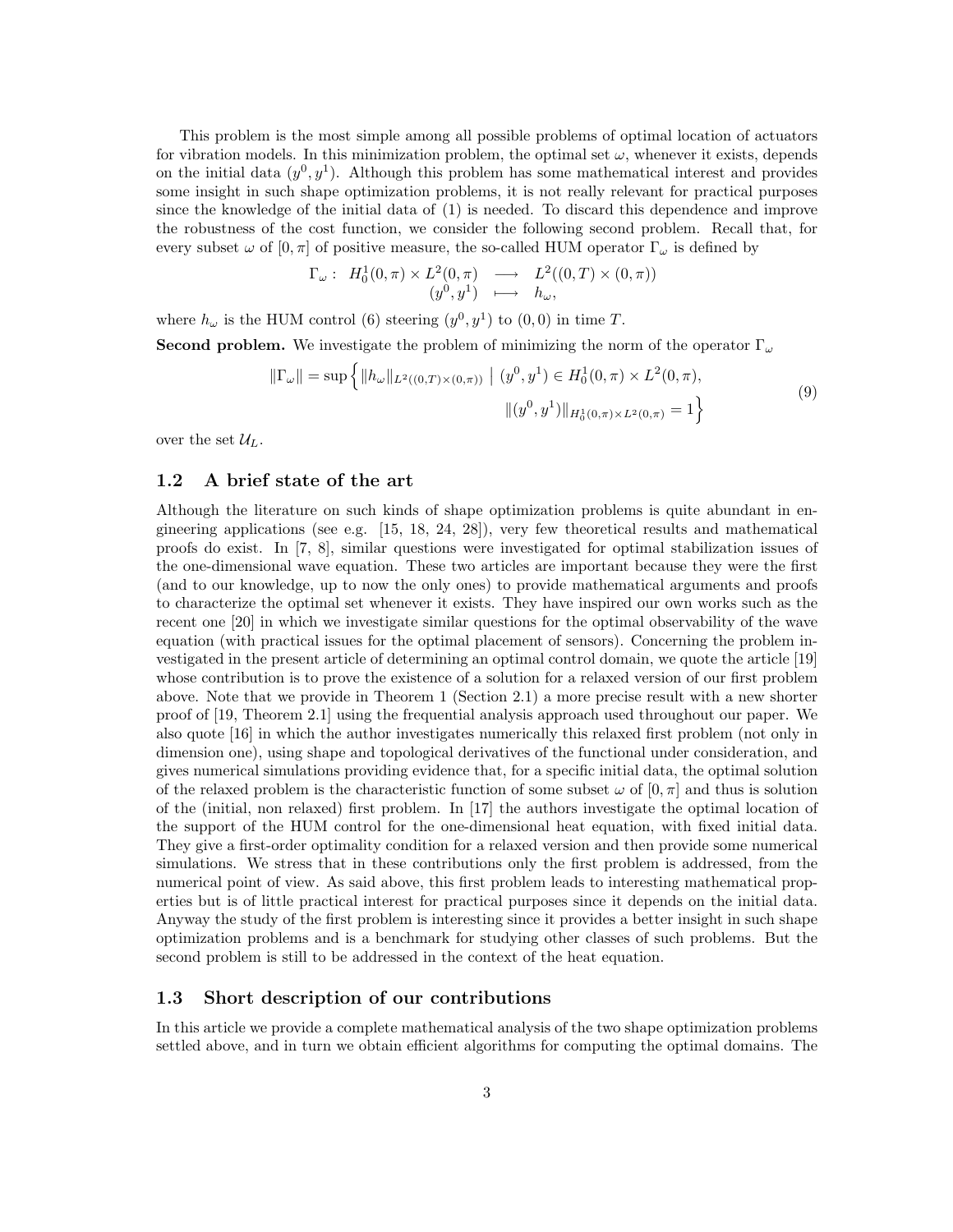article is structured as follows.

Section 2 is devoted to solving the first problem (8) (that is, the problem with fixed initial data). First of all, using a Fourier series expansion of the adjoint  $\phi$ , we prove existence and uniqueness of a solution of a relaxed version of the first problem (Theorem 1). Here, the relaxation procedure consists of considering the convex closure of the set  $\mathcal{U}_L$  in  $L^{\infty}$  weak star topology, that is

$$
\overline{\mathcal{U}}_L = \{ a \in L^{\infty}([0, \pi], [0, 1]) \mid \int_0^{\pi} a(x) dx = L\pi \}.
$$

If the minimizer  $a \in \overline{U}_L$  of the relaxed first problem belongs to  $U_L$ , then it is the characteristic function of a subset  $\omega$  of  $[0, \pi]$  of Lebesgue measure  $L\pi$ , and then  $\omega$  is a solution of the (initial) first problem (8). At the opposite, if  $a \in \overline{\mathcal{U}}_L \setminus \mathcal{U}_L$  then the first problem (8) does not have any solution, and we speak of a *relaxation phenomenon*. Throughout Section 2 we provide a complete characterization of these phenomena.

More precisely, in Section 2.4 we first provide several possible sufficient conditions ensuring that the first problem (8) has a solution. For instance we will prove the following result (see the more precise statement of Theorem 2).

**Theorem.** Let  $T \geq 2\pi$  and  $L \in (0,1)$ . Assume that the initial data  $(y^0, y^1)$  under consideration have a finite number of Fourier components. Then the first problem (8) has a unique solution  $\chi_{\omega} \in \mathcal{U}_L$ , which has a finite number of connected components.

The uniqueness of the solution must be of course understood up to some subset of zero Lebesgue measure. In Theorem 3 we provide a variant of this result, valuable only when  $T$  is an integer multiple of  $2\pi$ : we show that the above sufficient condition can then be weakened to an exponential decrease of the Fourier coefficients of the initial data. Note that this sufficient condition holds if the initial data are analytic or quasi-analytic.

In Section 2.2 we provide further comments on the relaxed version of the Hilbert Uniqueness Method and on its well-posedness, showing strict convexity properties.

Section 2.3 is another significant contribution of our work. In this section we provide an interpretation of the first problem (8) in terms of a classical (however infinite-dimensional) optimal control problem, to which we can apply, up to some slight adaptations, the well-known Pontryagin Maximum Principle and derive necessary and sufficient optimality conditions for the relaxed first problem. The change of point of view consists in considering the functions  $a \in \overline{U}_L$  of the relaxed problem as controls. These results and this interpretation (which is new to the best of our knowledge) have two important consequences.

First, in the case where T is a multiple integer of  $2\pi$ , these necessary and sufficient conditions enable us to provide a complete characterization of all initial data for which

- the first problem  $(8)$  has at least one solution,
- the first problem  $(8)$  has exactly one solution,
- the first problem (8) does not have any solution (in other words, the relaxation phenomenon occurs).

In turn, we study the complexity of the optimal set of the first problem (8), whenever it exists, in function of the regularity of the initial data. As a particular case, we prove the following result, showing the sharpness of the previous sufficient conditions.

**Theorem.** There exist initial data  $(y^0, y^1)$  of class  $C^{\infty}$  such that the first problem (8) has a unique solution  $\omega$ , which is a fractal set and thus has an infinite number of connected components. There exist initial data  $(y^0, y^1)$  of class  $C^{\infty}$  such that the first problem (8) does not have any solution.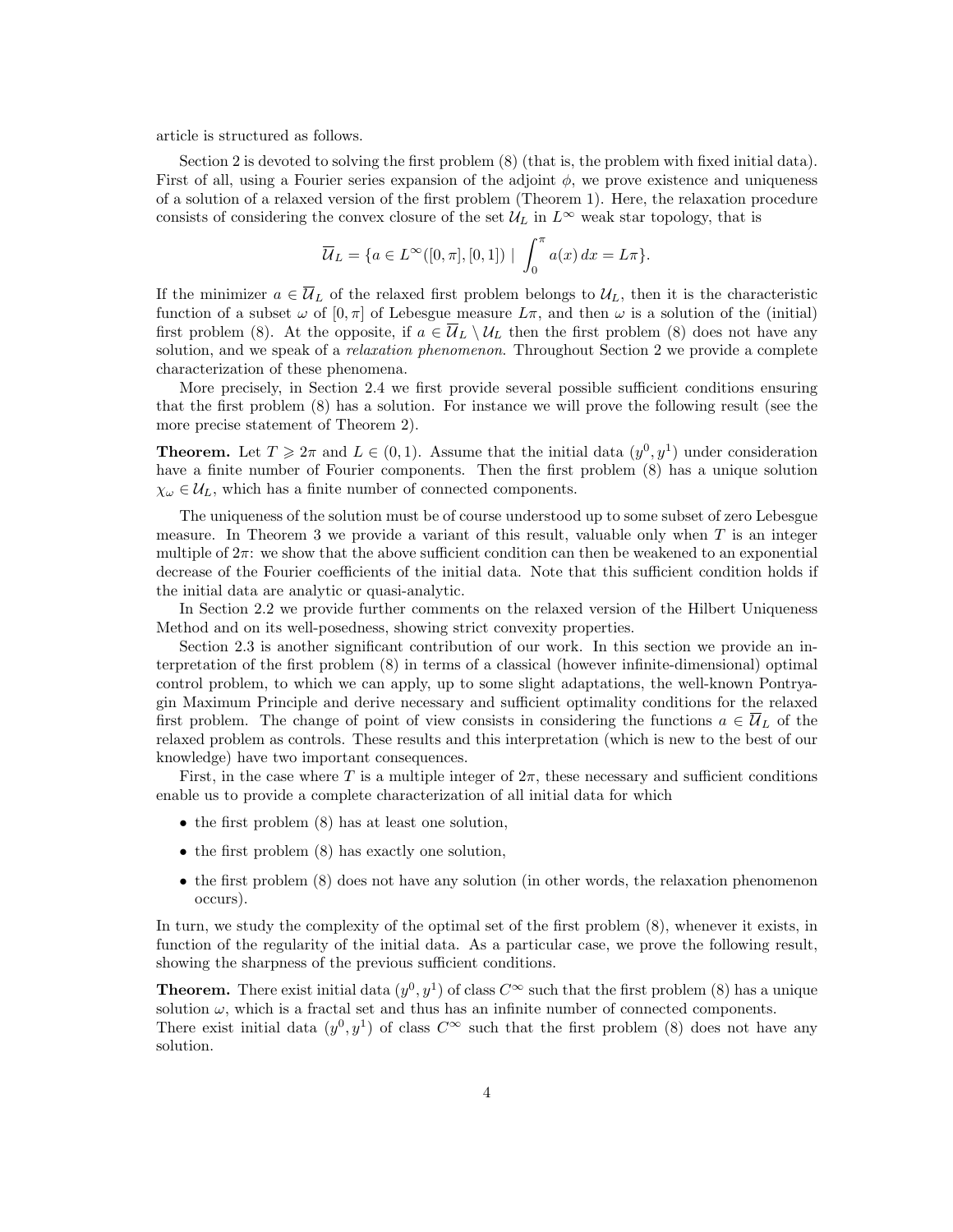We stress that our results stated in Section 2.5 are stronger since we provide a characterization of all possible initial data for which such or such phenomenon occurs, by establishing a precise correspondence with some classes of Fourier series.

The second consequence of the interpretation in terms of an optimal control problem is the fact that we are able to design new and efficient numerical methods in order to compute an approximation of the optimal set whenever it exists. In Section 2.6 we define and study a modal approximation of the first problem consisting of truncating to  $N$  modes the infinite dimensional control system corresponding to our problem. We thus get a usual finite dimensional optimal control problem which can be easily analyzed. We prove in Proposition 5 that the truncated first problem has a unique solution (which is therefore a characteristic function). Moreover, we can apply to this finite dimensional optimal control problem the usual numerical methods of optimal control, which result into new numerical approaches to compute approximations of the optimal set. We provide several numerical simulations that show the efficiency of this new approach to optimal design.

We stress however in Section 2.6.2 on the limitations of numerics in optimal design. Indeed, according to our theoretical results, and although we have a nice Γ-convergence result (stated in Proposition 4), such numerical approaches cannot permit to guess a relaxation phenomenon. By the way note that the occurrence of the relaxation phenomenon for smooth initial data infirms a conjecture of [16] based on numerical observations.

The second problem (9), consisting of minimizing the norm of the HUM operator, is investigated in Section 3. First, in Section 3.1 we show that this problem can be reduced to the problem of maximizing the observability constant in the observability inequality (3), over all possible subsets of  $[0, \pi]$  of Lebesgue measure  $L\pi$ . This problem was investigated and solved in [20], and we briefly report on the results that can be derived, obtaining in particular the following result.

**Theorem.** Assume that T is an integer multiple of  $2\pi$ . Then the optimal value of (9) is  $\frac{2}{LT}$ , and is reached if and only if  $L = 1/2$ .

Theorems 5 and 6 provide precise results and show that the natural modal truncation of the second problem has a unique solution sharing particular features such as the spillover phenomenon.

Section 4 contains a conclusion and some open problems. An appendix is devoted to the proofs of the results.

# 2 Optimal location of controllers for fixed initial data

This section is devoted to solving the first problem, that is the problem of minimizing  $(8)$  on  $\mathcal{U}_L$  for fixed initial data. Our objective is first to write the functional (8) in a more suitable way for the problem to be further interpreted in terms of an optimal control problem. For that purpose, we use a series expansion of  $\phi$  in the Hilbertian basis of eigenfunctions of the Dirichlet Laplacian. This choice is also motivated by the fact that, in Section 2.6, we will take advantage of this optimal control formulation to derive efficient numerical methods in order to compute numerically the optimal domains.

Every solution  $\phi \in C^0(0, 2\pi; L^2(0, \pi)) \cap C^1(0, 2\pi; H^{-1}(0, \pi))$  of (4) can be expanded as

$$
\phi(t,x) = \sum_{j=1}^{+\infty} (A_j \cos(jt) + B_j \sin(jt)) \sin(jx),
$$
\n(10)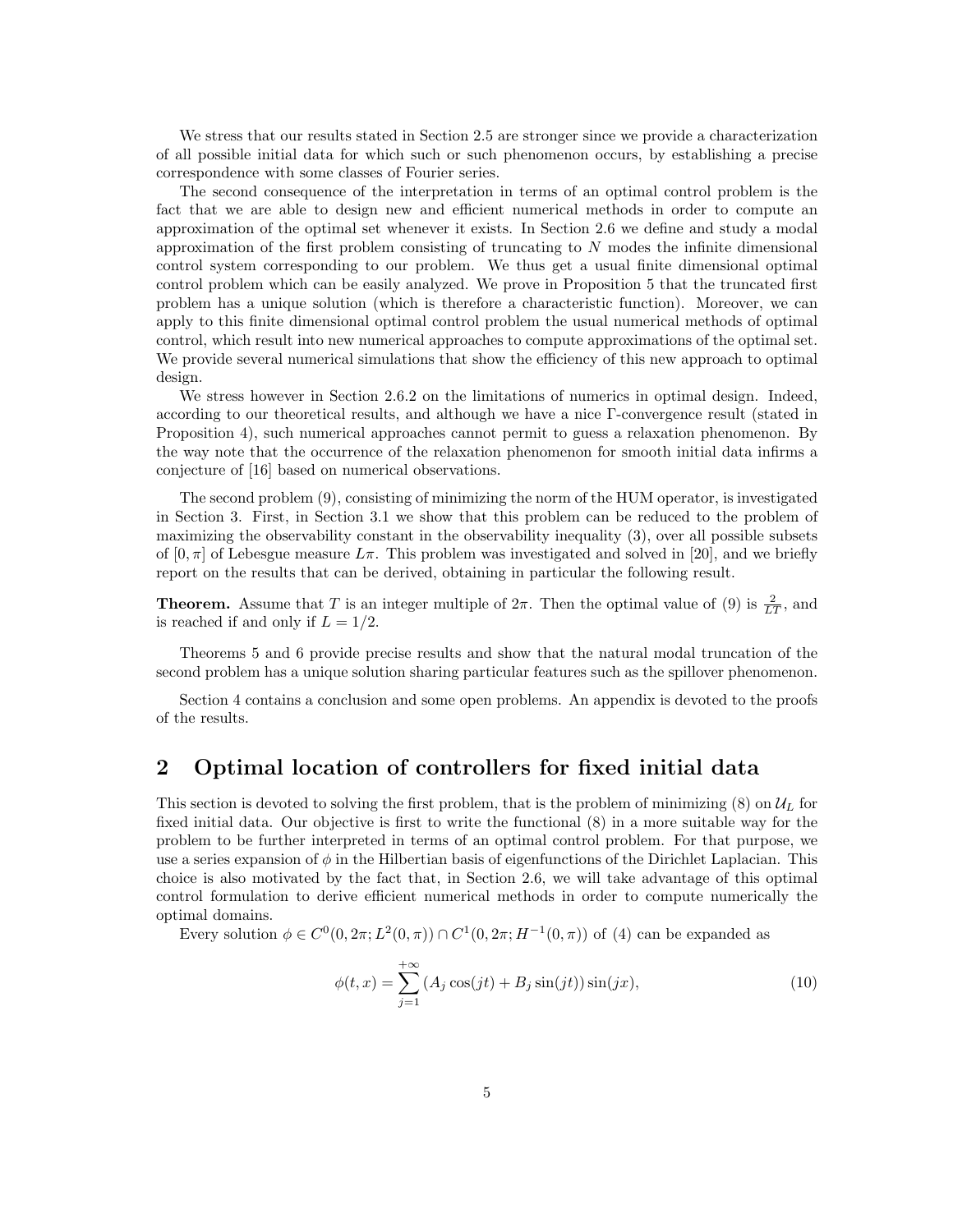where  $A = (A_j)_{j \in \mathbb{N}^*}$  and  $B = (B_j)_{j \in \mathbb{N}^*}$  belong to  $\ell^2(\mathbb{R})$ . By the way, note that

$$
\|(\phi^0, \phi^1)\|_{L^2 \times H^{-1}}^2 = \frac{\pi}{2} \sum_{j=1}^{+\infty} (A_j^2 + B_j^2). \tag{11}
$$

Let  $(y^0, y^1) \in H_0^1(0, \pi) \times L^2(0, \pi)$  be fixed initial data. The functional (5) to be minimized in the HUM method, still denoted  $J_{\omega}$ , is

$$
J_{\omega}(A,B) = Q_{\omega}(A,B) - \sum_{j=1}^{+\infty} jB_j \langle \sin(j\cdot), y^0 \rangle_{L^2} + \sum_{j=1}^{+\infty} A_j \langle \sin(j\cdot), y^1 \rangle_{L^2},\tag{12}
$$

where

$$
Q_{\omega}(A,B) = \frac{1}{2} \int_0^T \int_{\omega} \left( \sum_{j=1}^{+\infty} \left( A_j \cos(jt) + B_j \sin(jt) \right) \sin(jx) \right)^2 dx dt.
$$
 (13)

In (12) the notation  $\sin(j)$  stands for the function  $x \mapsto \sin(jx)$ . Note that both series in (12) converge, in particular the first one, since this term is the duality product  $\langle \phi^1, y^0 \rangle_{H^{-1}, H_0^1}$ , with  $\phi^1 \in H^{-1}(0, \pi)$  and  $y^0 \in H_0^1(0, \pi)$ . It can be also seen from the Cauchy-Schwarz inequality, noting the fact that the series of general terms  $j\langle\sin(j\cdot), y^0\rangle_{L^2}$  and  $\langle\sin(j\cdot), y^1\rangle_{L^2}$  belong to  $\ell^2(\mathbb{R})$  because  $y^0 \in H_0^1(0, \pi)$  and  $y^1 \in L^2(0, \pi)$ , and moreover,

$$
||y^{0}||_{H_{0}^{1}(0,\pi)}^{2} = \frac{2}{\pi} \sum_{j=1}^{+\infty} j^{2} \langle \sin(j\cdot), y^{0} \rangle_{L^{2}}^{2}, \quad ||y^{1}||_{L^{2}(0,\pi)}^{2} = \frac{2}{\pi} \sum_{j=1}^{+\infty} \langle \sin(j\cdot), y^{1} \rangle_{L^{2}}^{2}.
$$
 (14)

### 2.1 Relaxation procedure, existence and uniqueness result

In this section we provide an existence and uniqueness result for a relaxed version of the first optimization problem (8). Recall that the HUM control  $h_{\omega}$  is determined by (6), i.e.,

$$
h_{\omega}(t,x) = \chi_{\omega}(x)\phi_{\chi_{\omega}}(t,x),
$$

for almost all  $(t, x) \in (0, T) \times (0, \pi)$ , where  $\phi$  is the solution of (4) with initial data  $(\phi^0, \phi^1)$  that is the unique minimizer of the HUM functional  $J_{\omega}$  defined by (5) or equivalently by (12).

The first problem  $(8)$  consists of minimizing the functional  $F$  defined by

$$
F(\chi_{\omega}) = \int_0^T \int_0^{\pi} \chi_{\omega}(x) \phi_{\chi_{\omega}}(t, x)^2 dx dt,
$$
\n(15)

over the set  $\mathcal{U}_L$ , where  $\phi_{\chi_\omega}$  is the adjoint state associated with the HUM control, that is

$$
\phi_{\chi_{\omega}}(t,x) = \sum_{j=1}^{+\infty} \left( A_j^{\omega} \cos(jt) + B_j^{\omega} \sin(jt) \right) \sin(jx),
$$

where  $(A^{\omega}, B^{\omega})$  is the unique minimizer of  $J_{\omega}$  over  $({{\ell}^{2}(\mathbb{R})})^{2}$ . Since a minimizer of F over  $\mathcal{U}_{L}$ defined by (5) does not necessarily exist, we carry out a relaxation procedure as in [19], consisting of convexifying the problem. This procedure is very usual in shape optimization problems (see e.g. [3]). Here, the closure of  $\mathcal{U}_L$  for the weak star topology of  $L^{\infty}$  is the convex set

$$
\overline{U}_L = \{ a \in L^{\infty}([0, \pi], [0, 1]) \mid \int_0^{\pi} a(x) dx = L\pi \}.
$$
 (16)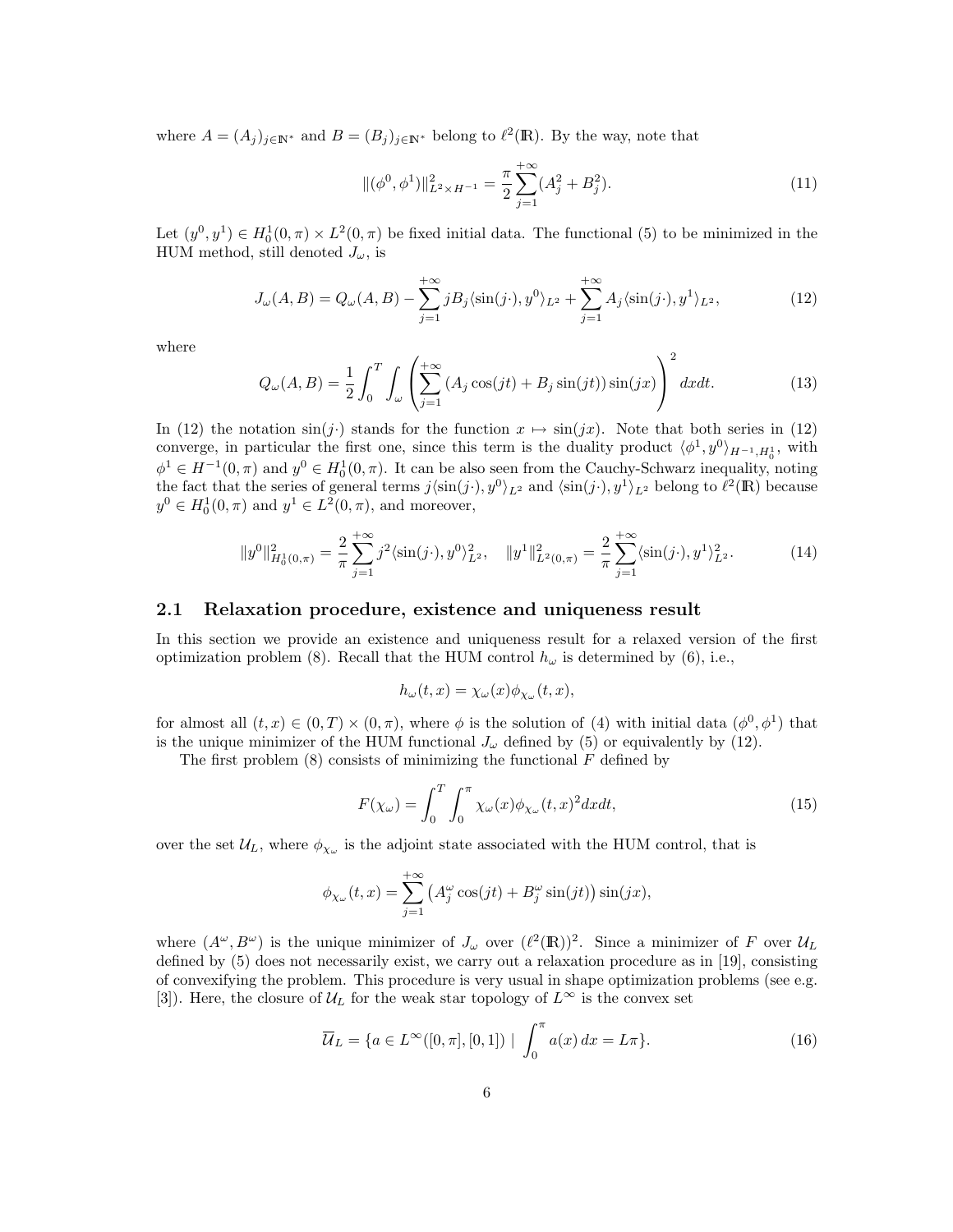The relaxed version of the first problem  $(8)$  then consists of minimizing the functional  $F$  defined by

$$
F(a) = \int_0^T \int_0^{\pi} a(x) \phi_a(t, x)^2 dx dt,
$$
 (17)

over the set  $\overline{\mathcal{U}}_L$ , where  $\phi_a$  is the adjoint state solution of (4) with  $(\phi_a(0, \cdot), \partial_t \phi_a(0, \cdot)) = (\phi_a^0, \phi_a^1)$ , where  $(\phi_a^0, \phi_a^1)$  is the minimizer of the "relaxed" HUM functional  $J_a$  defined by

$$
J_a(\phi^0, \phi^1) = \frac{1}{2} \int_0^T \int_0^{\pi} a(x) \phi(t, x)^2 dx dt + \langle \phi^0, y^1 \rangle_{L^2} - \langle \phi^1, y^0 \rangle_{H^{-1}, H_0^1}, \tag{18}
$$

for every  $(\phi^0, \phi^1) \in L^2(0, \pi) \times H^{-1}(0, \pi)$  and every  $a \in \overline{\mathcal{U}}_L$  (this is the natural relaxation of (5)), where  $\phi$  is the adjoint state solution of (4) with  $(\phi(0, \cdot), \partial_t \phi(0, \cdot)) = (\phi^0, \phi^1)$ . In this relaxed version of the first problem, the characteristic function of  $\omega$  is replaced with a density function a. Note that the Hilbert Uniqueness Method can be easily extended to this relaxed case as underlined in the following proposition.

**Proposition 1.** Let  $a \in \overline{U}_L$  and  $T \geq 2\pi$ . The functional  $J_a$  defined by (18) has a unique minimizer  $(A^a, B^a) \in (\ell^2(\mathbb{R}))^2$ .

The proof of this proposition is done in Section A.2. This relaxation procedure permits to ensure existence and uniqueness results, as stated in the next theorem whose first part (existence) is the main result of [19] as already mentioned in the introduction.

**Theorem 1.** The relaxed first problem of minimizing the functional  $F$  defined by (17) over the set  $\overline{\mathcal{U}}_L$  defined by (16) has a unique solution.

Proof. It follows from the HUM method (minimization of a quadratic functional) that, for every  $a\in\overline{\mathcal{U}}_L,$ 

$$
-\frac{1}{2}F(a) = -\frac{1}{2}\int_0^T \int_0^{\pi} a(x)\phi_a^2(t, x) dx dt
$$
  
\n
$$
= \frac{1}{2} (\langle \phi_a^0, y^1 \rangle_{L^2} - \langle \phi_a^1, y^0 \rangle_{H^{-1}, H_0^1})
$$
  
\n
$$
= \frac{1}{2} \int_0^T \int_0^{\pi} a(x)\phi_a^2(t, x) dx dt + \langle \phi_a^0, y^1 \rangle_{L^2} - \langle \phi_a^1, y^0 \rangle_{H^{-1}, H_0^1}
$$
  
\n
$$
= \min_{(A, B) \in (\ell^2(\mathbb{R}))^2} J_a(A, B).
$$

Therefore,  $J$  is convex (as the opposite of the minimum of affine functions) and lower semicontinuous. The existence of a minimizer follows since  $\overline{\mathcal{U}}_L$  is compact for the  $L^{\infty}$  weak star topology. The uniqueness is due to the fact that  $F$  is actually strictly convex (see Lemma 4 of Section 2.2 further).  $\Box$ 

**Remark 1.** If the minimizer  $a \in \overline{\mathcal{U}}_L$  of the theorem actually belongs to the set  $\mathcal{U}_L$  and thus is the characteristic function of a subset  $\omega$  of  $[0, \pi]$  of Lebesgue measure  $L\pi$ , then this set  $\omega$  is a solution of the (initial, non relaxed) first problem (8). Otherwise it means that the (initial) first problem (8) has no solution and we speak of a relaxation phenomenon. In what follows we will characterize all initial data for which such a relaxation phenomenon occurs.

In the proof of Theorem 1, we only use the lower semicontinuity of  $F$ , but note that  $F$  is actually continuous for the weak star topology of  $L^{\infty}$ , as mentioned in [19].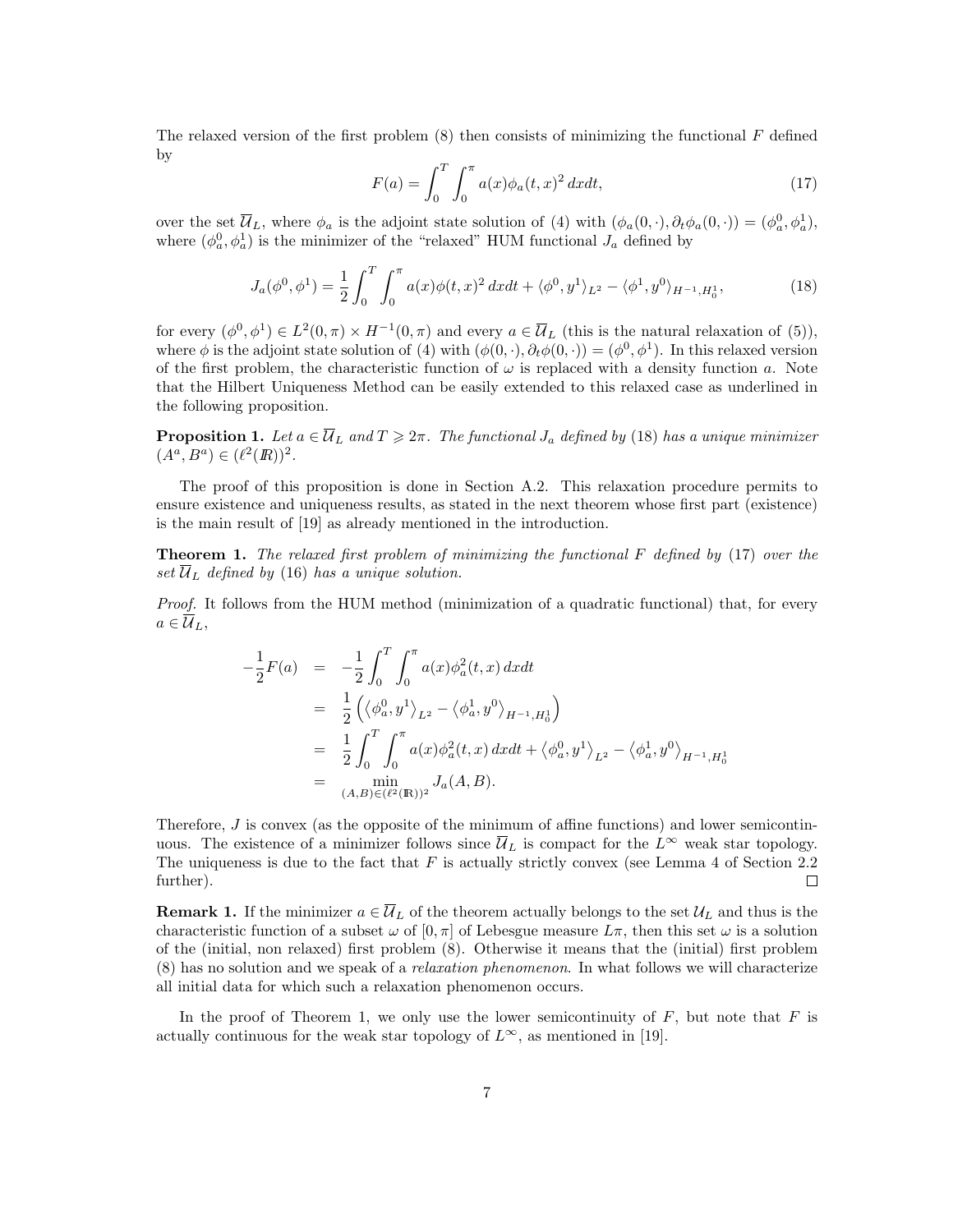**Lemma 1.** The map  $a \mapsto F(a)$  defined on  $\overline{U}_L$  is continuous for the  $L^{\infty}$  weak star topology.

In the sequel, we will prove that there exist some initial data  $(y^0, y^1) \in H_0^1(0, \pi) \times L^2(0, \pi)$ for which a relaxation phenomenon occurs, in other words, the unique solution of the problem of minimizing F defined by (17) belongs to  $\overline{\mathcal{U}}_L \setminus \mathcal{U}_L$ . Thus, we will be led to consider a sequence  $(\chi_{\omega_n})_{n\in\mathbb{N}}$  of  $\mathcal{U}_L$  such that  $F(\chi_{\omega_n}) \to F(a)$  as  $n \to +\infty$ , that we will call a minimizing sequence. The following question is then natural: denote by  $(y_n)_{n\in\mathbb{N}}$  a sequence of solutions of system (1) associated with the controls

$$
h_{\omega_n}(x,t) = \chi_{\omega_n}(x)\phi_{\chi_{\omega_n}}(t,x),
$$

where  $\phi_{\chi_{\omega_n}}$  denotes the adjoint state provided by the Hilbert Uniqueness Method (with the fixed initial data  $(y^0, y^1)$  and control domain  $\omega_n$ . Denote also by  $y_a$  the solution of (1) associated with the control  $h_a(x,t) = a(x)\phi_a(t,x)$ . Does the sequence  $(y_n)_{n\in\mathbb{N}}$  converge in some sense to  $y_a$ ? The following proposition provides a positive answer to this question.

**Proposition 2.** The sequence  $(\phi_{\chi_{\omega_n}})_{n \in \mathbb{N}}$  converges to  $\phi_a$  strongly in  $L^2(0,T;H^{-1}(0,\pi))$  and weakly in  $L^2(0,T;L^2(0,\pi)) \cap H^1(0,T;H^{-1}(0,\pi))$ , and the sequence  $(y_n)_{n \in \mathbb{N}}$  converges to  $y_a$  strongly in  $L^2(0,T; L^2(0,\pi))$  and weakly in  $L^2(0,T; H_0^1(0,\pi)) \cap H^1(0,T; L^2(0,\pi))$ .

The proof of this proposition is done in Section A.3.

### 2.2 Further comments on the relaxed control problem

Recall that

$$
F(a) = \int_0^T \int_0^{\pi} a(x) \phi_a(t, x)^2 dx dt,
$$
\n(19)

with

$$
\phi_a(t,x) = \sum_{j=1}^{+\infty} \left( A_j^a \cos(jt) + B_j^a \sin(jt) \right) \sin(jx),\tag{20}
$$

where  $(A^a, B^a) \in (\ell^2(\mathbb{R}))^2$  is the minimizer of the quadratic functional  $J_a$  defined by (18). Since  $J_a$  is convex, the first order optimality conditions for the problem of minimizing  $J_a$  over  $({\ell}^2(\mathbb{R}))^2$ are necessary and sufficient. They are written as

$$
\Lambda_a(A, B) = C,\tag{21}
$$

where  $\Lambda_a : (\ell^2(\mathbb{R}))^2 \to (\ell^2(\mathbb{R}))^2$  is defined by

$$
\Lambda_a(A, B)_j = \int_0^T \int_0^{\pi} a(x) \sum_{k=1}^{+\infty} (A_k \cos(kt) + B_k \sin(kt)) \sin(kx) \sin(jx) \begin{pmatrix} \cos(jt) \\ \sin(jt) \end{pmatrix} dx dt
$$
  
= 
$$
\sum_{k=1}^{+\infty} \int_0^T (A_k \cos(kt) + B_k \sin(kt)) \int_0^{\pi} a(x) \sin(kx) \sin(jx) dx \begin{pmatrix} \cos(jt) \\ \sin(jt) \end{pmatrix} dt
$$

for every  $j \in \mathbb{N}^*$ , with the notation  $\Lambda_a(A, B) = (\Lambda_a(A, B)_j)_{j \in \mathbb{N}^*}$  and  $\Lambda_a(A, B)_j \in \mathbb{R}^2$ , and where

$$
C_j = \begin{pmatrix} -\langle \sin(j \cdot), y^1 \rangle_{L^2, L^2} \\ \langle j \sin(j \cdot), y^0 \rangle_{H^{-1}, H_0^1} \end{pmatrix}
$$
 (22)

for every  $j \in \mathbb{N}^*$ . The fact that  $\Lambda_a(A, B) \in (\ell^2(\mathbb{R}))^2$  for every  $(A, B) \in (\ell^2(\mathbb{R}))^2$  can be seen as follows. There holds

$$
\langle \Lambda_a(A,B), (A,B) \rangle_{(\ell^2(\mathbb{R}))^2} = \int_0^T \int_0^{\pi} a(x) \left( \sum_{k=1}^{+\infty} (A_k \cos(kt) + B_k \sin(kt)) \sin(kx) \sin(jx) \right)^2 dxdt,
$$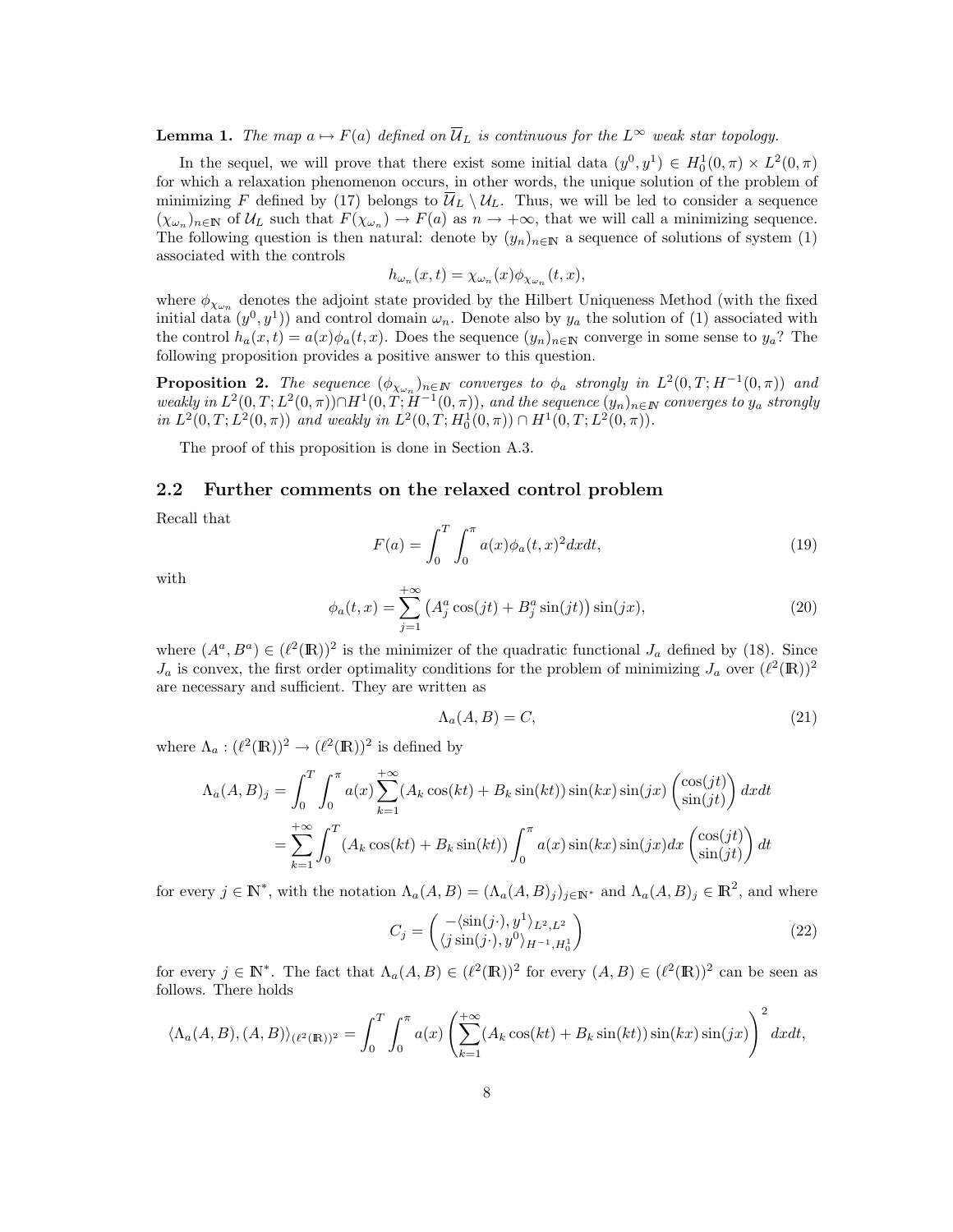for every  $(A, B) \in (\ell^2(\mathbb{R}))^2$ . Using Lemmas 6 and 7, we get

$$
\left[\frac{T}{2\pi}\right] \frac{(\pi L - \sin(\pi L))}{2} \leq \frac{\langle \Lambda_a(A, B), (A, B) \rangle_{(\ell^2(\mathbb{R}))^2}}{\|(A, B)\|_{(\ell^2(\mathbb{R}))^2}^2} \geq \left(\left[\frac{T}{2\pi}\right] + 1\right) \frac{(\pi L + \sin(\pi L))}{2},\tag{23}
$$

which ensures that  $\langle \Lambda_a(\cdot), \cdot \rangle_{(\ell^2(\mathbb{R}))^2}$  is a coercive quadratic form in  $(\ell^2(\mathbb{R}))^2$ . By duality, we immediately deduce the following lemma.

**Lemma 2.** The operator  $\Lambda_a$  is a continuous invertible (and symmetric) operator from  $(\ell^2(\mathbb{R}))^2$ to  $({\ell}^2({I\!\!R}))^2$ .

Note that  $\Lambda_a$  is nothing else but the frequential representation of the Gramian of the relaxed Hilbert Uniqueness Method.

As a result, denoting by  $(A^a, B^a)$  the unique solution of (21), one gets

$$
F(a) = \frac{1}{2} \langle \Lambda_a(A^a, B^a), (A^a, B^a) \rangle_{(\ell^2(\mathbb{R}))^2} = \frac{1}{2} \langle C, \Lambda_a^{-1}(C) \rangle_{(\ell^2(\mathbb{R}))^2}.
$$

An interesting consequence of this expression is that it becomes easier to compute the derivative of F in an admissible direction h. We have indeed the following result. For every  $a \in \overline{\mathcal{U}}_L$ , we denote by  $\mathcal{T}_{a,\overline{\mathcal{U}}_L}$  the tangent cone to the set  $\overline{\mathcal{U}}_L$  at a, that is the set of functions  $h \in L^{\infty}(0,\pi)$  such that, for any sequence of positive real numbers  $\varepsilon_n$  decreasing to 0, there exists a sequence of functions  $h_n \in L^{\infty}(0,\pi)$  converging to h as  $n \to +\infty$ , and  $a + \varepsilon_n h_n \in \overline{\mathcal{U}}_L$  for every  $n \in \mathbb{N}$  (see for instance [9, chapter 7]).

**Lemma 3.** Let  $a \in \overline{U}_L$  and  $h \in \mathcal{T}_{a,\overline{U}_L}$ . The function F is two times Fréchet-differentiable at a in the direction h and one has

$$
dF(a).h = -\frac{1}{2} \langle \Lambda_h(A^a, B^a), (A^a, B^a) \rangle_{(\ell^2(R))^2}, \tag{24}
$$

$$
d^2F(a).(h,h) = \langle \Lambda_a^{-1}(\Lambda_h(A^a, B^a)), (\Lambda_h(A^a, B^a)) \rangle_{(\ell^2(R))^2}.
$$
 (25)

*Proof.* Note that the mapping  $a \in \overline{\mathcal{U}}_L \mapsto \Lambda_a \in \mathcal{L}((\ell^2(\mathbb{R}))^2, (\ell^2(\mathbb{R}))^2)$  is linear and hence obviously differentiable. Since the quadratic form  $\langle \Lambda_a(\cdot), \cdot \rangle_{(\ell^2(\mathbb{R}))^2}$  is coercive in  $(\ell^2(\mathbb{R}))^2$ , with a constant that is uniform with respect to a, it follows that the mapping  $a \mapsto \Lambda_a^{-1} \in \mathcal{L}((\ell^2(\mathbb{R}))^2, (\ell^2(\mathbb{R}))^2)$ is differentiable. By composition of differentiable functions,  $F$  is differentiable with respect to  $a$ , and one has

$$
\langle dF(a), h \rangle = -\frac{1}{2} \langle \Lambda_a^{-1} \Lambda_h \Lambda_a^{-1}(C), C \rangle_{(\ell^2(\mathbb{R}))^2}
$$
  

$$
= -\frac{1}{2} \langle \Lambda_h (A^a, B^a), (A^a, B^a) \rangle_{(\ell^2(\mathbb{R}))^2}
$$
  

$$
= -\frac{1}{2} \int_0^{\pi} h(x) \int_0^T \phi_a(t, x)^2 dt dx,
$$

for every  $h \in L^{\infty}(0, \pi)$ . The second derivative is easily obtained as well from a similar computation. П

This computation will be important to apply the Pontryagin Maximum Principle in the sequel. The following lemma is a direct consequence of all previous remarks.

**Lemma 4.** The function F is strictly convex on  $\overline{\mathcal{U}}_L$ .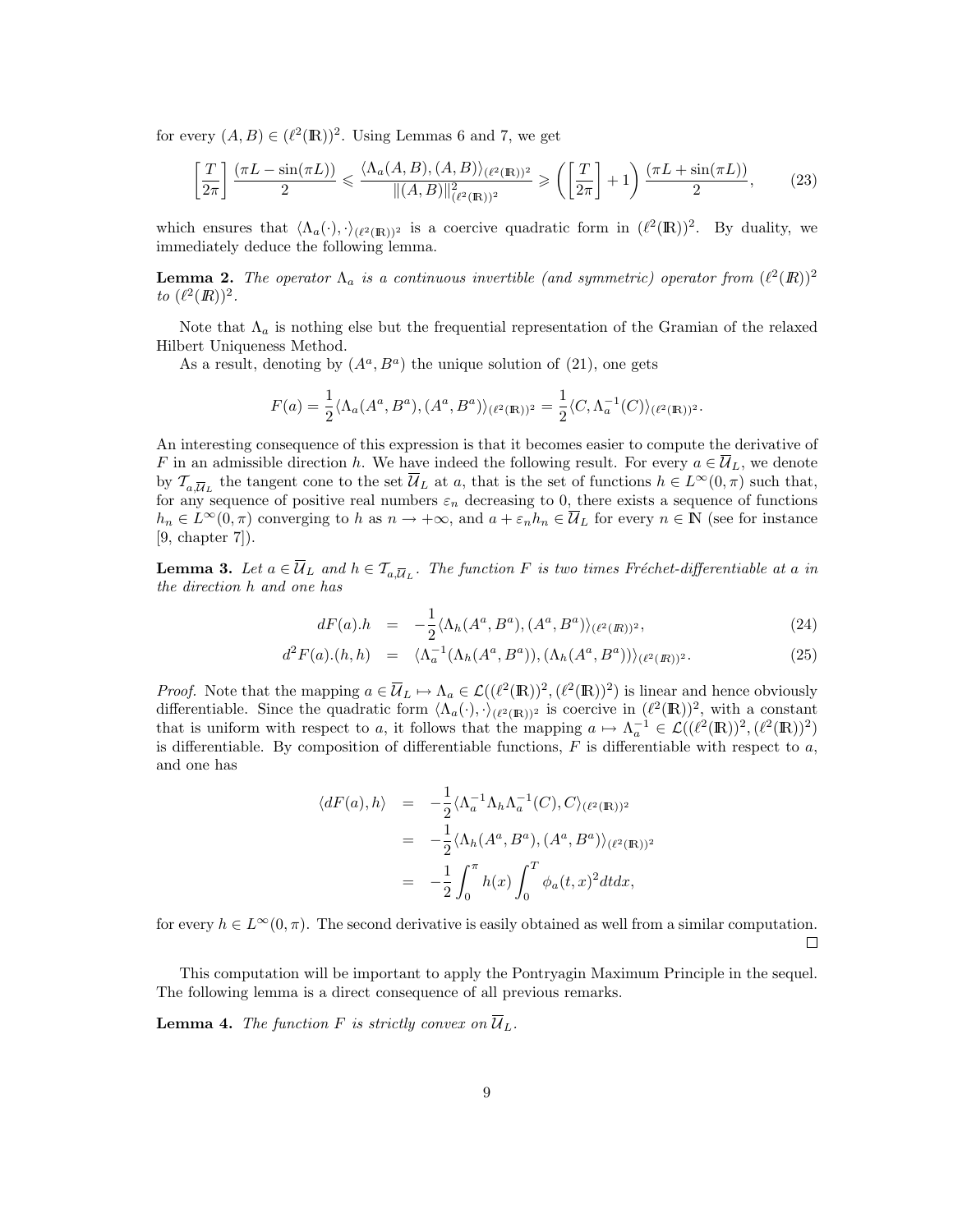*Proof.* Using Lemmas 6 and 7 stated in Section A.1, we get, for every  $(A, B) \in (\ell^2(\mathbb{R}))^2$ ,

$$
\langle \Lambda_a(A,B), (A,B) \rangle_{(\ell^2(\mathbb{R}))^2} \leqslant \left( \left[ \frac{T}{2\pi} \right] + 1 \right) \frac{(\pi L + \sin(\pi L))}{2} \|(A,B)\|_{(\ell^2(\mathbb{R}))^2}^2,
$$

and hence it follows that  $\Lambda_a^{-1}$  is coercive as well in  $({{\ell}^{2}(\mathbb{R})})^{2}$ . Thus, using Lemma 3, the Hessian of  $F$  is coercive and hence  $\overline{F}$  is strictly convex.  $\Box$ 

### 2.3 Interpretation in terms of optimal control

We now give an interpretation of the relaxed first problem (17) in terms of a classical optimal control problem, to which we will apply the Pontryagin Maximum Principle. For that purpose, functions a of  $\overline{\mathcal{U}}_L$  are now considered as controls, and we consider the control system

$$
z'_{0}(x) = a(x),
$$
  
\n
$$
z'_{j,k}(x) = a(x)\sin(jx)\sin(kx), \ (j,k) \in (\mathbb{N}^{*})^{2},
$$
\n(26)

for almost every  $x \in \pi$ , with initial conditions

$$
z_0(0) = 0, \quad z_{j,k}(0) = 0, \ (j,k) \in (\mathbb{N}^*)^2. \tag{27}
$$

Note the important change of point of view in this presentation. Indeed, the spatial profile of the control of the wave equation becomes a dynamical control of an infinite dimensional differential system where the space variable of the wave equation becomes a pseudo-time.

The relaxed first problem of minimizing  $(17)$  over  $\mathcal{U}_L$  is then equivalent to the optimal control problem of determining a control  $a \in \overline{\mathcal{U}}_L$  steering the infinite dimensional control system (26) from the initial conditions (27) to the final condition

$$
z_0(\pi) = L\pi,\tag{28}
$$

and minimizing the functional  $F$  defined by (17), written here as

$$
F(a) = \frac{1}{2} \langle C, \Lambda_a^{-1}(C) \rangle_{(\ell^2(\mathbb{R}))^2},\tag{29}
$$

where  $\Lambda_a: (\ell^2(\mathbb{R}))^2 \to (\ell^2(\mathbb{R}))^2$  is the mapping defined as before by  $\Lambda_a(A, B) = (\Lambda_a(A, B)_j)_{j \in \mathbb{N}^*}$ and  $\Lambda_a(A, B)_j \in \mathbb{R}^2$ , with

$$
\Lambda_a(A, B)_j = \int_0^T \sum_{k=1}^{+\infty} (A_k \cos(kt) + B_k \sin(kt)) z_{j,k}(\pi) \begin{pmatrix} \cos(jt) \\ \sin(jt) \end{pmatrix} dt,
$$

for every  $j \in \mathbb{N}^*$ . This change of point of view happens to be relevant to solve the problem, both theoretically and numerically. For the theoretical part, we will next see that the application of the Pontryagin Maximum Principle to this optimal control problem leads to a complete characterization of minimizers and of all cases for which the relaxation phenomenon occurs. The optimal control point of view will also permit to derive time-efficient algorithms of numerical computation.

Versions of the Pontryagin Maximum Principle in the infinite dimensional setting can be found e.g. in [11]. These versions suffer however from two severe limitations: the first of which is that the functional state space is required to be a strictly convex Banach space, and the second is that the final state must satisfy a finite codimension assumption. In our case here, the second requirement is obviously fulfilled, however the first one is not satisfied a priori. We are however able to find an appropriate equivalent formulation of our problem, which is suitable for the application of the Pontryagin Maximum Principle. This leads to the following result for the unique solution  $a \in \overline{\mathcal{U}}_L$ of the relaxed first problem (stated in Theorem 1), interpreted here as well as the unique solution of the optimal control problem  $(26)-(27)-(28)-(29)$ .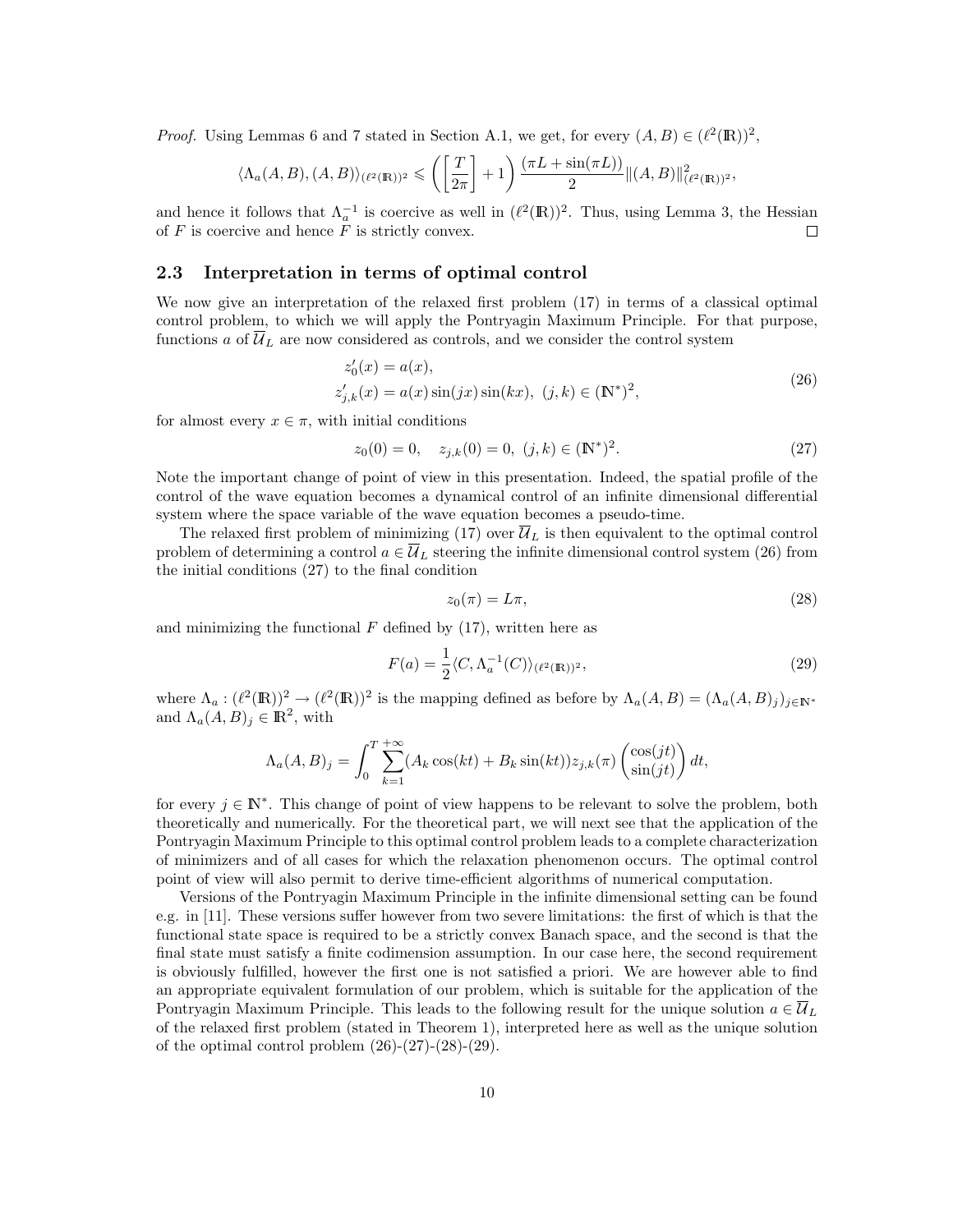**Proposition 3.** Let  $a \in \overline{\mathcal{U}}_L$  be the (unique) solution of the relaxed first problem (as stated in Theorem 1). Then there exists a real number  $p_0$  such that

$$
a(x) = \begin{cases} 1 & \text{if } \varphi(x) > 0, \\ 0 & \text{if } \varphi(x) < 0, \end{cases}
$$
 (30)

for almost every  $x \in [0, \pi]$ , where the function  $\varphi$ , called switching function, is defined by

$$
\varphi(x) = p_0 + \sum_{j,k=1}^{+\infty} p_{j,k} \sin(jx) \sin(kx). \tag{31}
$$

and

$$
p_{j,k} = -\int_0^T (A_j^a \cos(jt) + B_j^a \sin(jt)) (A_k^a \cos(kt) + B_k^a \sin(kt)) dt,
$$
\n(32)

for every  $(j,k) \in (I\!\!N^*)^2$ .

The proof of Proposition 3 is given in Section A.4.

**Remark 2.** Note that the switching function  $\varphi$  defined by (31) can be as well written as

$$
\varphi(x) = p_0 - \int_0^T \phi_a(t, x)^2 dt.
$$
\n(33)

Since  $(A^a, B^a) \in (\ell^2(\mathbb{R}))^2$ , it follows easily from (32) (or directly from (20) and (33)) that  $(p_{j,k})_{j\in\mathbb{N}^*}\in\ell^1(\mathbb{R})$ . Therefore the switching function  $\varphi$  is continuous on  $[0,\pi]$ .

**Remark 3.** If the switching function  $\varphi$  vanishes identically on a subset of positive measure then the value of  $a(x)$  remains undetermined on this subset (this is a usual fact in the application of the Pontryagin Maximum Principle in optimal control). If this situation does not occur then  $\alpha$  is completely determined by (30), and in this case, it can be noted that, due to the strict convexity of F proved in Lemma 4, the first-order necessary conditions  $(30)-(31)-(32)$  inferred from the Pontryagin Maximum Principle are also sufficient.

At this step, we realize that the application of the Pontryagin Maximum Principle leads to a simple characterization of the minimizer a of Theorem 1 in terms of the switching function  $\varphi$  defined by (31) (or (33)). If  $\varphi$  does not vanish identically on any subset of  $[0, \pi]$  of positive measure then the undetermined case does not occur, the optimal control  $a$  (which is said bang-bang) is completely determined by (30), and in that case a is the characteristic function of some subset  $\omega$ , which is the (unique) optimal solution of the (non relaxed) first problem (15). In the next subsection we provide simple sufficient conditions on the coefficients implying this conclusion. At the opposite, if the switching function vanishes identically on some subset of  $[0, \pi]$  of positive measure (degenerate case), then the optimal control a is not bang-bang and thus is not a characteristic function. This means that in that case the (non relaxed) first problem (15) does not admit any optimal solution. This is what we call a relaxation phenomenon. In Section 2.4.2 we characterize all possible initial data for which the relaxation phenomenon occurs.

### 2.4 Sufficient conditions for the first problem (8)

In this section we prove that, under suitable assumptions on the regularity of the initial data  $(y^0, y^1)$ , the first problem has a unique solution. The main idea is to prove that if the initial data are regular enough then the (unique) minimizer of the relaxed first problem (17) characterized previously is the characteristic function of a subset  $\omega$  and therefore  $\omega$  is the solution of the initial (non relaxed) first problem (8).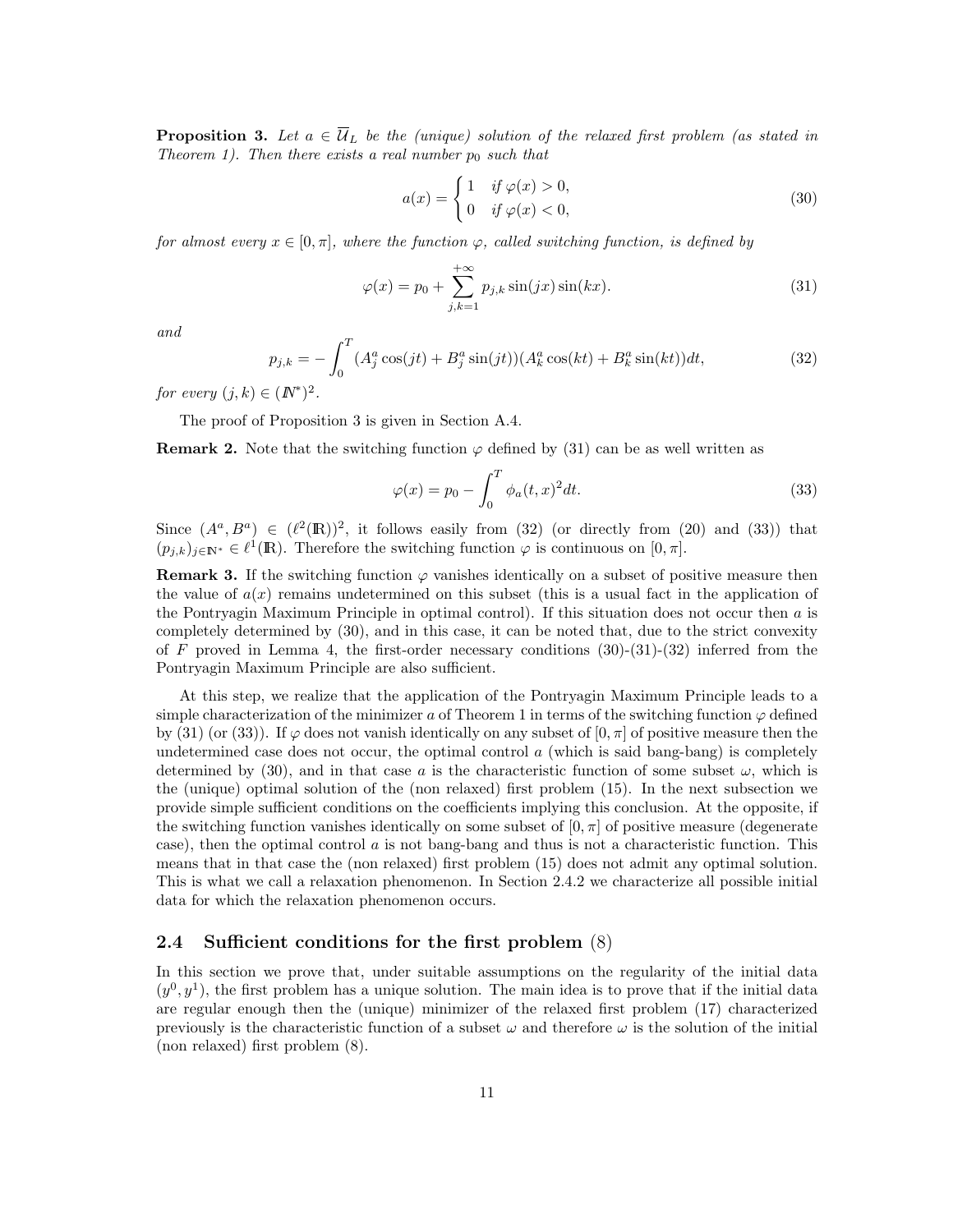#### 2.4.1 A first sufficient condition

**Theorem 2.** Assume that the initial data  $y^0 \in H_0^1(0, \pi)$  and  $y^1 \in L^2(0, \pi)$  satisfy the following property: there exists  $N \in \mathbb{N}^*$  such that

$$
\int_0^{\pi} y^0(x) \sin(jx) dx = \int_0^{\pi} y^1(x) \sin(jx) dx = 0,
$$

for every  $j > N$ . Then the first problem (8) has a unique<sup>1</sup> solution  $\chi_{\omega}$ , where  $\omega$  is a measurable subset of  $[0, \pi]$  of Lebesque measure  $L\pi$ . Moreover,

- $\omega$  has at most N connected components.
- there exists  $\eta > 0$  such that  $\omega \subset [\eta, \pi \eta]$ .

*Proof.* Since  $y^0$  and  $y^1$  have only a finite number of nonzero components in their Fourier series, it follows that  $C_j = 0$  for  $j > N$ , where  $C_j$  is defined by (22). Then, clearly, the unique solution  $(A^a, B^a)$  of (21) is as well of compact support. Hence, only a finite number of the coefficients  $p_{j,k}$ are nonzero. Therefore, the function  $\varphi$  is analytic and hence cannot vanish identically on a subset of positive measure. Then the optimal control  $a$  is bang-bang, determined by  $(30)$ , and is the characteristic function of some subset  $\omega$  of  $[0, \pi]$ . Moreover, the switching function  $\varphi(x)$  is written as

$$
\varphi(x) = p_0 + \sum_{j,k=1}^{N} p_{j,k} \sin(jx) \sin(kx)
$$
  
=  $p_0 + \frac{1}{2} \sum_{u=1-N}^{N-1} \left( \sum_{j=u+1}^{u+N} p_{j,j-u} \right) \cos(ux) - \frac{1}{2} \sum_{u=2}^{2N} \left( \sum_{j=u-N}^{u-1} p_{j,u-j} \right) \cos(ux),$ 

for every  $x \in [0, \pi]$ . Since  $\varphi$  can be written as a linear combination of the 2N first Tchebychev polynomials, it follows that  $\varphi$  has at most 2N zeros. Finally, since  $\varphi(0) = \varphi(\pi) = p_0$  and  $\varphi(x) \leq p_0$ for every  $x \in [0, \pi]$ , the existence of  $\eta > 0$  follows easily. П

A natural question arises when considering modal approximations  $(y^{0,N}, y^{1,N})$  of the initial data  $(y^0, y^1)$ , defined by

$$
\begin{pmatrix} y^{0,N}(x) \\ y^{1,N}(x) \end{pmatrix} = \sum_{k=1}^N \begin{pmatrix} \langle y^0, \sin(j \cdot) \rangle_{L^2} \\ \langle y^1, \sin(j \cdot) \rangle_{L^2} \end{pmatrix} \sin(jx).
$$

Consider the optimal set  $\omega^N \in \mathcal{U}_L$  solution of the first problem with the initial data  $(y^{0,N}, y^{1,N})$ (as claimed in Theorem 2). Let  $a \in \overline{\mathcal{U}}_L$  be the solution of the relaxed first problem with the initial data  $(y^0, y^1)$ . According to Proposition 3, let  $p_0^N$  and  $p_{j,k}^N$ , for  $(j,k) \in (\mathbb{N}^*)^2$ , the coefficients of the switching function  $\varphi^N$  for the truncated optimal control problem (26)-(27)-(28)-(29) with the initial data  $(y^{0,N}, y^{1,N})$ . Note that  $p_{j,k}^N = 0$  for  $j > N$  or  $k > N$ . The following  $\Gamma$ -convergence result follows easily from the previous optimal control considerations.

Proposition 4. The sequence of finite dimensional optimal control problems  $(26)-(27)-(28)-(29)$ with truncated initial data  $(y^{0,N}, y^{1,N})$  Γ-converges to the infinite dimensional optimal control problem  $(26)$ - $(27)$ - $(28)$ - $(29)$  with initial data  $(y<sup>0</sup>, y<sup>1</sup>)$ , in the sense that, when N tends to  $+\infty$ ,  $\chi_{\omega^N}$ converges to a for the weak star topology of  $L^{\infty}$ ,  $p_0^N$  converges to  $p_0$ ,  $p_{j,k}^N$  converges to  $p_{j,k}$  for every  $(j,k) \in (I\!\!N^*)^2$ , and  $F^N(\chi_{\omega^N})$  converges to  $F(a)$ .

<sup>&</sup>lt;sup>1</sup>Similarly to the definition of elements of  $L^{\infty}$ , the subset  $\omega$  is unique within the class of all measurable subsets of  $[0, \pi]$  quotiented by sets of zero measure. It means that if  $\omega$  is optimal, thus any set  $\omega \cup N$  or  $\omega \setminus N$  is also optimal, for every measurable subset N of  $[0, \pi]$  of zero Lebesgue measure.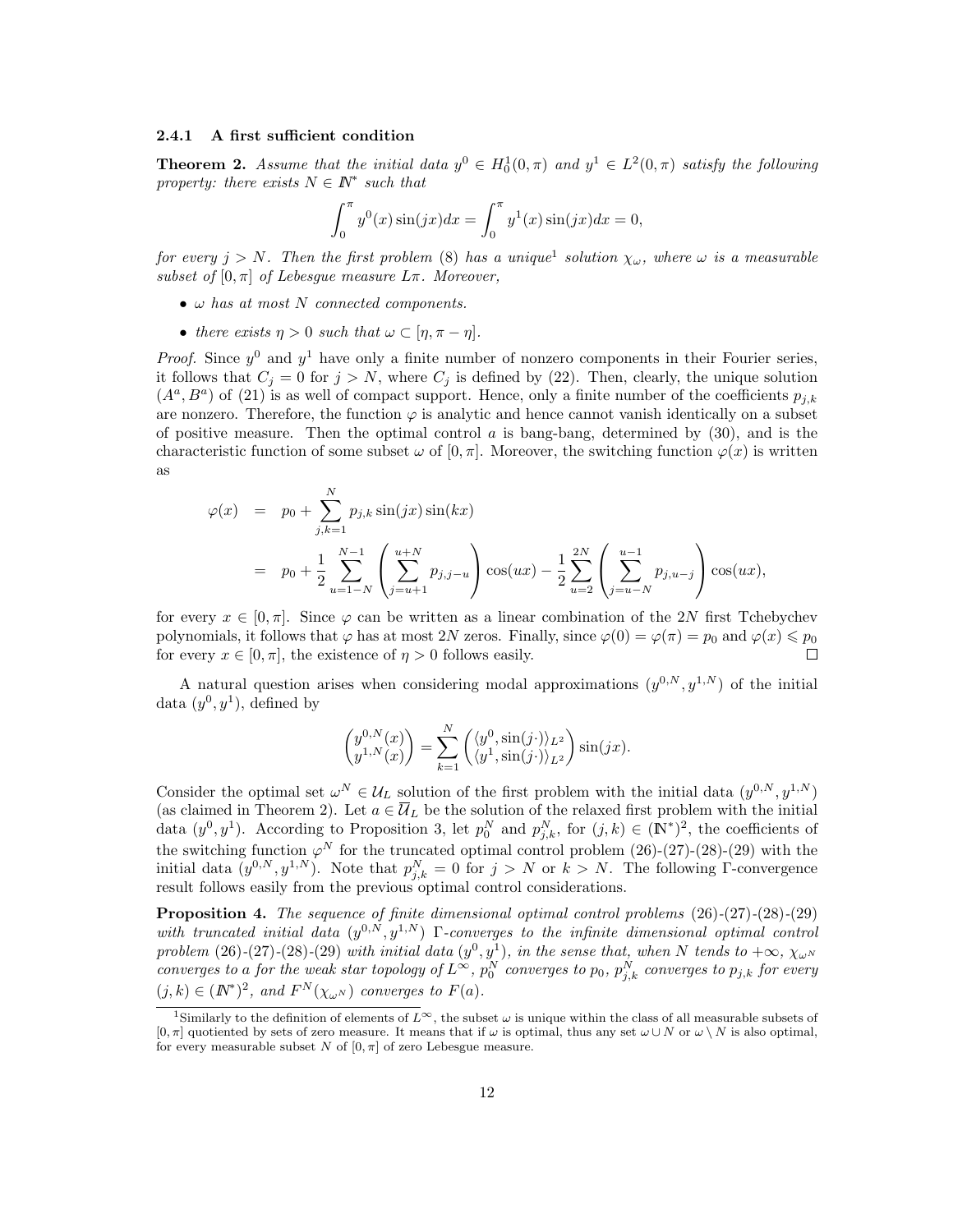#### 2.4.2 Sufficient condition when T is an integer multiple of  $2\pi$

Throughout this section we assume that  $T = 2\pi$ , the case  $T = 2p\pi$  with  $p \in \mathbb{N}^*$  being obviously deduced from this case. Note that  $T = 2\pi$  is a very particular time since the orthogonality property leads to a strong simplification of the expression of the norm of the control as explained next. Let us expand  $\phi(t, x)$  as in (10). Then the "relaxed" HUM functional defined by (18) is given by

$$
J_a(\phi^0, \phi^1) = \sum_{j=1}^{+\infty} \left( \frac{\pi}{2} (A_j^2 + B_j^2) \int_0^{\pi} a(x) \sin^2(jx) dx - A_j \int_0^{\pi} y^1(x) \sin(jx) dx + jB_j \int_0^{\pi} y^0(x) \sin(jx) dx \right),
$$

and for given initial data  $(y^0, y^1)$ , the minimization of  $J_a$  obviously leads to

$$
A_j^a = \frac{1}{\pi} \frac{\int_0^{\pi} y^1(x) \sin(jx) dx}{\int_0^{\pi} a(x) \sin^2(jx) dx}, \text{ and } B_j^a = -\frac{j}{\pi} \frac{\int_0^{\pi} y^0(x) \sin(jx) dx}{\int_0^{\pi} a(x) \sin^2(jx) dx}.
$$
 (34)

Denote

$$
\rho_j = \left( \left( \int_0^\pi y^1(x) \sin(jx) \, dx \right)^2 + \left( j \int_0^\pi y^0(x) \sin(jx) \, dx \right)^2 \right)^{1/2},\tag{35}
$$

for every  $j \in \mathbb{N}^*$ . Note that, since  $(y^0, y^1) \in H_0^1(0, \pi) \times L^2(0, \pi)$ , it follows that the sequence  $(\rho_j)_{j\in\mathbb{N}^*}$  belongs to  $\ell^2(\mathbb{R})$ .

Using these particular and more precise expressions for  $T = 2\pi$ , we immediately derive the following generalization of Theorem 2.

**Theorem 3.** Assume that  $T = 2\pi$ , and that there exist  $M > 0$  and  $\delta > 0$  such that

$$
|\rho_j| \leqslant Me^{-\delta j},\tag{36}
$$

for every  $j \in \mathbb{N}^*$ . Then the first problem (15) has a unique solution  $\chi_{\omega}$ , where  $\omega$  is a measurable subset of  $[0, \pi]$  of Lebesgue measure  $L\pi$ . Moreover,

- $\omega$  is symmetric with respect to  $\pi/2$ ,
- there exists  $\eta > 0$  such that  $\omega \subset [\eta, \pi \eta],$
- $\bullet$   $\omega$  has a finite number of connected components.

**Remark 4.** The assumption (36) holds for instance as soon as  $y^0$  and  $y^1$  are analytic functions on  $[0, \pi]$ . Actually, the assumption (36) guarantees the analyticity of the function  $\varphi$ , and can be slightly weakened into

$$
|\rho_j| \leqslant Me^{-w(j)},
$$

for every  $j \in \mathbb{N}^*$ , where w is a positive differentiable function such that  $t \mapsto tw'(t)$  increases to  $+\infty$  and such that  $\int_1^{+\infty}$  $w(t)$  $t_{\tau}^{(t)}dt = +\infty$ . Indeed, under this weakened assumption the function  $\varphi$ enjoys the following unique continuation property (see [14]): if  $\varphi$  is constant on a subset of  $[0, \pi]$ of positive measure then  $\varphi$  is constant on  $[0, \pi]$ . Hence, the statement of the theorem holds under this slightened property. More generally this property is related to quasi-analyticity but up to our knowkedge there is no simple necessary and sufficient condition on the coefficients  $\alpha_i$  ensuring that unique continuation property.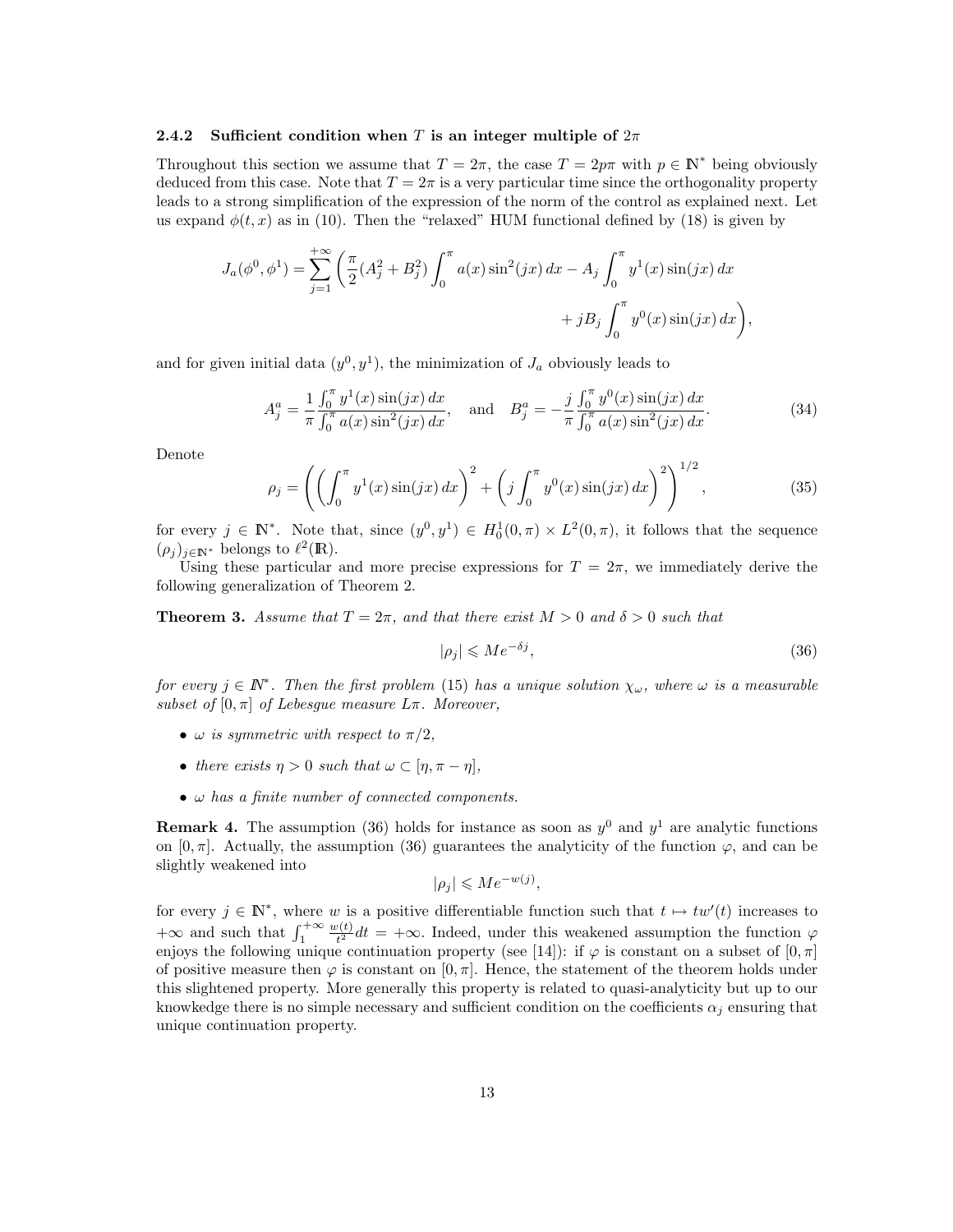**Remark 5.** Given a sequence  $(\rho_j)_{j \in \mathbb{N}^*} \in \ell^2(\mathbb{R})$  there exist an infinite number of possible initial data  $(y^0, y^1) \in H_0^1(0, \pi) \times L^2(0, \pi)$  satisfying (35), and all of them lead to the same solution of the first problem (it is indeed a consequence from the formula (39) in the proof).

*Proof of Theorem 3.* For this particular case where  $T = 2\pi$ , all previously considered expansions do not involve any crossed terms. In particular, when interpreting the first problem as an optimal control problem, the control system (26) reduces here to

$$
z'_{0}(x) = a(x),
$$
  
\n
$$
z'_{j}(x) = a(x)\sin^{2}(jx), \ j \in \mathbb{N}^{*},
$$
\n(37)

for almost every  $x \in \pi$ , with initial conditions

$$
z_0(0) = 0, \quad z_j(0) = 0, \ j \in \mathbb{N}^*.
$$
\n(38)

Using the Parseval identity, we get

$$
F(a) = \int_0^{2\pi} \int_0^{\pi} a(x) \phi_a^2(t, x) dx dt
$$
  
\n
$$
= \frac{\pi}{2} \sum_{j=1}^{+\infty} (A_j^{a^2} + B_j^{a^2}) \int_0^{\pi} a(x) \sin^2(jx) dx
$$
  
\n
$$
= \frac{1}{2\pi} \sum_{j=1}^{+\infty} \frac{\rho_j^2}{\int_0^{\pi} a(x) \sin^2(jx) dx}
$$
  
\n
$$
= \frac{1}{2\pi} \sum_{j=1}^{+\infty} \frac{\rho_j^2}{z_j(\pi)}.
$$
 (39)

The optimal control problem under consideration consists of steering the control system (37) from the initial conditions (38) to the final condition  $z_0(\pi) = L\pi$ , minimizing the functional F defined by (39) with controls  $a \in \overline{\mathcal{U}}_L$ . Note that, as before, in order to apply the Pontryagin Maximum Principle in a strict convex Banach space one has to use the identity  $\sin^2(jx) = \frac{1}{2} - \frac{1}{2}\cos(2jx)$  and hence to consider the control system given by

$$
w'_0(x) = a(x),
$$
  
\n
$$
w'_j(x) = \frac{1}{2}a(x)\cos(2jx), \ j \in \mathbb{N}^*,
$$
\n(40)

with initial conditions

$$
w_0(0) = 0, \quad w_j(0) = 0, \ j \in \mathbb{N}^*.
$$
\n(41)

,

With these notations, one has

$$
F(a) = \frac{1}{2\pi} \sum_{j=1}^{+\infty} \frac{\rho_j^2}{\frac{L\pi}{2} - w_j(\pi)}
$$

and, skipping the details, the application of the Pontryagin maximum Principle leads to the characterization of the (unique) optimal control

$$
a(x) = \begin{cases} 1 & \text{if } \varphi(x) > 0, \\ 0 & \text{if } \varphi(x) < 0, \end{cases}
$$
 (42)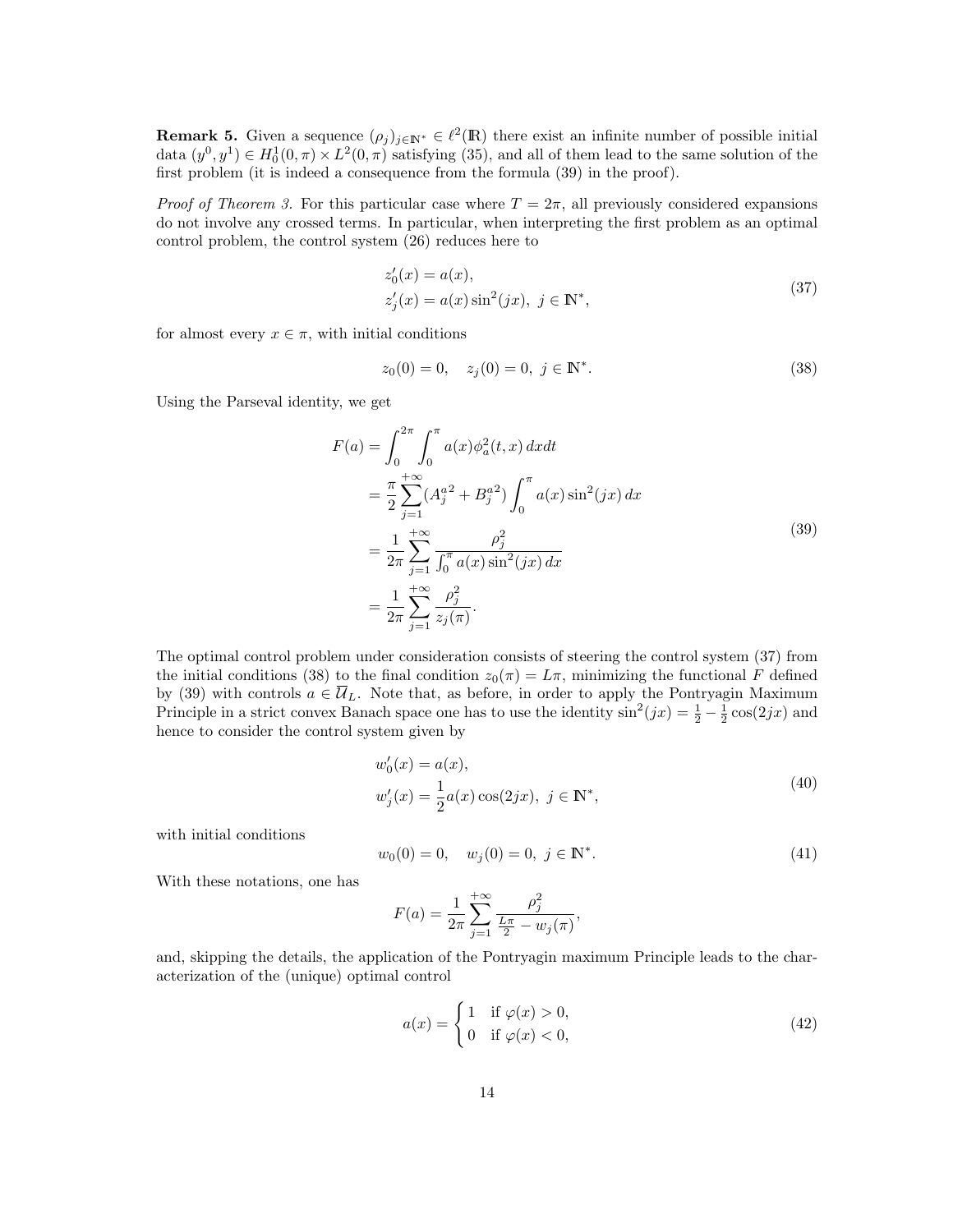for almost every  $x \in [0, \pi]$ , where the switching function  $\varphi$  is defined by

$$
\varphi(x) = \lambda_0 + \frac{1}{2} \sum_{j=1}^{+\infty} \lambda_j \cos(2jx),\tag{43}
$$

with

$$
\lambda_j = -\frac{1}{2\pi} \frac{\rho_j^2}{\left(\frac{L\pi}{2} - w_j(\pi)\right)^2} = -\frac{1}{2\pi} \frac{\rho_j^2}{\left(\int_0^{\pi} a(x) \sin^2(jx) \, dx\right)^2},\tag{44}
$$

for every  $j \in \mathbb{N}^*$ . Note that

$$
\varphi(x) = \lambda_0 - \int_0^T \phi_a(t, x)^2 dt = \lambda_0 - \frac{1}{2\pi} \sum_{j=1}^{+\infty} \frac{\rho_j^2}{\left(\int_0^{\pi} a(s) \sin^2(js) ds\right)^2} \sin^2(jx),\tag{45}
$$

for every  $x \in [0, \pi]$ . Under the assumption (36), it follows from (44) and from Lemma 6 that the decay of the coefficients  $\lambda_j$  is exponential, and hence that the switching function  $\varphi$  defined by (43) is analytic (see e.g. [1, Chapter 11, §63]) and thus  $\varphi$  cannot vanish identically on a subset of positive measure. Therefore, the optimal control  $a$  is bang-bang, determined by  $(42)$ , and thus is the characteristic function of some subset  $\omega$  of  $[0, \pi]$ . The symmetry property follows from the fact that  $\varphi(\pi - x) = \varphi(x)$  for every  $x \in [0, \pi]$ . The existence of  $\eta$  comes from the fact that  $\varphi(0) = \varphi(\pi)$ is the minimum of  $\varphi$  (since  $\lambda_j < 0$  for every  $j \in \mathbb{N}^*$ ).  $\Box$ 

### 2.5 Necessary and sufficient conditions when  $T$  is an integer multiple of  $2\pi$

Theorems 2 and 3 stated previously provide sufficient conditions for the first problem (8) to have a (unique) solution. In the case where T is an integer multiple of  $2\pi$ , we are actually able to provide a complete characterization (however not so tractable in practice) of all initial data for which this problem has a (unique) solution, that is, for which the optimal control solution of the relaxed first problem is actually a solution of the non relaxed one. This characterization is based on the fact that the necessary conditions for optimality are also sufficient because of the strict convexity of F on  $\mathcal{U}_L$ , as already mentioned above. The following result is a particular consequence of the more precise considerations further.

**Theorem 4.** Assume that T is an integer multiple of  $2\pi$  and let  $L \in (0,1)$  be fixed.

- 1. There exist initial data  $(y^0, y^1) \in (C^{\infty}(0, \pi))^2$  for which the first problem (8) has a solution  $\chi_{\omega} \in U_L$ , with  $\omega$  a fractal domain of Cantor type.
- 2. There exist initial data  $(y^0, y^1) \in (C^\infty(0, \pi))^2$  for which the first problem (8) has no solution, but its relaxed version has a solution  $a \in \overline{\mathcal{U}}_L \setminus \mathcal{U}_L$ .

Let us assume without loss of generality that  $T = 2\pi$ . Theorem 4 is a direct consequence of the following characterization of all initial data for which either the first problem has a solution or it has no solution (relaxation phenomenon).

Note first that  $(\lambda_j)_{j\in\mathbb{N}^*}\in\ell^1(\mathbb{R})$ , where  $\lambda_j$  is defined by (44). Therefore, more precisely than in Remark 2, the switching function  $\varphi$  defined by (43) belongs to the set  $\mathcal{A}(0,\pi)$  of all functions  $\phi$ integrable on  $[0, \pi]$  and having a Fourier series expansion of the form

$$
\phi(x) = a_0 + \frac{1}{2} \sum_{j=1}^{+\infty} a_j \cos(2jx),\tag{46}
$$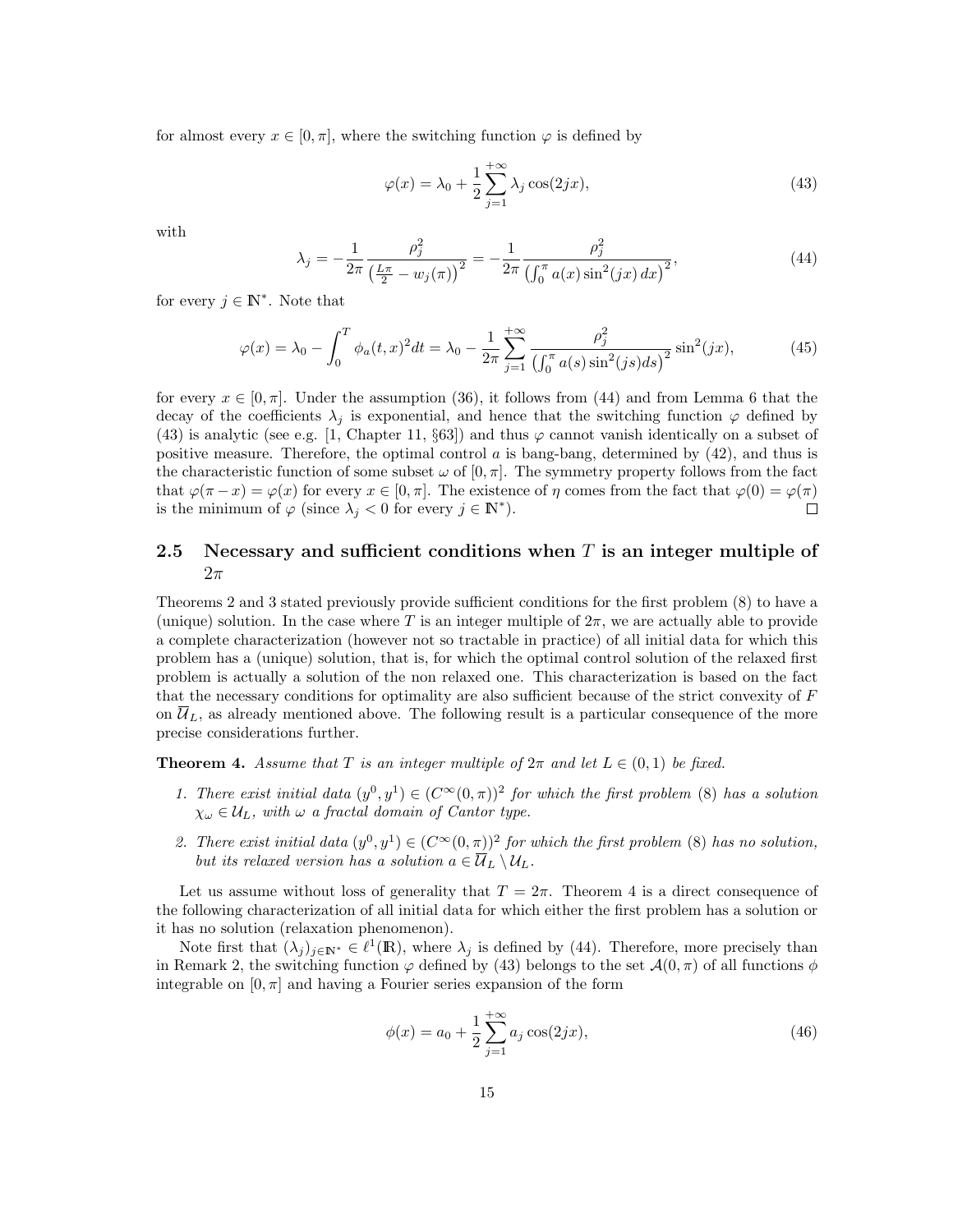with  $a_0 \in \mathbb{R}$  and nonpositive coefficients  $a_j$  satisfying  $(a_j)_{j \in \mathbb{N}^*} \in \ell^1(\mathbb{R})$ . Such considerations are classical in harmonic analysis. In particular,  $\varphi$  is continuous, but the above property is stronger.

We are now in a position to derive the following characterizations, mainly based on the fact that the optimal solution  $\alpha$  of the above optimal control problem is the solution of the initial first problem (15) if and only if the switching function  $\varphi$  defined by (43) does not vanish identically on any subset of  $[0, \pi]$  of positive measure.

Characterization of all initial data for which the first problem has a solution. Consider any function  $\varphi \in \mathcal{A}(0,\pi)$  such that  $\varphi(x) \neq 0$  for almost every  $x \in [0,\pi]$ , written as

$$
\varphi(x) = \lambda_0 + \frac{1}{2} \sum_{j=1}^{+\infty} \lambda_j \cos(2jx),
$$

with nonpositive coefficients  $\lambda_j$  satisfying  $(\lambda_j)_{j\in\mathbb{N}^*}\in\ell^1(\mathbb{R})$ . Let a be the bang-bang control defined by (30), and let  $\rho_j \geq 0$  be defined by (44) for every  $j \in \mathbb{N}^*$ , that is,

$$
\rho_j = \sqrt{-2\pi\lambda_j} \int_0^{\pi} a(x) \sin^2(jx) dx.
$$

Using Lemma 6, it is clear that  $(\rho_j)_{j\in\mathbb{N}^*} \in \ell^2(\mathbb{R})$ . Such a sequence  $(\rho_j)_{j\in\mathbb{N}^*}$  characterizes a set of initial data  $(y^0, y^1) \in H_0^1(0, \pi) \times L^2(0, \pi)$  (see Remark 5): these are all initial data for which (35) holds for every  $j \in \mathbb{N}^*$ . The control a, defined in such a way, satisfies all necessary and sufficient conditions of the Pontryagin Maximum Principle and hence is the optimal control of the first problem associated with the initial data  $(y^0, y^1)$ , and with the constant L defined by  $\int_0^{\pi} a(x) dx = L\pi$  (note that L may be equal to 0 or 1, depending on the value of  $\lambda_0$ , but these cases are of course not interesting). Since a is bang-bang, it is the characteristic function of a subset  $\omega$  of  $[0, \pi]$ , which is the solution of the first problem. Note that, in order to realize a specific value of L, it suffices to tune adequately the constant  $\lambda_0$  of the Fourier expansion of  $\varphi$  so that  $\int_0^{\pi} a(x) dx = L\pi.$ 

The construction above establishes a correspondence between the optimal sets of the first problem and the zero level sets of functions of  $\mathcal{A}(0,\pi)$  that do not vanish almost everywhere. Such level sets may have an intricate structure, for instance may have a fractal structure. We refer to [21] for the construction of an explicit example where  $\omega$  is of Cantor type.

We are able as well to characterize precisely the relaxation phenomenon.

**Characterization of the relaxation phenomenon.** The data  $(y^0, y^1)$  for which the relaxation phenomenon occurs are those whose associated coefficients  $\rho_j$  defined by (35) are such that the corresponding switching function  $\varphi$  vanishes identically on a subset I of positive measure (note that this set must be symmetric with respect to  $\frac{\pi}{2}$ ). The more precise construction goes as follows.

Consider any nontrivial function  $\varphi \in \mathcal{A}(0,\pi)$  vanishing identically on a subset I of  $[0,\pi]$  of positive measure, with Fourier coefficients  $(\lambda_j)_{j\in\mathbb{N}^*}$  as before. Let a be a control function defined by (30) on  $[0, \pi] \setminus I$  and taking arbitrary values on I, and satisfying however  $\int_0^{\pi} a(x) dx = L\pi$ . Let  $(\rho_j)_{j\in\mathbb{N}^*}\in\ell^2(\mathbb{R})$  be defined by (44), as previously. Such a sequence characterizes a set of initial data  $(y^0, y^1) \in H_0^1(0, \pi) \times L^2(0, \pi)$ . As before the control a defined in such a way is the optimal control of the relaxed version of the first problem associated with the initial data  $(y^0, y^1)$ . Since a is not bang-bang (it is not a characteristic function on  $I$ , by construction), this means that the first problem does not have any solution and that the relaxation phenomenon occurs.

Remark 6. This set is indeed non empty, and is even, in some sense, a very large set. To get convinced, it suffices to note the following fact. Consider any nontrivial function  $\psi$  of class  $C^{\infty}$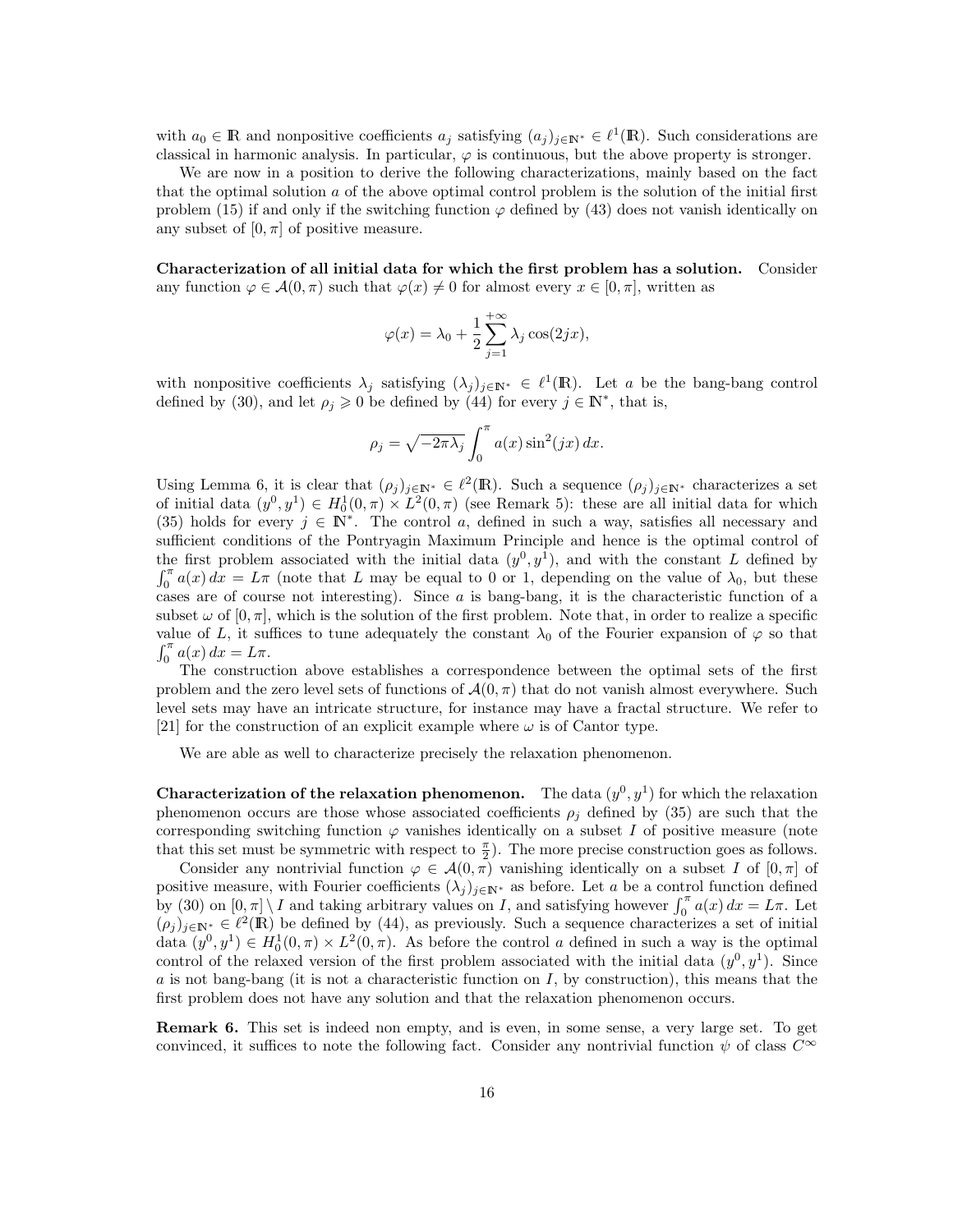on  $[0, \pi]$ , symmetric with respect to  $\frac{\pi}{2}$ , and whose support is contained in  $[\frac{\pi}{2} - \alpha, \frac{\pi}{2} + \alpha]$  for some  $\alpha > 0$  small. The  $C^1$  regularity ensures that its Fourier coefficients are summable. To ensure the nonpositivity of its Fourier coefficients, it suffices to consider the function  $\varphi$  defined by the convolution

$$
\varphi(x) = \int_{\mathbb{R}} \psi(y + \frac{\pi}{2})\psi(x - y)dy.
$$

Indeed, the function  $\varphi$  defined in such a way is of class  $C^{\infty}$  on  $[0, \pi]$ , of support contained in  $\left[\frac{\pi}{2}-2\alpha,\frac{\pi}{2}+2\alpha\right]$ , and all its Fourier coefficients are nonpositive (by the way note that all functions whose Fourier coefficients are nonpositive are of this type).

Another explicit example is easily built as follows. Consider a triangle function defined on  $\left[\frac{\pi}{2}-\alpha,\frac{\pi}{2}+\alpha\right]$ , for some  $\alpha>0$ , equal to 0 outside. Its Fourier coefficients are the values on integers of the Fourier transform of the triangle function, hence are positive and summable. The rest of the construction is obvious.

To illustrate this correspondence, we yield a concrete example of construction of initial data for which we observe a relaxation phenomenon.

Example 1. We set  $T = 2\pi$  (for example). Consider the  $\pi$ -periodic switching function  $\phi$ , symmetric with respect to  $\pi/2$  defined by

$$
\phi(x) = \begin{cases}\n-\frac{4}{\pi}x + 1 & \text{on } [0, \pi/4] \\
0 & \text{on } [\pi/4, \pi/2].\n\end{cases}
$$

Thus, φ has a Fourier series expansion of the form (46) with  $a_0 = \frac{1}{4}$  and  $a_j = \frac{4(1 - (-1)^j)}{j^2}$  $\frac{(-1)^j}{j^2} \geqslant 0$  for every  $j \geq 1$ . Introduce now the function  $a(\cdot)$ ,  $\pi$ -periodic and symmetric with respect to  $\pi/2$ , such that for every  $x \in [0, \pi]$ ,

$$
a(x) = \begin{cases} 0 & \text{on } [0, \pi/4] \\ 2L + \frac{8L}{\pi} (x - \frac{\pi}{2}) & \text{on } [\pi/4, \pi/2]. \end{cases}
$$

Using the correspondence detailed before, we obtain that a is the unique solution of Problem  $(17)$ , provided that the initial data  $(y^0, y^1)$  are such that the coefficients  $(\rho_j)_{j \in \mathbb{N}^*}$  defined by (35) verify

$$
\rho_j = \sqrt{-2\pi a_j} \int_0^{\pi} a(x) \sin^2(jx) dx
$$

for every  $j \in \mathbb{N}^*$ .

Remark 7. It is not clear whether the above characterizations can be generalized or not to the case where T is not an integer multiple of  $2\pi$ , in particular because the relation between the coefficients  $(p_{j,k})_{j\in\mathbb{N}^*}$  of the switching function and the coefficients  $A_j^a, B_j^a$  is not easily invertible (note however that the infinite dimensional symmetric matrix whose coefficients are the  $p_{j,k}$  is a Gramian).

### 2.6 Modal approximation and numerical simulations

### **2.6.1** Case  $T = 2\pi$

We propose in this section some numerical simulations in the case where  $T = 2\pi$ . The method we use here works exactly in the same way in the case where  $T \geq 2\pi$  is not an integer multiple of  $2\pi$ except that it is then required to invert the gramian operator  $\Lambda_a$  defined in Section 2.3. In view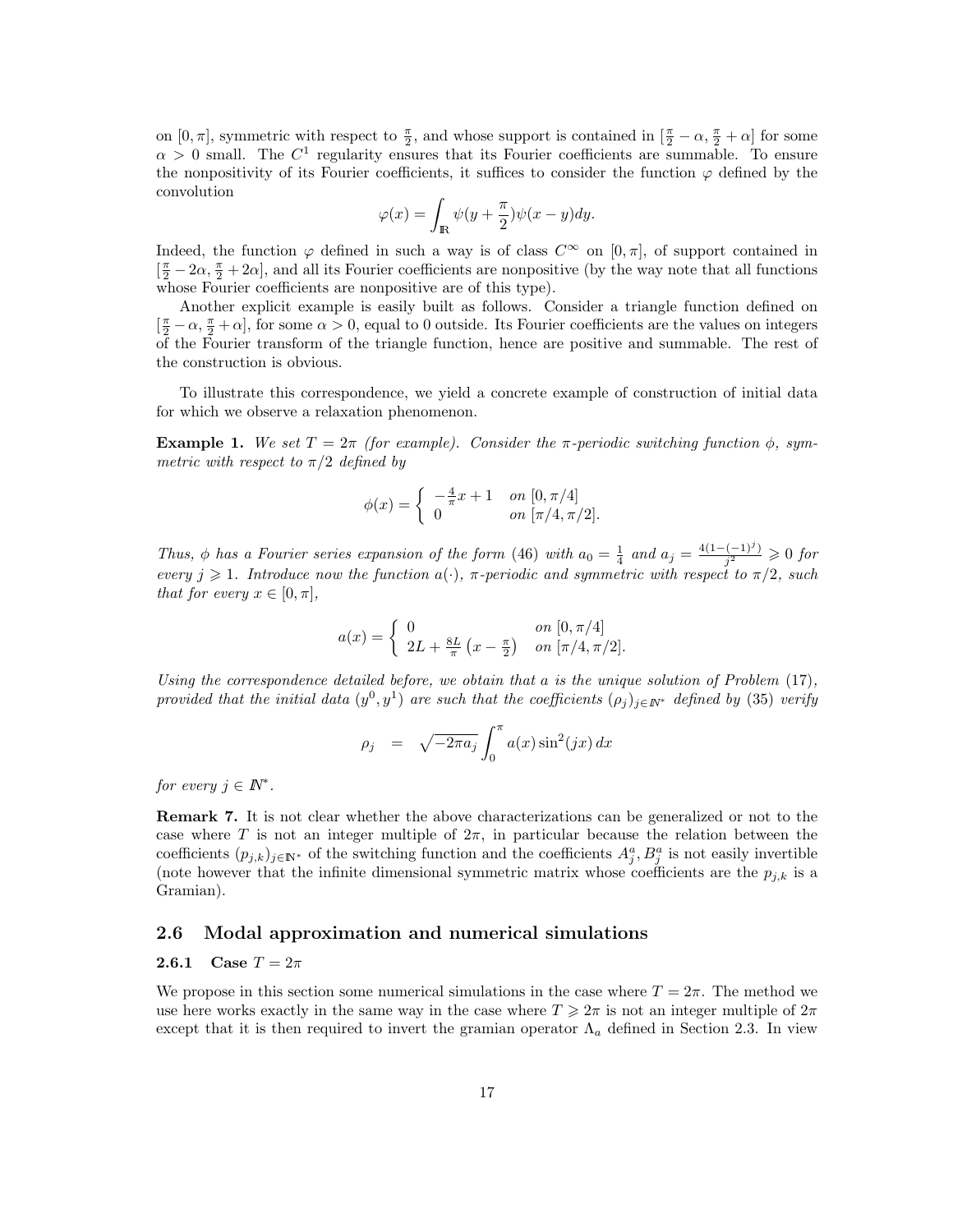of numerical simulations, it is natural to truncate the control system (40) at some order  $N \in \mathbb{N}^*$ , by considering the optimal control problem of steering the finite dimensional control system

$$
w'_0(x) = a(x),
$$
  
\n
$$
w'_j(x) = \frac{1}{2}a(x)\cos(2jx), \ j \in \{1, ..., N\},
$$
\n(47)

from the initial conditions

$$
w_0(0) = 0, \quad w_j(0) = 0, \ j \in \{1, \dots, N\}
$$
\n<sup>(48)</sup>

to the final condition (28)  $(y(\pi) = L\pi)$ , and minimizing

$$
F^{N}(a) = \frac{1}{2\pi} \sum_{j=1}^{N} \frac{\rho_j^2}{\frac{L\pi}{2} - w_j(\pi)}.
$$
\n(49)

As in Theorem 1, this optimal control problem has a unique solution  $a^N \in \overline{U}_L$ . The usual Pontryagin Maximum Principle of [22], applied to this finite dimensional optimal control problem, implies that there exist  $\lambda^{0N} \leq 0$  and  $(\lambda_0^N, \lambda_1^N, \ldots, \lambda_N^N) \in \mathbb{R}^{N+1}$ , called costates<sup>2</sup>, with  $(\lambda^0, \lambda_0^N, \lambda_1^N, \dots, \lambda_N^N) \neq (0, \dots, 0)$ , such that

$$
a^N(x) = \begin{cases} 1 & \text{if } \varphi^N(x) > 0, \\ 0 & \text{if } \varphi^N(x) < 0, \end{cases} \tag{50}
$$

for almost every  $x \in [0, \pi]$ , where the function  $\varphi^N$ , called switching function, is defined by

$$
\varphi^N(x) = \lambda_0^N + \frac{1}{2} \sum_{j=1}^N \lambda_j^N \cos(2jx),\tag{51}
$$

the control  $a^N$  being undetermined whenever  $\phi^N$  vanishes identically on some subinterval. Moreover, one has the transversality assumptions

$$
\lambda_j^N = \lambda^{0N} \frac{\rho_j^2}{\left(\frac{L\pi}{2} - z_j^N(\pi)\right)^2},\tag{52}
$$

for every  $j \in \{1, \ldots, N\}$ . As before, there must hold  $\lambda^{0N} \neq 0$  and we assume next that  $\lambda^{0N} = -1$ .

Since  $\varphi^N$  can be written as a linear combination of the 2N first Tchebychev polynomials, it follows that  $\varphi^N$  has at most 2N zeros and cannot vanish identically on any subinterval. We finally get the following result.

**Proposition 5.** The optimal control  $a^N$  is the characteristic function of a subset  $\omega^N$  of  $[0, \pi]$  of Lebesgue measure  $L\pi$ , which has at most N connected components, is symmetric with respect to  $\pi/2$ , and is such that there exists  $\eta > 0$  such that  $\omega^N \subset [\eta, \pi - \eta]$ .

We provide hereafter several numerical simulations based on this modal approximation. This new numerical approach is based on the interpretation as an optimal control problem. Some results are provided on Figure 1.

<sup>2</sup>Note that, since the dynamics of (47) do not depend on the state, it follows that the costates are constant.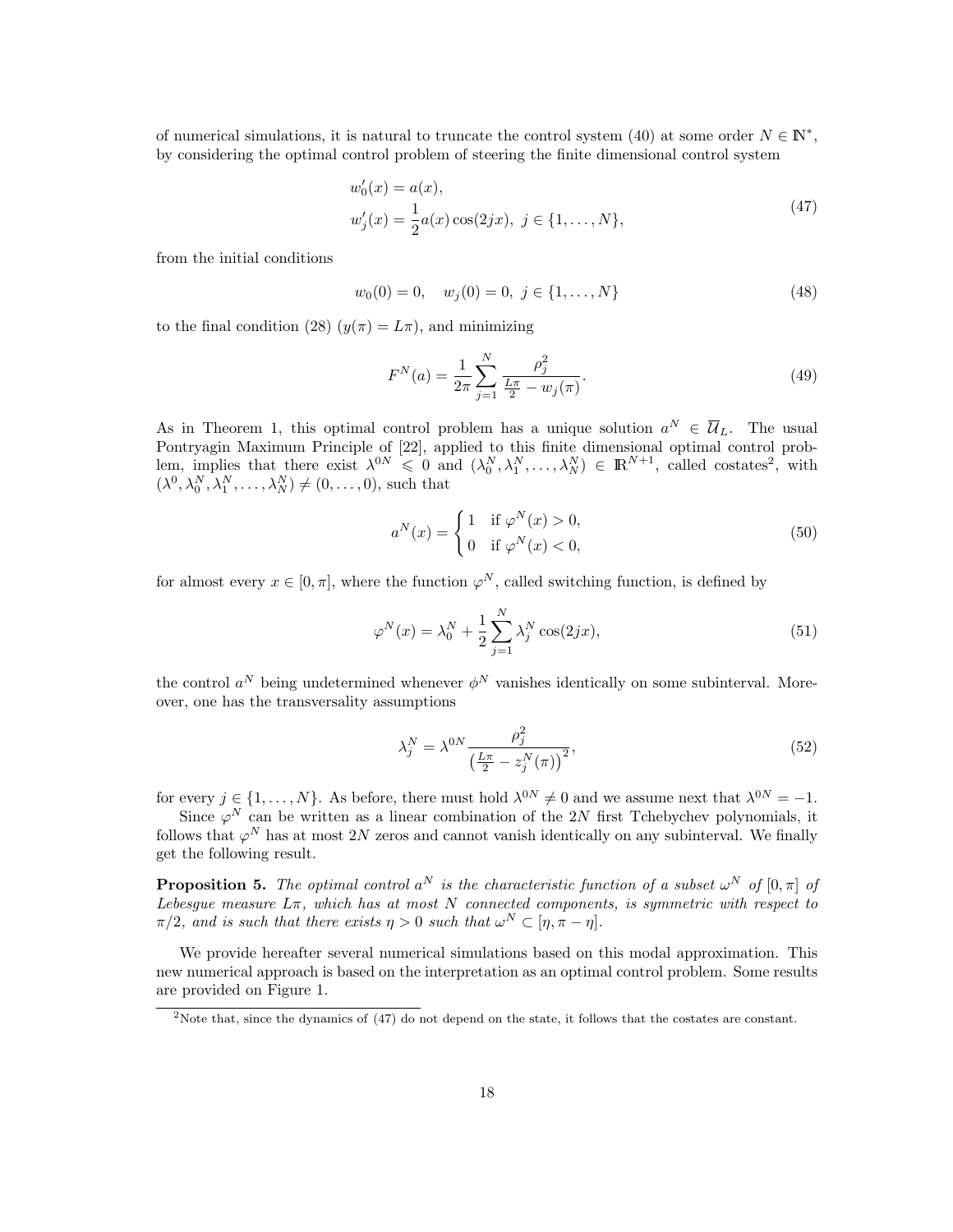

Figure 1: Several numerical simulations

These simulations were obtained with a direct method applied to the optimal control problem described previously (see e.g. [26] for a description of possible numerical approaches), consisting in discretizing the underlying differential equations, the control, and to reduce the optimal control problem to some minimization problem with constraints. We used the code IPOPT (see [29]) combined with AMPL (see [6]) on a standard desktop machine. The resulting code works out the solution very quickly (for instance, within 3 seconds for  $N = 50$ ) and is far more efficient than methods based on gradient methods using topological derivatives. It must however be noted that the problem is one-dimensional and that we benefit of the interpretation as an optimal control problem, using spectral considerations.

Another possible method is to implement a shooting method, based on the optimality conditions provided by the Pontryagin Maximum Principle. Here, it consists of numerically determining the costates  $(\lambda_0^N, \lambda_1^N, \ldots, \lambda_N^N)$  such that (28) and (32) are satisfied. The shooting method is a combination of a Newton type method and of some integration method of differential equations. The main difficulty is the initialization of this method but it can be done using a direct method. We used the code COTCOT (see [2]). The convergence is then obtained instantaneously and can permit, when combined with a continuation method, to reach very large values of  $N$  (see [27] for a survey on these numerical approaches).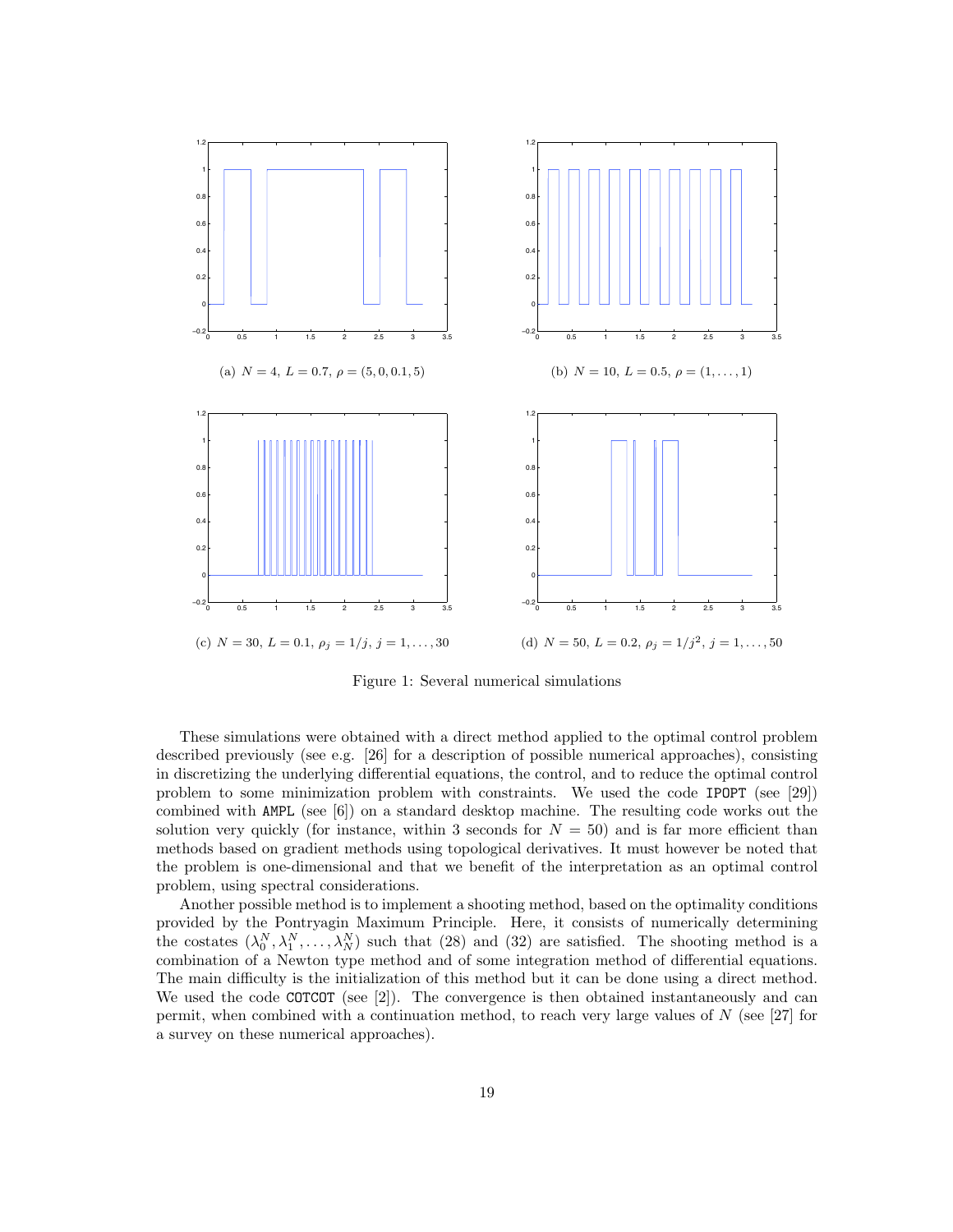#### 2.6.2 Complexity of the optimal set and limitations of numerics

The graphs presented in the last paragraph represent the optimal set for fixed initial data that have a finite number of Fourier components. It follows from Theorem 4 that numerical simulations cannot permit in general to guess what happens when the initial data have an infinite number of components in their Fourier series expansion. Indeed, note that in [16, 17] the authors conjecture the existence of a relaxation phenomenon with smooth initial data, based on numerical simulations. Although such an intuition seems reasonable, according to our previous theoretical results this is not the case. In Section 2.5 we have shown a precise correspondence between the regularity of the optimal set and the regularity of the initial data. We have also characterized all initial data for which the relaxation phenomenon occurs, leading to Theorem 4. Using Theorem 4, there exist smooth initial data for which the optimal set has a fractal structure, and thus an infinite number of connected components but for which relaxation does not occur. Of course this particular feature cannot be guessed from numerical simulations. To summarize, considering as in the previous section a truncated version of the first problem (8) with the N first Fourier components, two different phenomena arise at the limit, depending on the initial data under consideration: a relaxation phenomenon, or the emergence of complex (possibly fractal) optimal sets. In particular the occurence of relaxation cannot be illustrated on numerical simulations.

#### 2.6.3 Additional comments on the case  $T = 2\pi$ : study of the case  $N = 2$

In this section, we study the particular case  $N = 2$  of the modal truncature of the first problem. This means that the only nonzero terms of the sequence  $(\rho_j)_{j\in\mathbb{N}^*}$  are  $\rho_1$  and  $\rho_2$ . In this case, the functional (49) is written as

$$
F^{2}(\chi_{\omega}) = \frac{\rho_{1}^{2}}{\int_{0}^{\pi} \chi_{\omega}(x) \sin^{2} x dx} + \frac{\rho_{2}^{2}}{\int_{0}^{\pi} \chi_{\omega}(x) \sin^{2}(2x) dx}.
$$

Setting  $t = \frac{\rho_1^2}{\rho_1^2 + \rho_2^2}$ , the minimization problem reduces to the problem of minimizing

$$
\frac{t}{\int_0^\pi \chi_\omega(x) \sin^2 x \, dx} + \frac{1-t}{\int_0^\pi \chi_\omega(x) \sin^2(2x) \, dx} \tag{53}
$$

over the set  $\mathcal{U}_L$ . The following proposition yields a precise characterization of the minimizers in the case  $N = 2$  and describes the variations of the optimal set with respect to L.

**Proposition 6.** Let  $\chi_{\omega^2}$  be the solution of the minimization problem (53). Then,

- $\omega^2$  is symmetric with respect to  $\pi/2$ ;
- the set  $\omega^2 \cap [0, \pi/2]$  has only one connected component  $[\alpha_t, \alpha_t + \frac{\pi L}{2}]$ ;
- $\alpha_0 = \frac{\pi}{4}(1-L)$  and  $\alpha_1 = \frac{\pi}{2}(1-L);$
- there exists  $t_0(L) \in (0,1)$  such that  $t \mapsto \alpha_t$  is increasing on  $[0, t_0(L)]$ , and is constant equal to  $\alpha_1$  on  $[t_0(L), 1]$ .

The proof of this proposition, based on lengthy and tedious computations, is provided in Appendix A.5. Figure 2 illustrates this proposition.

# 3 Solving of the second problem (9)

This section is devoted to solving the second problem (9), that is the problem of minimizing the norm of the HUM operator over  $\mathcal{U}_L$ .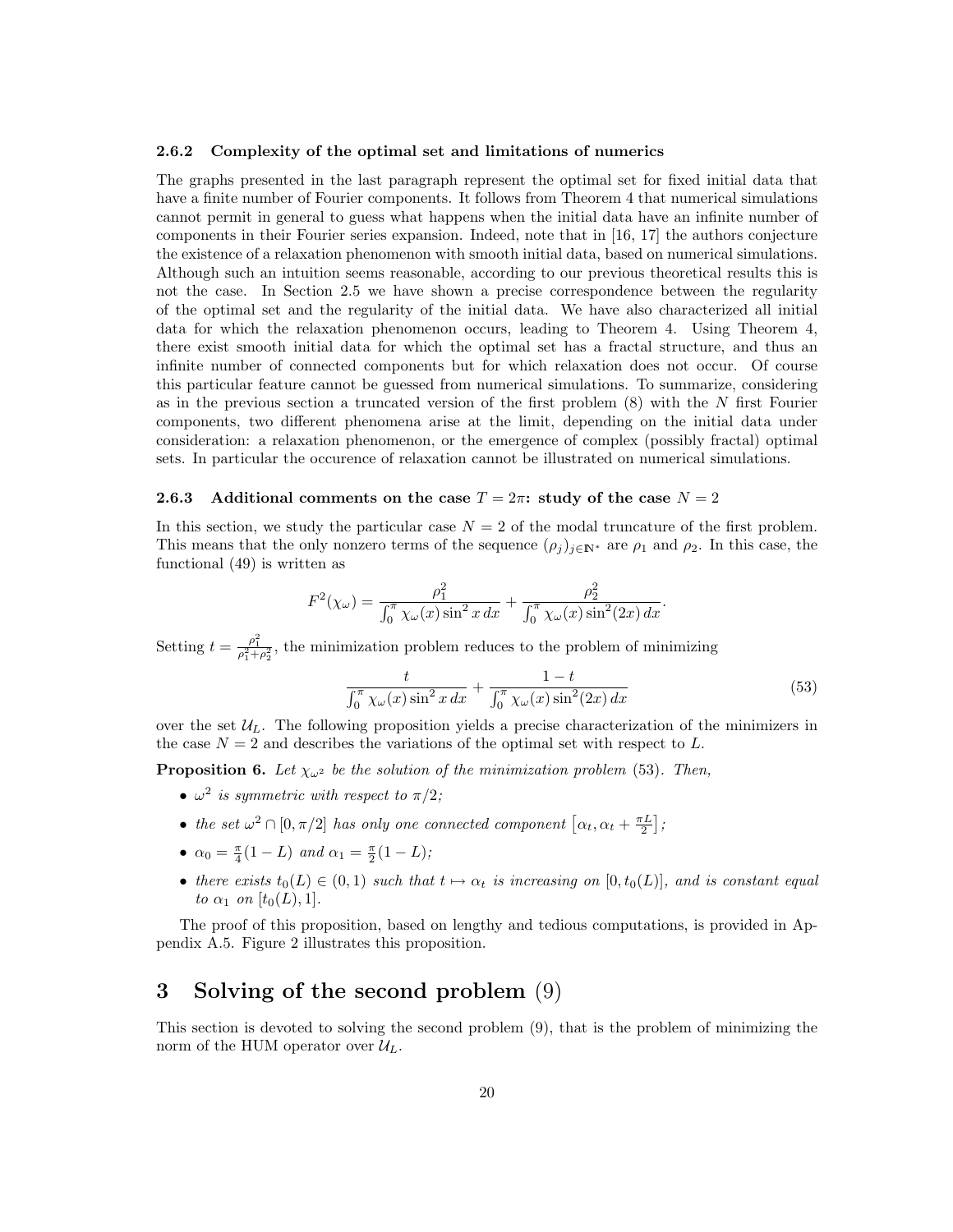

Figure 2: Optimal domain  $\omega^2$  in function of t

### 3.1 Reduction of the problem

For every measurable subset  $\omega$  of  $[0, \pi]$ , set

$$
W(\chi_{\omega}) = \sup \left\{ \frac{\|h_{\omega}\|_{L^2((0,T)\times(0,\pi))}^2}{\|(y^0, y^1)\|_{H_0^1(0,\pi)\times L^2(0,\pi)}^2} \Big| (y^0, y^1) \in H_0^1(0,\pi) \times L^2(0,\pi) \setminus \{(0,0)\} \right\}
$$

Recall that the second problem consists of minimizing  $W(\chi_{\omega})$  over all possible subsets  $\omega$  of  $[0, \pi]$ of measure equal to  $L\pi$ .

**Lemma 5.** For every measurable subset  $\omega$  of  $[0, \pi]$ , there holds

$$
W(\chi_{\omega}) = \frac{1}{C_T(\chi_{\omega})},
$$

where  $C_T(\chi_{\omega})$  is the largest observability constant in the inequality (3), associated with the wave equation (4), that is

$$
C_T(\chi_{\omega}) = \inf \left\{ \frac{\int_0^T \int_{\omega} \phi(t, x)^2 dx dt}{\|(\phi^0, \phi^1)\|_{L^2(0, \pi) \times H^{-1}(0, \pi)}^2} \ \Big| \ (\phi^0, \phi^1) \in L^2(0, \pi) \times H^{-1}(0, \pi) \setminus \{(0, 0)\} \right\},
$$

where  $\phi$  is the solution of (4).

**Remark 8.** Expanding  $\phi$  in Fourier series as in (10), it is easy to see that

$$
C_T(\chi_\omega) = \inf_{\substack{(A,B)\in(\ell^2(\mathbb{R}))^2\\ \sum_{j=1}^+\left(A_j^2+B_j^2\right)=1}} \left\{ \int_0^T\int_\omega \left( \sum_{j=1}^{+\infty} (A_j\cos(jt)+B_j\sin(jt))\sin(jx) \right)^2 dxdt \right\}.
$$

This lemma illustrates the classical duality between controllability and observability (see [23]), however we provide a short proof hereafter.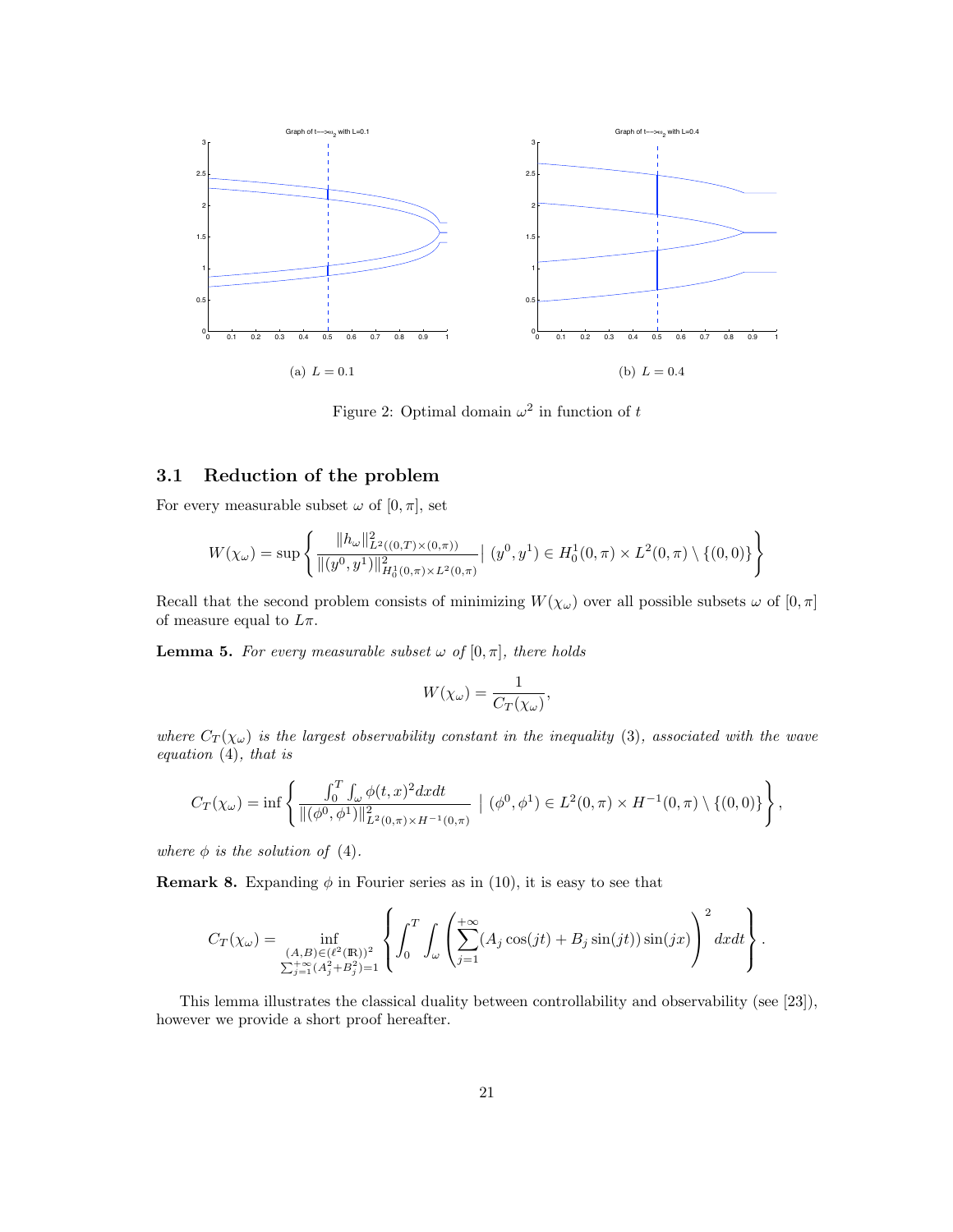*Proof.* Let us expand  $\phi$  in Fourier series as in (10), and use the operator  $\Lambda_a$  defined by (21) to rewrite  $W(\chi_{\omega})$ . One has

$$
W(\chi_{\omega}) = \sup_{C \in (\ell^2(\mathbb{R}))^2} \frac{\langle \Lambda_{\chi_{\omega}}^{-1}(C), C \rangle_{(\ell^2(\mathbb{R}))^2}}{\|C\|_{(\ell^2(\mathbb{R}))^2}^2} = \sup_{C \in (\ell^2(\mathbb{R}))^2} \frac{\|\Lambda_{\chi_{\omega}}^{-1/2}(C)\|_{(\ell^2(\mathbb{R}))^2}^2}{\|C\|_{(\ell^2(\mathbb{R}))^2}^2},
$$

where  $\Lambda_{\chi_{\omega}}^{-1/2}$  denotes the square root of the operator  $\Lambda_{\chi_{\omega}}^{-1}$ . Introducing  $\varphi = \Lambda_{\chi_{\omega}}^{-1/2}(C)$ , one computes

$$
W(\chi_{\omega}) = \sup_{\varphi \in (\ell^{2}(\mathbb{R}))^{2}} \frac{\|\varphi\|_{(\ell^{2}(\mathbb{R}))^{2}}^{2}}{\|\Lambda_{\chi_{\omega}}^{1/2}(\varphi)\|_{(\ell^{2}(\mathbb{R}))^{2}}^{2}}
$$
  
= 
$$
\frac{1}{\inf \left\{\frac{\|\Lambda_{\chi_{\omega}}^{1/2}(\varphi)\|_{(\ell^{2}(\mathbb{R}))^{2}}^{2}}{\|\varphi\|_{(\ell^{2}(\mathbb{R}))^{2}}^{2}} \mid \varphi \in (\ell^{2}(\mathbb{R}))^{2}\right\}}
$$
  
= 
$$
\frac{1}{\inf \left\{\frac{\langle \Lambda_{\chi_{\omega}}(\varphi), \varphi \rangle_{(\ell^{2}(\mathbb{R}))^{2}}}{\|\varphi\|_{(\ell^{2}(\mathbb{R}))^{2}}^{2}} \mid \varphi \in (\ell^{2}(\mathbb{R}))^{2}\right\}} = \frac{1}{C_{T}(\chi_{\omega})}.
$$

The lemma is proved.

As a consequence, we have

$$
\inf_{\chi_{\omega}\in\mathcal{U}_L} W(\chi) = \inf_{\chi_{\omega}\in\mathcal{U}_L} \frac{1}{C_T(\chi_{\omega})} = \frac{1}{\sup_{\chi_{\omega}\in\mathcal{U}_L} C_T(\chi_{\omega})},
$$

and therefore the second problem (9) is equivalent to the new optimization problem

$$
\sup_{\chi_{\omega}\in\mathcal{U}_{L}} C_{T}(\chi_{\omega}),\tag{54}
$$

that is, the problem of maximizing the observability constant over all possible subsets of  $[0, \pi]$ of Lebesgue measure  $L\pi$ . This problem was investigated in [20], and solved in the case where T is an integer multiple of  $2\pi$  (the general case being still open). The problem of maximizing the functional  $\lim_{T \to +\infty} C_T(\chi_\omega)/T$  over  $\mathcal{U}_L$  was also solved.

### 3.2 Case where T is an integer multiple of  $2\pi$

In this case, according to the computations of Section 2.4.2, the second problem (9) is exactly equivalent to

$$
\sup_{\chi_{\omega} \in \mathcal{U}_L} \inf_{j \in \mathbb{N}^*} \int_{\omega} \sin^2(jx) \, dx. \tag{55}
$$

This kind of problem was addressed in [7, 8], where a different optimal design problem was studied, concerning stabilization issues for the one-dimensional wave equation. More precisely, they consider the damped wave equation

$$
\partial_{tt}y - \partial_{xx}y + 2k\chi_{\omega}\partial_{t}y = 0 \qquad (t, x) \in (0, T) \times (0, \pi),y(t, 0) = y(t, \pi) = 0 \qquad t \in [0, T],y(0, x) = y^{0}(x), \ \partial_{t}y(0, x) = y^{1}(x) \qquad x \in [0, \pi],
$$

where  $k > 0$ , and investigate the problem of determining the best possible subset  $\omega$  of  $[0, \pi]$ maximizing the decay rate of the total energy of the system, among all possible subsets of  $[0, \pi]$ 

 $\Box$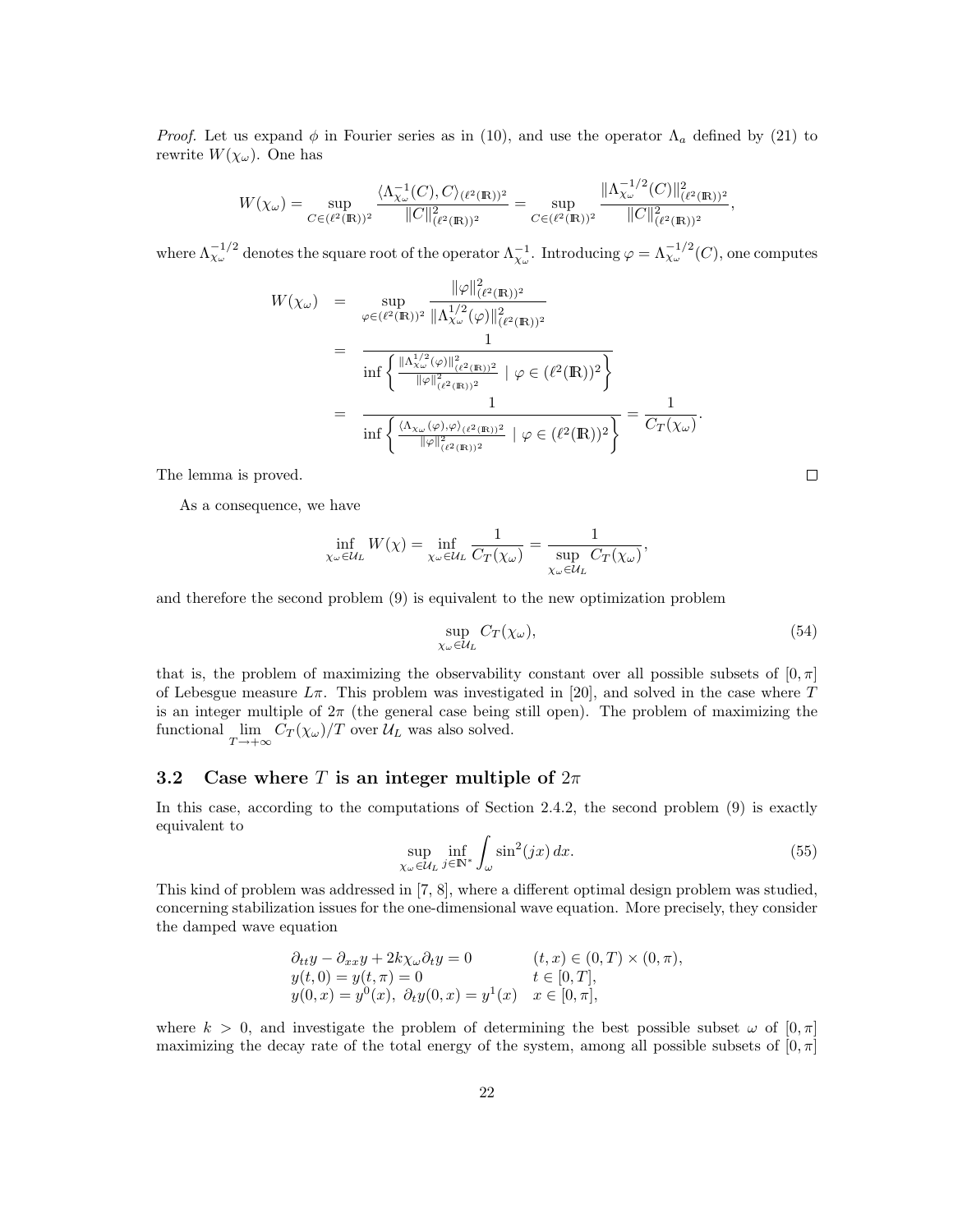of Lebesgue measure  $L\pi$  and having a finite number of connected components (note that this last restriction is discarded in [20]). This corresponds to choose in (1) the control  $h_{\omega} = -2k\chi_{\omega}\partial_t y$ , which does not coincide with the HUM control. The overdamping phenomenon is underlined in [7] (see also [5]), meaning that if k is too large then the decay rate tends to zero. It is moreover explained that, if k is small enough then the decay rate is equivalent to  $k \inf_{j \in \mathbb{N}^*} \int_{\omega} \sin^2(jx) dx$ . This explains their motivation to investigate the optimization problem (55).

It is proved in [7, 8, 20] that the optimization problem (55) does not have any solution except for  $L = 1/2$ . In other words, the supremum is not reached. In particular, as an immediate consequence of [20, Theorem 1], we have the following result.

**Theorem 5.** For every  $L \in (0,1)$ , there holds

$$
\inf_{\chi_{\omega}\in\mathcal{U}_{L}} W(\chi_{\omega}) = \frac{2}{LT},\tag{56}
$$

and the infimum is reached if and only if  $L = 1/2$ . Moreover, if  $L = 1/2$  then the problem has an infinite number of solutions, consisting of all measurable subsets  $\omega \subset [0, \pi]$  of measure  $\pi/2$  such that  $\omega$  and its symmetric  $\omega' = \pi - \omega$  are disjoint and complementary in [0,  $\pi$ ].

In particular if  $L \neq 1/2$  then the second problem (9) does not have any optimal set. Since it is more realistic from an engineering point of view to take into consideration only a finite number of modes, the authors of  $[8]$  consider a truncated version of  $(55)$  involving only the first N modes, for a given  $N \in \mathbb{N}^*$ , and investigate the optimization problem

$$
\sup_{\chi_{\omega}\in\mathcal{U}_{L}}\min_{1\leqslant j\leqslant N}\int_{0}^{\pi}\chi_{\omega}(x)\sin^{2}(jx)\,dx.\tag{57}
$$

The following theorem was proved in [8] but with an erroneous proof, corrected in [20].

**Theorem 6.** For every  $N \in \mathbb{N}^*$ , the problem (57) has a unique<sup>3</sup> solution  $\chi_{\omega^N}$ , where  $\omega^N$  is a subset of  $[0, \pi]$  of measure  $L\pi$  that is the union of at most N intervals and is symmetric with respect to  $\pi/2$ . Moreover there exists  $L_N \in (0,1]$  such that, for every  $L \in (0, L_N]$ , the optimal domain  $\omega^N$ satisfies

$$
\int_{\omega^N} \sin^2 x \, dx = \int_{\omega^N} \sin^2(2x) \, dx = \dots = \int_{\omega^N} \sin^2(Nx) \, dx. \tag{58}
$$

It is explained in [8] that (58) permits to show that the optimal domain  $\omega^N$  concentrates around the nodes  $\frac{k\pi}{N+1}$ ,  $k = 1, ..., N$ . This implies the well-known spillover phenomenon, according to which the optimal domain  $\omega^N$  solution of (57) with the N first modes is the worst possible domain for the problem with the  $N+1$  first modes.

Note that, although (55) has no solution, the optimal solution  $\chi_{\omega N}$  of (57) converges for the weak star topology of  $L^{\infty}$  to the function  $a \in \overline{\mathcal{U}}_L$  that is the solution of the relaxed problem

$$
\max_{a \in \overline{U}_L} \inf_{j \in \mathbb{N}^*} \int_0^\pi a(x) \sin^2(jx) \, dx,\tag{59}
$$

as expected, with a convergence of the optimal values.

<sup>&</sup>lt;sup>3</sup>Here the uniqueness must be understood up to some subset of zero Lebesgue measure. In other words if  $\omega$  is optimal then the union of omega with any subset of zero measure is also a solution.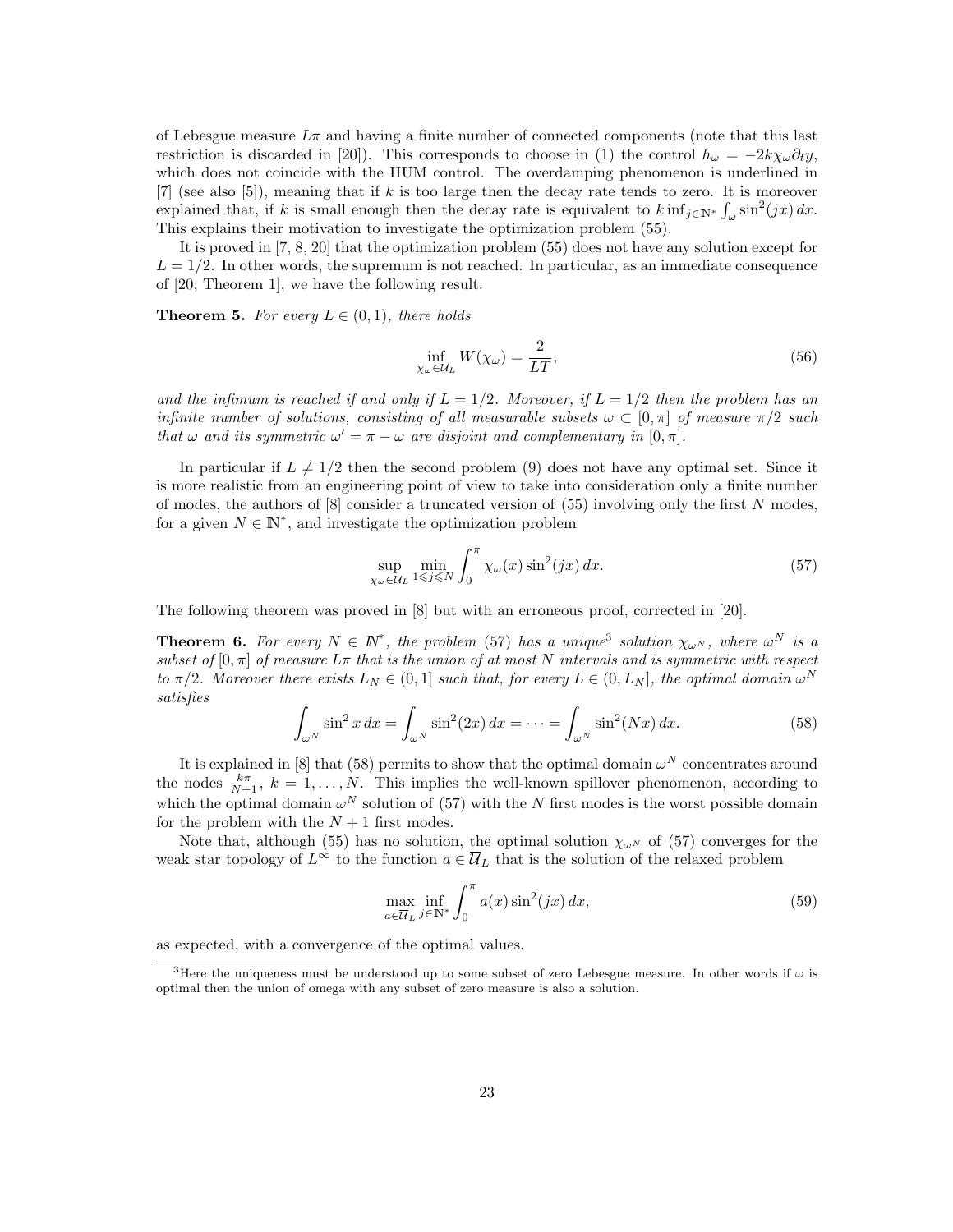# 4 Conclusion and open problems

In this article we have described a frequential approach based on Fourier series expansions, permitting to derive some existence and uniqueness results and to interpret these problems in terms of optimal control. The use of the Pontryagin Maximum Principle led to a complete characterization of optimal solutions permitting in particular to characterize all initial data for which the first problem has a solution or not. Efficient numerical algorithms have been derived from this approach and numerical simulations were given on a modal approximation of the problem. The second problem was shown to be equivalent to the problem of maximizing the observability constant over the class of subsets under consideration. The optimal value of the second problem was given, although, except for  $L = 1/2$ , there does not exist any optimal set. In accordance with this nonexistence result, the modal approximation of that problem leads to the spillover phenomenon.

We end this article indicating several open directions for future investigation.

In the present article we restricted the study of the second problem to the case where  $T$  is an integer multiple of  $2\pi$ . Indeed for more general values of T we do not know how to handle the general expressions of quadratic functional like (13). The problem happens to be related to the one of determining what are the best constants in Ingham's inequality (see [20] for detailed comments on this issue).

For every subset  $\omega$  of  $[0, \pi]$  of positive measure and  $T \geq 2\pi$ , the observability inequality (3) is satisfied. However  $2\pi$  is not the smallest possible time for a specific choice of  $\omega$ . For instance if  $\omega$ is a subinterval of  $[0, \pi]$  then the smallest such time is  $2 \text{diam}((0, \pi) \setminus \omega)$ . This question is nontrivial if, instead of an interval, the set  $\omega$  is chosen to be a fractal measurable set, for example of Cantor kind. To our knowledge, given  $L \in (0,1)$ , the question of determining the existence or not of a time  $T_L \in (0, 2\pi)$  such that for every  $\omega$  of measure  $L\pi$ , the system (1) is controllable in any time  $T \geqslant T_L$ , is open.

In the same spirit, another interesting possibility consists of maximizing the criterion

$$
(\chi_\omega, T) \mapsto \inf_{(y^0, y^1) \in H_0^1(0, \pi) \times L^2(0, \pi)} \frac{1}{T} \int_0^T \int_0^\pi \frac{h_\omega(t, x)^2}{\|(y^0, y^1)\|_{H_0^1 \times L^2}^2} dx dt
$$

over the set  $U_L \times (0, +\infty)$ . The same questions arise when the control domain belongs to a larger class in which it is not necessarily cylindrical but is rather a measurable space-time set of measure  $2\pi L$ .

For  $T \geq 2\pi$  that is not an integer multiple of  $2\pi$ , the problem of determining the set of all initial data  $(y^0, y^1)$  for which the HUM control  $h_\omega$  is analytic, is open. The answer to this question would permit to make Theorem 2 more precise since the analyticity of the switching function implies the existence of a solution of the first problem (8) having moreover a finite number of connected components.

In the present article truncations of the functionals were considered with the N first modes. It would be interesting to consider similar optimal design problems for other classes of initial data, for instance initial data whose Fourier coefficients satisfy an uniform exponential decreasing property. We could also truncate the Fourier series and keep only the modes whose index is between two integers N and M.

Our analysis can probably be extended to the multi-dimensional case, and for more general conservative equations. Here for the one-dimensional wave equation we used many times the fact that the Hilbertian basis of eigenfunctions of the Dirichlet Laplacian consists of sine functions, but our approach may be led with more general eigenfunctions, although it may be more technical and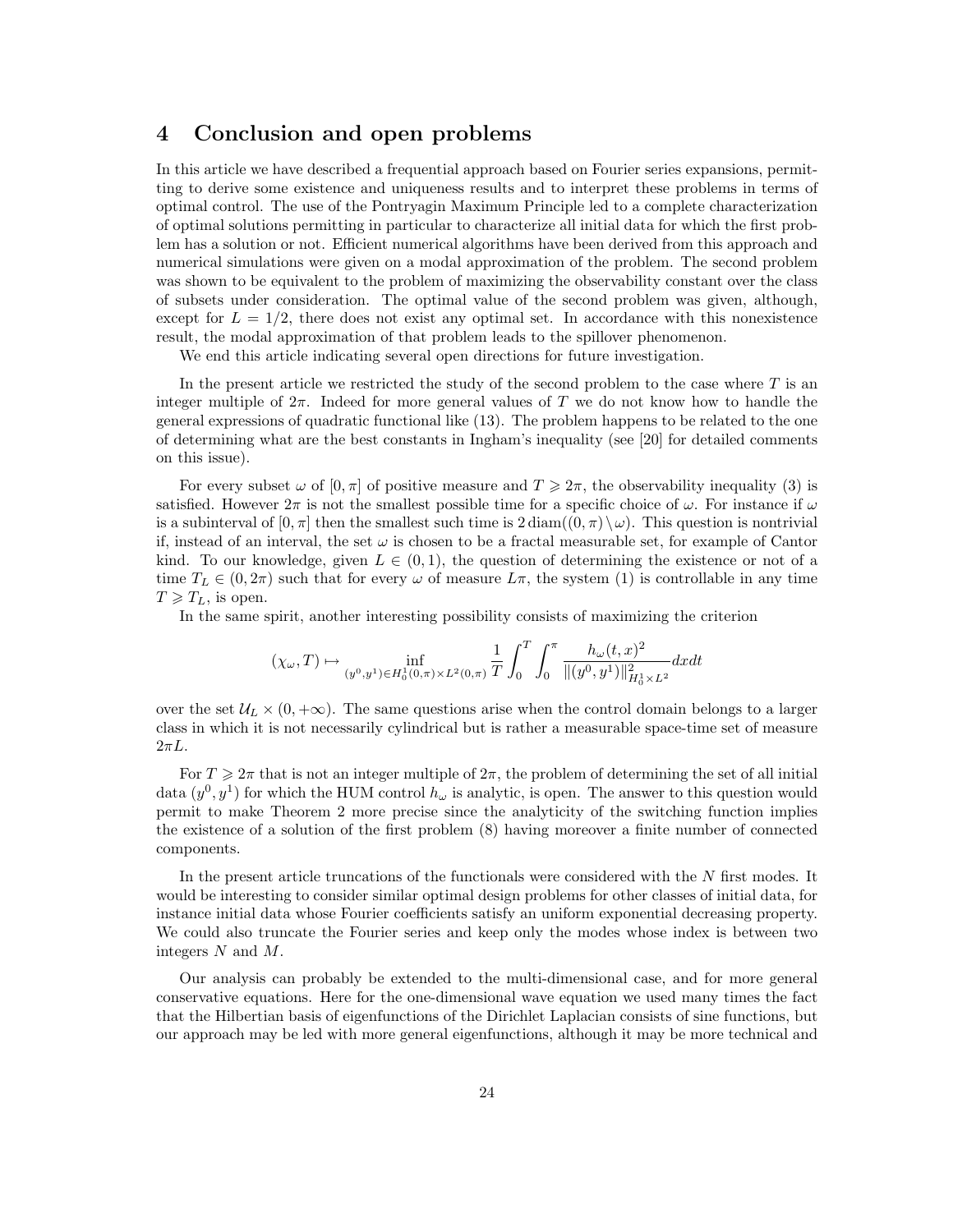not so precise. For example the derivation of such a precise identity like (58) is probably not easily provable in general.

Finally, it is an open question to investigate the shape and position of the support of the HUM control of the one-dimensional heat equation or more general parabolic systems. This question will be investigated in forthcoming works.

# A Proofs of Section 2

### A.1 Preliminaries

We start with some elementary lemmas that play an important role. The following very simple lemma, noticed as well in [19], is useful.

### Lemma 6. Let  $j \in \mathbb{N}^*$ .

1. The problem of minimizing the functional

$$
K_j(a) = \int_0^\pi a(x) \sin^2(jx) dx \tag{60}
$$

over the set  $\mathcal{U}_L$  has a unique solution  $\chi_{\omega_j^{\text{inf}}} \in \mathcal{U}_L$  that is the characteristic function of the measurable set  $\omega_j^{\text{inf}}$  given by

$$
\omega_j^{\text{inf}} = \left(0, \frac{L\pi}{2j}\right) \bigcup \bigcup_{k=1}^{j-1} \left(\frac{k\pi}{j} - \frac{L\pi}{2j}, \frac{k\pi}{j} + \frac{L\pi}{2j}\right) \bigcup \left(\pi - \frac{L\pi}{2j}, \pi\right),
$$

and the value of the minimum is  $\frac{L\pi}{2} - \frac{\sin L\pi}{2}$  $\frac{12\pi}{2} > 0.$ 

2. The problem of maximizing the functional  $K_j$  over the set  $U_L$  has a unique solution  $\chi_{\omega_j^{\sup}} \in$  $\mathcal{U}_L$  that is the characteristic function of the measurable set  $\omega_j^{\sup}$  given by

$$
\omega_j^{\sup}=\bigcup_{k=1}^j\left(\frac{(2k-1)\pi}{2j}-\frac{L\pi}{2j},\frac{(2k-1)\pi}{2j}+\frac{L\pi}{2j}\right),
$$

and the value of the maximum is  $\frac{L\pi}{2} + \frac{\sin L\pi}{2}$  $\frac{2^{n}}{2} > 0.$ 

**Remark 9.** Note that the extremal values of  $K_j$ , given in this lemma, do not depend on j.

Proof. It suffices to note that optimal sets exist and are clearly characterized in terms of level sets of the function  $x \mapsto \sin^2(jx)$ , for every  $j \in \mathbb{N}^*$ . Using the symmetry properties of this function and the fact that its minimum on  $[0, \pi]$  is equal to 0 and is reached at every  $x_k = \frac{k\pi}{j}, k \in \{0, 1, \ldots, j\},\$ the formula on  $\omega_j^{\text{inf}}$  follows, and the value of the minimum is given by

$$
\int_{\omega_j^{\text{inf}}} \sin^2(jx) \, dx = 2j \int_0^{\pi L/2j} \sin^2 jx \, dx = 2 \int_0^{\pi L/2} \sin^2 u \, du = \frac{1}{2} (L\pi - \sin(L\pi)).
$$

The proof of the second part is similar.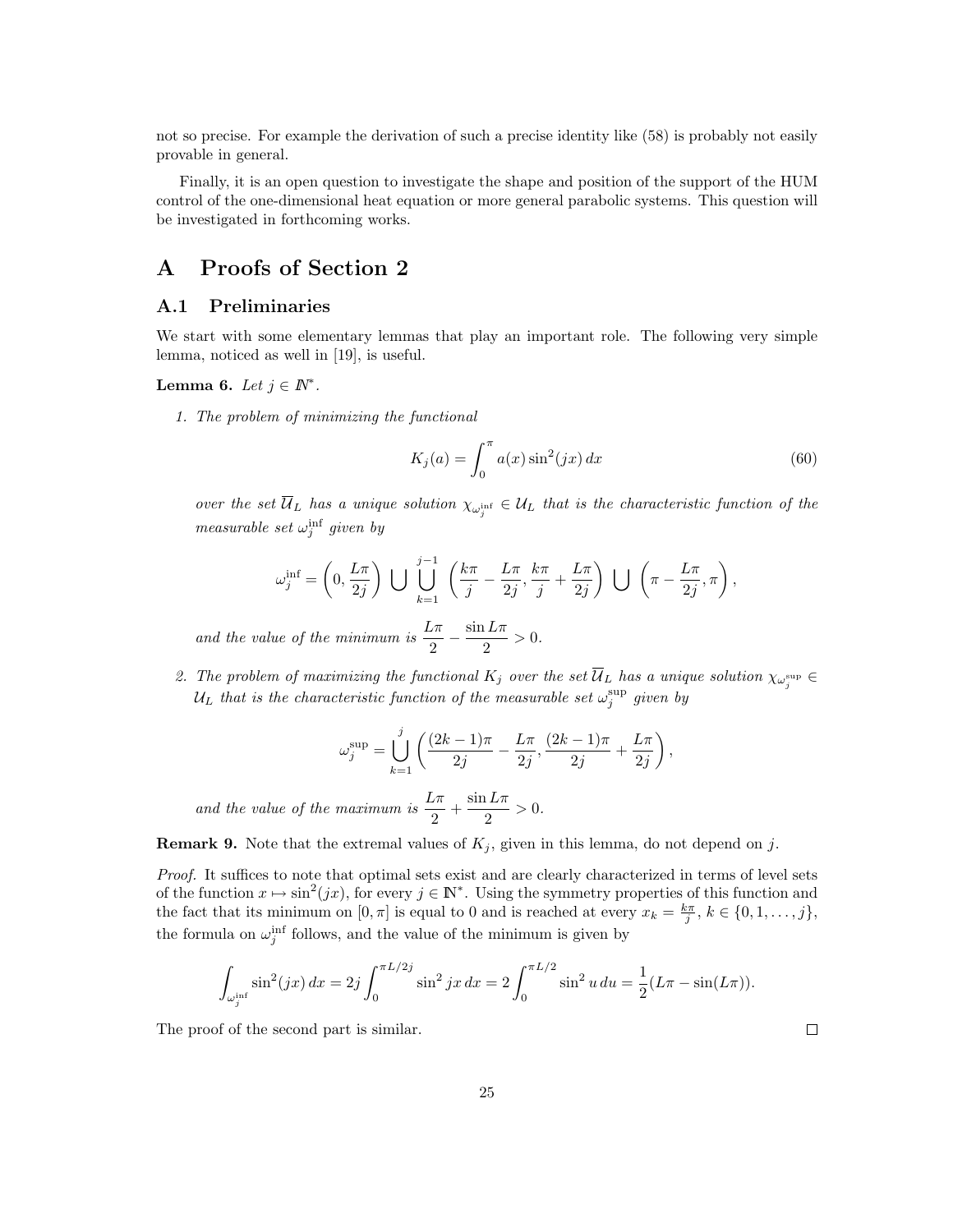The next lemma makes precise a well-known result due to Ingham (see [10]) in the very particular context of harmonic Fourier series. The bracket notation stands for the integer floor value.

**Lemma 7.** ([10]) For every  $2\pi$ -periodic complex valued function f on  $\mathbb{R}$  such that  $f \in L^2(0, 2\pi; \mathbb{C})$ , for every  $T \geq 2\pi$ , there holds

$$
M_1(T)\int_0^{2\pi}|f(t)|^2dt\leqslant \int_0^T|f(t)|^2dt\leqslant M_2(T)\int_0^{2\pi}|f(t)|^2dt,
$$

with  $M_1(T) = \left[\frac{T}{2\pi}\right]$  and  $M_2(T) = M_1(T) + 1$ . Moreover, these constants are sharp.

*Proof.* The existence of two positive constants  $M_1(T)$  and  $M_2(T)$  is a direct consequence of Ingham's Lemma (see [10, Theorems 1 and 2]). We define

$$
M_1(T) = \inf \left\{ \frac{\int_0^T |f(t)|^2 dt}{\int_0^{2\pi} |f(t)|^2 dt} \mid f \in L^2(0, 2\pi; \mathbb{C}) \setminus \{0\} \right\},\
$$

and  $M_2(T)$  is defined in the same way as a supremum. Given  $f \in L^2(0, 2\pi; \mathbb{C})$ , we consider its complex Fourier series expansion

$$
f(t) = \sum_{j \in \mathbb{Z}} c_j e^{ijt},
$$

with  $c_j = \int_0^{2\pi} f(t) e^{-ijt} dt$  for every  $j \in \mathbb{Z}$ . It follows that

$$
\int_0^T |f(t)|^2 dt = \int_0^{2\pi \left[\frac{T}{2\pi}\right]} |f(t)|^2 dt + \int_0^{T-2\pi \left[\frac{T}{2\pi}\right]} |f(t)|^2 dt
$$
  

$$
= \left[\frac{T}{2\pi}\right] \int_0^{2\pi} |f(t)|^2 dt + \int_0^{T-2\pi \left[\frac{T}{2\pi}\right]} |f(t)|^2 dt.
$$

The conclusion of the lemma is then obvious. The sharpness of the constants is obtained by considering either the function g vanishing on  $(0, T - 2\pi \left[\frac{T}{2\pi}\right])$  and equal to 1 on  $(T - 2\pi \left[\frac{T}{2\pi}\right], 2\pi)$ or the function  $1 - g$ .

### A.2 Proof of Proposition 1

Using Lemmas 6 and 7, (14) and the Cauchy-Schwarz inequality, one has

$$
J_a(A, B) \geq \frac{\pi}{2} \left[ \frac{T}{2\pi} \right] \frac{(\pi L - \sin(\pi L))}{2} \left( \|A\|_{\ell^2(\mathbb{R})}^2 + \|B\|_{\ell^2(\mathbb{R})}^2 \right) - \sqrt{\frac{\pi}{2}} \|y^0\|_{H_0^1(0, \pi)} \|B\|_{\ell^2(\mathbb{R})} - \sqrt{\frac{\pi}{2}} \|y^1\|_{L^2(0, \pi)} \|A\|_{\ell^2(\mathbb{R})}.
$$

for every  $(A, B) \in (\ell^2(\mathbb{R}))^2$ . It follows easily that  $\delta = \inf\{J_a(A, B) \mid (A, B) \in (\ell^2(\mathbb{R}))^2\}$  is finite. Consider now a minimizing sequence  $(A^n, B^n)_{n \in \mathbb{N}^*}$  of  $J_\omega$  such that

$$
J_a(A^n, B^n) \leq \delta + \frac{1}{n^2},
$$

for every  $n \in \mathbb{N}^*$ . Fix temporarily n and m, two nonzero integers. Any convex combination  $t(A^n, B^n) + (1-t)(A^m, B^m)$ , with  $t \in [0,1]$  and  $(m, n) \in (\mathbb{N}^*)^2$  is admissible and thus satisfies  $J_a(t(A^n, B^n) + (1-t)(A^m, B^m)) \geq \delta$ . Moreover, easy computations show that

$$
(J_a(t(A^n, B^n) + (1-t)(A^m, B^m)) - \delta) + t(1-t)Q_a((A^n, B^n) - (A^m, B^m))
$$
  
= (1-t) (J\_a(A^m, B^m) - \delta) + t (J\_a(A^n, B^n) - \delta). (61)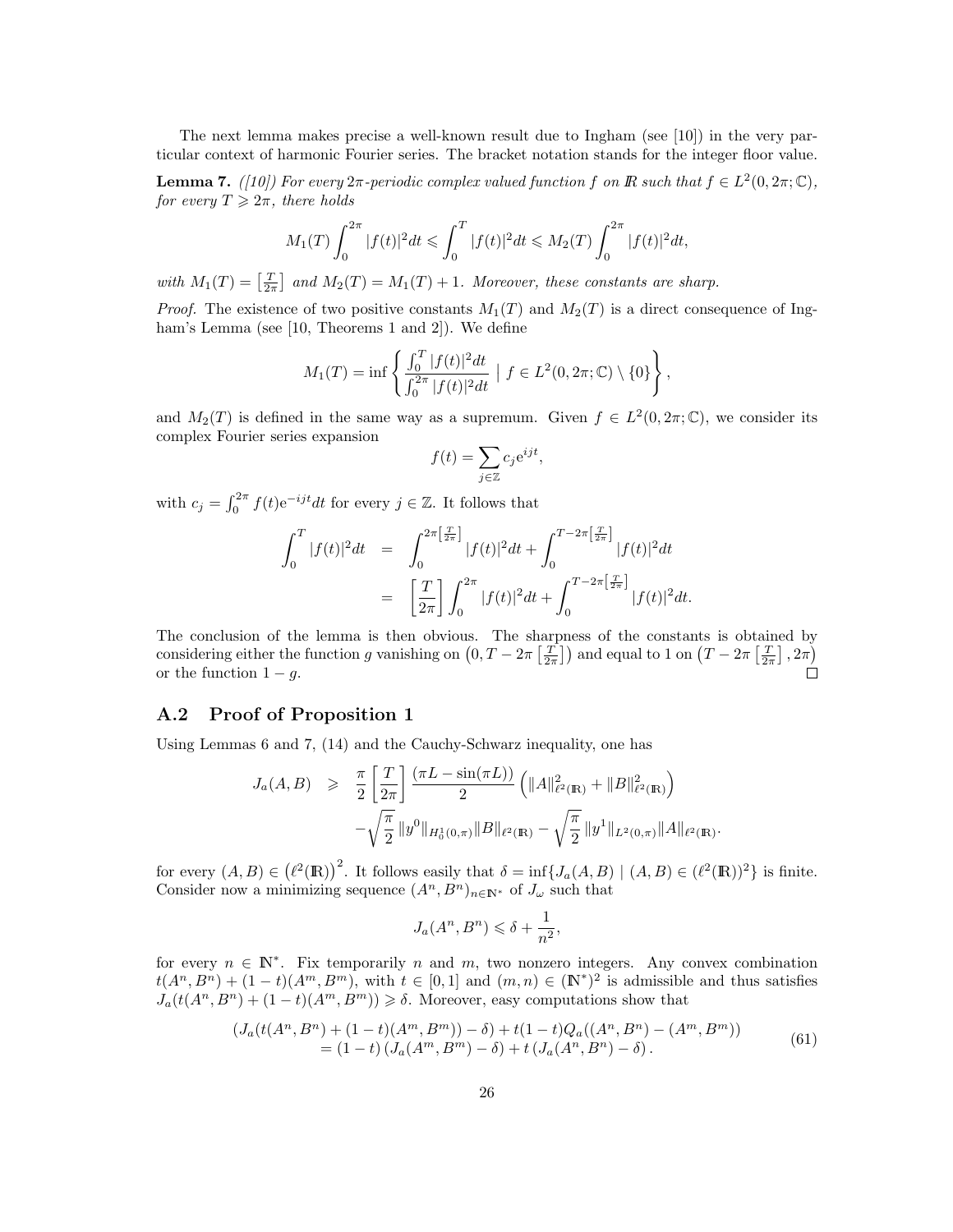This implies

$$
0 \leq t(1-t)Q_a((A^n, B^n) - (A^m, B^m)) \leq \frac{1-t}{m^2} + \frac{t}{n^2}.
$$

From Lemmas 6 and 7, and using the observability inequality (3), the quadratic form  $Q_a$  induces a norm on  $\ell^2(\mathbb{R})$  that is equivalent to the standard hilbertian norm of  $\ell^2(\mathbb{R})$ . Hence,  $(A^n, B^n)_{n\in\mathbb{N}^*}$ is a Cauchy sequence in  $(\ell^2(\mathbb{R}))^2$  and converges to some  $(A^a, B^a) \in (\ell^2(\mathbb{R}))^2$ , which is clearly a minimizer of  $J_a$ . The uniqueness of the minimizer follows from the strict convexity of  $J_a$  which is proved in Lemma 4.

### A.3 Proof of Proposition 2

By weak compactness of  $\overline{\mathcal{U}}_L$ , up to a subsequence the sequence  $(\chi_{\omega_n})_{n \in \mathbb{N}}$  converges to some  $\widetilde{a} \in \overline{\mathcal{U}}_L$ <br>for the  $L^{\infty}$  weak star topology. Since  $F$  is lower somi continuous for the  $L^{\infty}$  for the  $L^{\infty}$  weak star topology. Since F is lower semi-continuous for the  $L^{\infty}$  weak star topology (see Theorem 1), we have

$$
F(\widetilde{a}) \leqslant \lim_{n \to +\infty} F(\chi_{\omega_n}) = F(a),
$$

and necessarily  $a = \tilde{a}$  by uniqueness of the minimizer (see Theorem 1). Using Lemmas 6 and 7, one has

$$
F(\chi_{\omega_n}) \geq M_1(T) \frac{(\pi L - \sin(\pi L))}{2} ||(\phi_{\chi_{\omega_n}}(0,\cdot), \partial_t \phi_{\chi_{\omega_n}}(0,\cdot))||^2_{L^2 \times H^{-1}},
$$

for every  $n \in \mathbb{N}$  and since the sequence  $(F(\chi_{\omega_n}))_{n \in \mathbb{N}^*}$  is bounded, it follows that the sequence  $(\phi_{\chi_{\omega_n}}(0,\cdot),\partial_t \phi_{\chi_{\omega_n}}(0,\cdot))_{n\in\mathbb{N}^*}$  is bounded in  $L^2(0,\pi)\times H^{-1}(0,\pi)$ . Since  $(\phi_{\chi_{\omega_n}})_{n\in\mathbb{N}}$  is a solution of the wave equation (4), it follows immediately that the sequence  $(\phi_{\chi_{\omega_n}})_{n\in\mathbb{N}}$  is bounded in  $L^2(0,T;L^2(0,\pi))$  and  $(\partial_t \phi_{\chi_{\omega_n}})_{n\in\mathbb{N}}$  is bounded in  $L^2(0,T;H^{-1}(0,\pi))$ . Then by Aubin's Lemma (see e.g. [25]), it follows that, up to a subsequence, the sequence  $(\phi_{\chi_{\omega_n}})_{n\in\mathbb{N}}$  converges weakly in  $L^2(0,T;L^2(0,\pi)) \cap H^1(0,T;H^{-1}(0,\pi))$  and strongly in  $L^2(0,T;L^2(0,\pi))$  to some  $\phi$ . Since  $(\chi_{\omega_n})_{n\in\mathbb{N}}$  converges  $L^{\infty}$  weakly star to a, this sequence converges also weakly in  $L^2$ . From this fact and the uniqueness of the minimizer of the HUM functional  $J_a$ , we deduce that the sequence  $(\phi_{\chi_{\omega_n}})_{n \in \mathbb{N}}$  converges weakly in  $L^2(0,T; L^2(0,\pi)) \cap H^1(0,T; H^{-1}(0,\pi))$  and strongly in  $L^2(0,T;L^2(0,\pi))$  to  $\phi_a$ .

Since for  $n \in \mathbb{N}$ ,  $y_n$  is solution of (1) with right hand side  $h_{\chi_{\omega_n}}$ , it follows that  $(y_n)_{n\in\mathbb{N}}$  is bounded in  $L^2(0,T; H_0^1(0,\pi))$  and  $(\partial_t y_n)_{n\in\mathbb{N}}$  is bounded in  $L^2(0,T; L^2(0,\pi))$ . Then by Aubin's Lemma it follows that, up to a subsequence,  $(y_n)_{n\in\mathbb{N}}$  converges strongly to  $y_a$  in  $L^2(0,T;L^2(0,\pi))$ and weakly in  $L^2(0,T; H_0^1(0,\pi)) \cap H^1(0,T; L^2(0,\pi))$ .

In the previous reasonings, since there is only one closure point at the limit, then the convergence is not only up to subsequence, but for the whole sequence. The proposition follows.

### A.4 Proof of Proposition 3

Due to technical requirements, the application of the Pontryagin Maximum Principle in the infinite dimensional setting requires to work within a strictly convex Banach space (see [11]). The optimal control problem settled above does not fit exactly (a priori) in this framework since the diagonal coefficients  $z_{j,i}(\pi)$  are bounded below and above by positive constants (see Lemma 6), and hence a priori the adapted state space is  $\ell^{\infty}(\mathbb{R})$ , which is not strictly convex. To overcome this difficulty, it suffices to write the control system (26) in another way so that the new control system is settled in a strictly convex Banach space. This reduction relies on the identity

$$
\sin(jx)\sin(kx) = \frac{1}{2}(\cos((j-k)x) - \cos((j+k)x)).
$$
\n(62)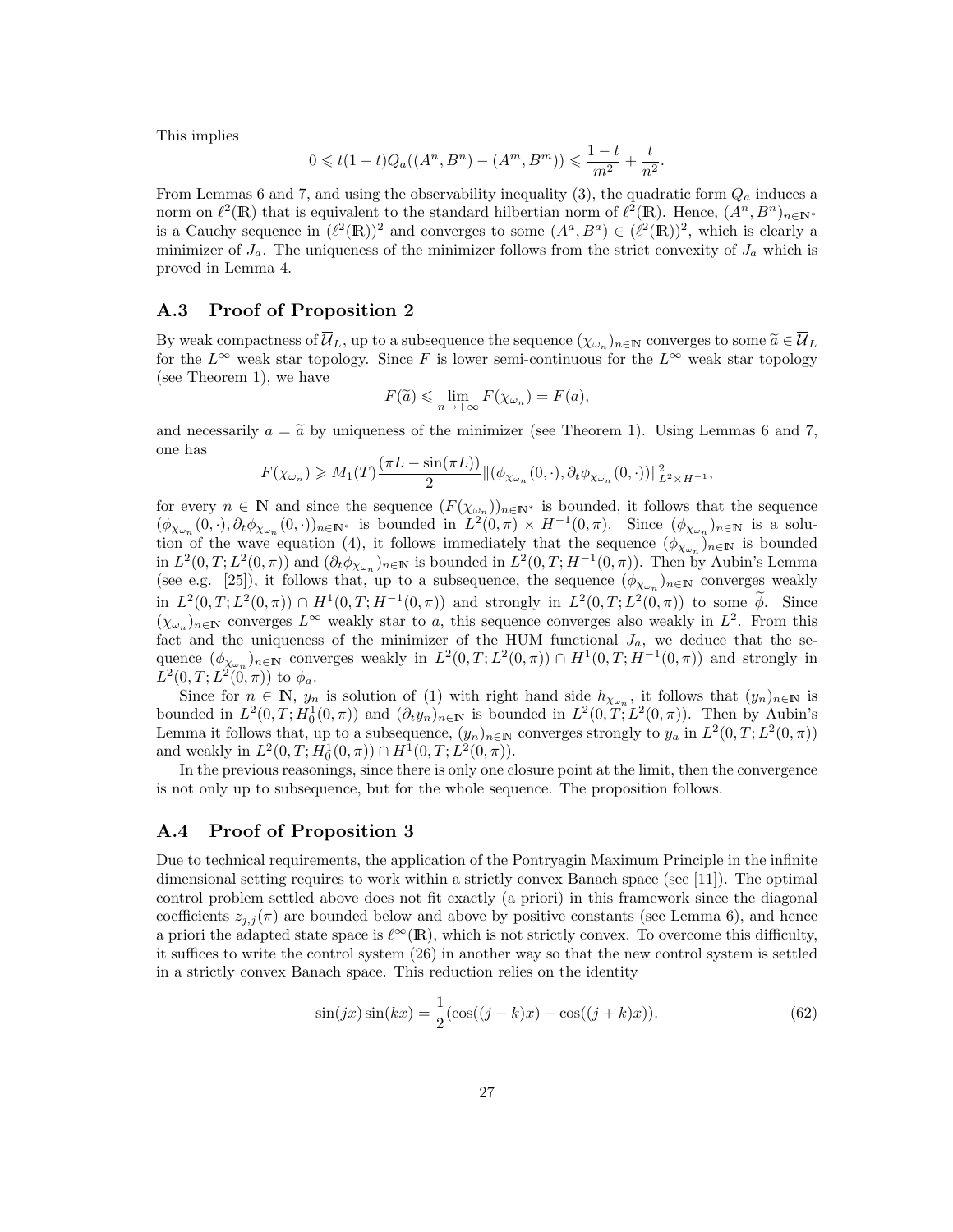We consider the control system

$$
w'_m(x) = a(x)\cos(mx), \ m \in \mathbb{N},\tag{63}
$$

with initial conditions  $w_m(0) = 0$  for every  $m \in \mathbb{N}$ . The control system (26) is then infered from the above one by setting

$$
z_0(x) = w_0(x), \quad z_{j,k}(x) = \frac{1}{2}(w_{|j-k|}(x) - w_{j+k}(x)), \tag{64}
$$

for almost every  $x \in [0, \pi]$  and for all integers j and k. Then the optimal control problem (26)-(27)-(28)-(29) is equivalent to the reduced problem of determining a control  $a \in \mathcal{U}_L$  steering the infinite dimensional control system (63) from the zero initial conditions to the final condition  $w_0(\pi) = L\pi$ (this is (28)), and minimizing the criterion  $F(a)$  (easily rewritten in terms of the  $w_p$ 's). This reduced optimal control problem now perfectly fits the requirement of having a strictly convex Banach space. Indeed, for every  $x \in [0, \pi]$  and every  $a \in \overline{\mathcal{U}}_L$ , the sequence  $(w_m(x))_{m \in \mathbb{N}^*}$  belongs to the Hilbert space  $\ell^2(\mathbb{R})$ , and hence  $\ell^2(\mathbb{R})$  can be chosen as the functional state space for this reduced optimal control problem. It enjoys the strict convexity property.

The second main assumption of [11] required to apply the Pontryagin Maximum Principle is, as mentioned above, a finite codimension assumption, which is obvious here since the final states  $z_{i,k}(\pi)$  are not fixed (there is only one constraint, on  $z_0(\pi) = w_0(\pi)$ ).

Therefore, the infinite dimensional version of the Pontryagin Maximum Principle stated in [11] can be applied to our problem, and implies the following necessary conditions. There exist  $p^0 \leq 0$ and  $(q_m)_{m \in \mathbb{N}} \in \ell^2(\mathbb{R})$  called costates<sup>4</sup>, with  $(p^0, (q_m)_{m \in \mathbb{N}}) \neq 0$ , such that

$$
a(x) = \begin{cases} 1 & \text{if } \varphi(x) > 0, \\ 0 & \text{if } \varphi(x) < 0, \end{cases}
$$

for almost every  $x \in [0, \pi]$ , where the function  $\varphi$ , called switching function, is defined by

$$
\varphi(x) = \sum_{m=0}^{+\infty} q_m \cos(mx).
$$

The control  $\alpha$  is however undetermined from the maximization condition of the Pontryagin Maximum Principle in the case where the switching function  $\varphi$  vanishes identically on a subset of positive measure.

To transpose these results to the original optimal control problem (26)-(27)-(28)-(29), we use the formulas (64), which indicate how the state coordinates must be changed. To get the corresponding change of costate coordinates, we apply the result of [4, Appendix], yielding to the relations

$$
q_0 = p_0 + \frac{1}{2} \sum_{j=1}^{+\infty} p_{j,j}, \quad q_1 = \sum_{j \in \mathbb{N}^*} p_{j,j+1}, \quad q_m = \sum_{\substack{j,k \in \mathbb{N}^* \\ j-k=m}} p_{j,k} - \frac{1}{2} \sum_{\substack{j,k \in \mathbb{N}^* \\ j+k=m}} p_{j,k},
$$

 $+ \infty$ 

where  $p_0$  and the  $p_{j,k}$  denote the costates of the original optimal control problem. This change of coordinates leads exactly to the expression (31), as expected.

Moreover, since the coefficients  $z_j(\pi)$  are not fixed, the transversality conditions of the Pontryagin Maximum Principle (see e.g. [26] for a detailed discussion) imply, using a computation similar to (24), that

$$
p_{j,k} = p^0 \int_0^T (A_j^a \cos(jt) + B_j^a \sin(jt)) (A_k^a \cos(kt) + B_k^a \sin(kt)) dt,
$$
\n(65)

<sup>&</sup>lt;sup>4</sup>Note that, since the dynamics of (63) do not depend on the state, it follows that the costates are constant.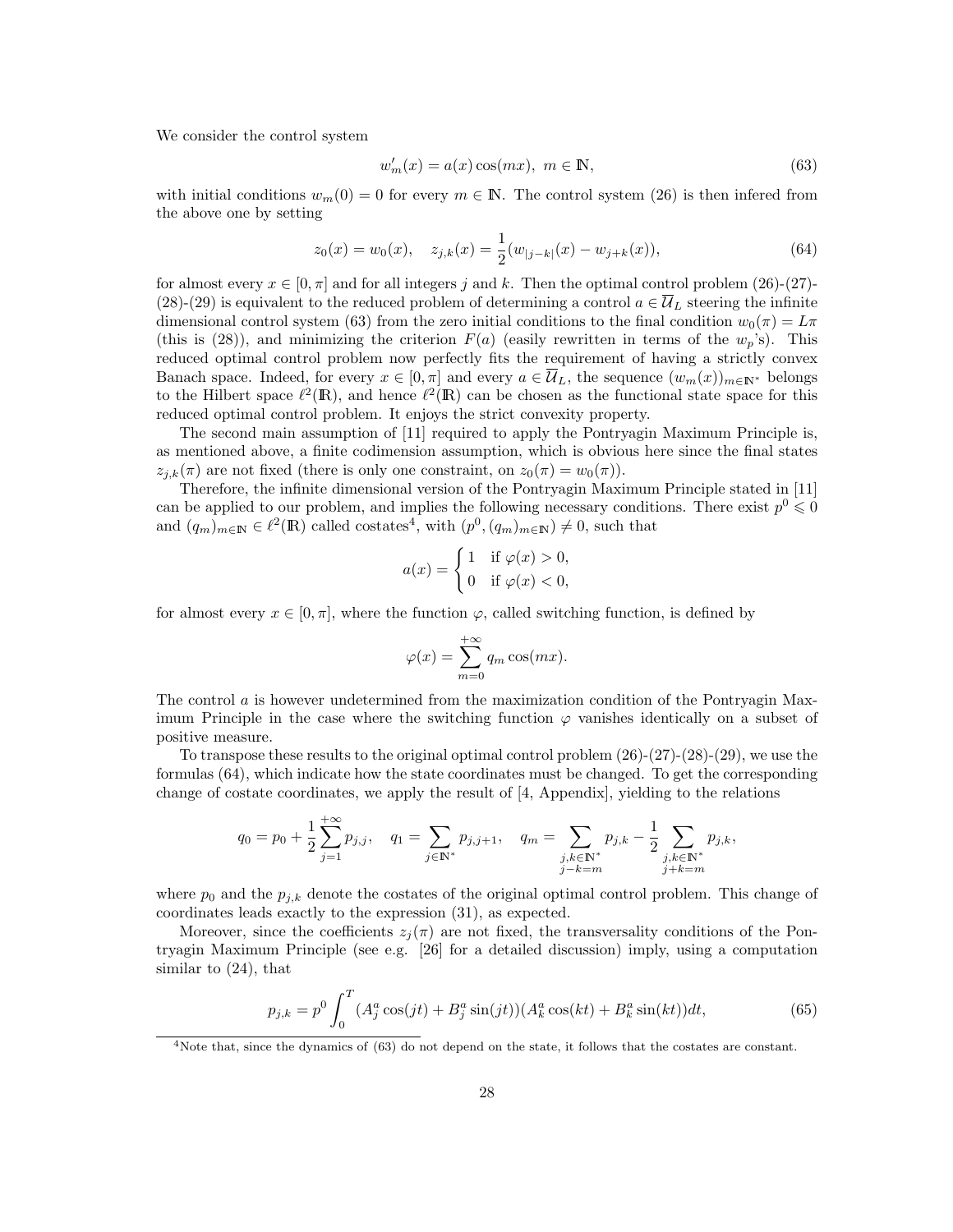for every  $(j,k) \in (\mathbb{N}^*)^2$ . Clearly, the constant  $p^0$  cannot be equal to 0, otherwise (65) would imply that  $p_{j,k} = 0$  for every  $(j,k) \in (\mathbb{N}^*)^2$ , and necessarily  $p_0 \neq 0$ , so that the switching function  $\varphi$  would be constant, and the optimal control would be constant on  $[0, \pi]$ , either equal to 1 or to 0. This would raise a contradiction with (28) since  $L \in (0,1)$ . Therefore  $p^0 < 0$ , and since  $(p^0, p_0, (p_{j,k})_{(j,k)\in(\mathbb{N}^*)^2})$  is defined up to a multiplicative scalar, it is then usual to choose a normalization of the costates so that  $p^0 = -1$ . This leads finally to (32). The proposition is proved.

Remark 10. Everything works as if the Pontryagin Maximum Principle could be applied directly to the optimal control problem (26)-(27)-(28)-(29). However as explained previously for technical reasons we had to consider an equivalent formulation with a change of coordinates.

### A.5 Proof of Proposition 6

First of all, observe that Theorem 5 implies that the set  $\omega_2 \cap [0, \pi/2]$  has only one connected component. According to the symmetry property proved in Theorem 5 and since  $\{\chi_{\omega_2} = 1\} \cap$  $[0, \pi/2]$  has only one component, we write  $\omega_2 = [\alpha, \alpha + \frac{\pi L}{2}]$  and rewrite the minimization problem (53) as a minimization problem with respect to the variable  $\alpha$ . The functional to minimize is then

$$
\alpha \in \left[0, \frac{\pi}{2}(1-L)\right] \mapsto \left(\frac{t}{\int_{\left[\alpha, \alpha+\frac{\pi L}{2}\right]} \sin^2 x dx} + \frac{1-t}{\int_{\left[\alpha, \alpha+\frac{\pi L}{2}\right]} \sin^2(2x) dx}\right).
$$

To solve this minimization problem, it is more convenient to use the change of variable  $\xi =$  $\cos\left(2\alpha + \frac{\pi L}{2}\right)$  so that, after computation of the integrals, the minimization problem reduces to

$$
\min J_t(\xi) = \frac{4t}{\pi L - \sin\left(\frac{\pi L}{2}\right)\xi} + \frac{4(1-t)}{\pi L - \frac{\sin(\pi L)}{2}(2\xi^2 - 1)},
$$
\n
$$
\xi \in [-\xi_1, \xi_1] \text{ where } \xi_1 = \cos\left(\frac{\pi L}{2}\right) > 0.
$$
\n(66)

Let us study the variations of  $J_t$  on  $[-\xi_1, \xi_1]$ . One has

$$
J'_{t}(\xi) = \frac{4t \sin\left(\frac{\pi L}{2}\right)}{\left(\pi L - \sin\left(\frac{\pi L}{2}\right)\xi\right)^2} + \frac{8(1-t) \sin(\pi L)\xi}{\left(\pi L - \frac{\sin(\pi L)}{2}(2\xi^2 - 1)\right)^2},
$$

hence the sign of  $J'_t(\xi)$  is positive on  $[0,\xi_1]$  and is equal to the sign of  $G_t(\xi)$  on  $[-\xi_1,0]$ , where

$$
G_t(\xi) = 4t \sin\left(\frac{\pi L}{2}\right) \left(\pi L - \frac{\sin(\pi L)}{2} (2\xi^2 - 1)\right)^2 + 8(1 - t)\sin(\pi L)\xi \left(\pi L - \sin\left(\frac{\pi L}{2}\right)\xi\right)^2.
$$

The first and second derivative of  $G_t$  with respect to  $\xi$  are

$$
G'_{t}(\xi) = 8 \sin(\pi L) \left( 2 \sin\left(\frac{\pi L}{2}\right) \sin(\pi L) \xi^{3} + 3(1-t) \sin^{2}\left(\frac{\pi L}{2}\right) \xi^{2} + \sin\left(\frac{\pi L}{2}\right) \left( (2\pi L - \sin(\pi L)t - 4\pi L) \xi + (1-t)\pi^{2} L^{2} \right) \right)
$$
  

$$
G''_{t}(\xi) = 8 \sin(\pi L) \sin\left(\frac{\pi L}{2}\right) \left( 6 \sin(\pi L) \xi^{2} + 6(1-t) \sin\left(\frac{\pi L}{2}\right) \xi + (2\pi L - \sin(\pi L))t - 4\pi L \right)
$$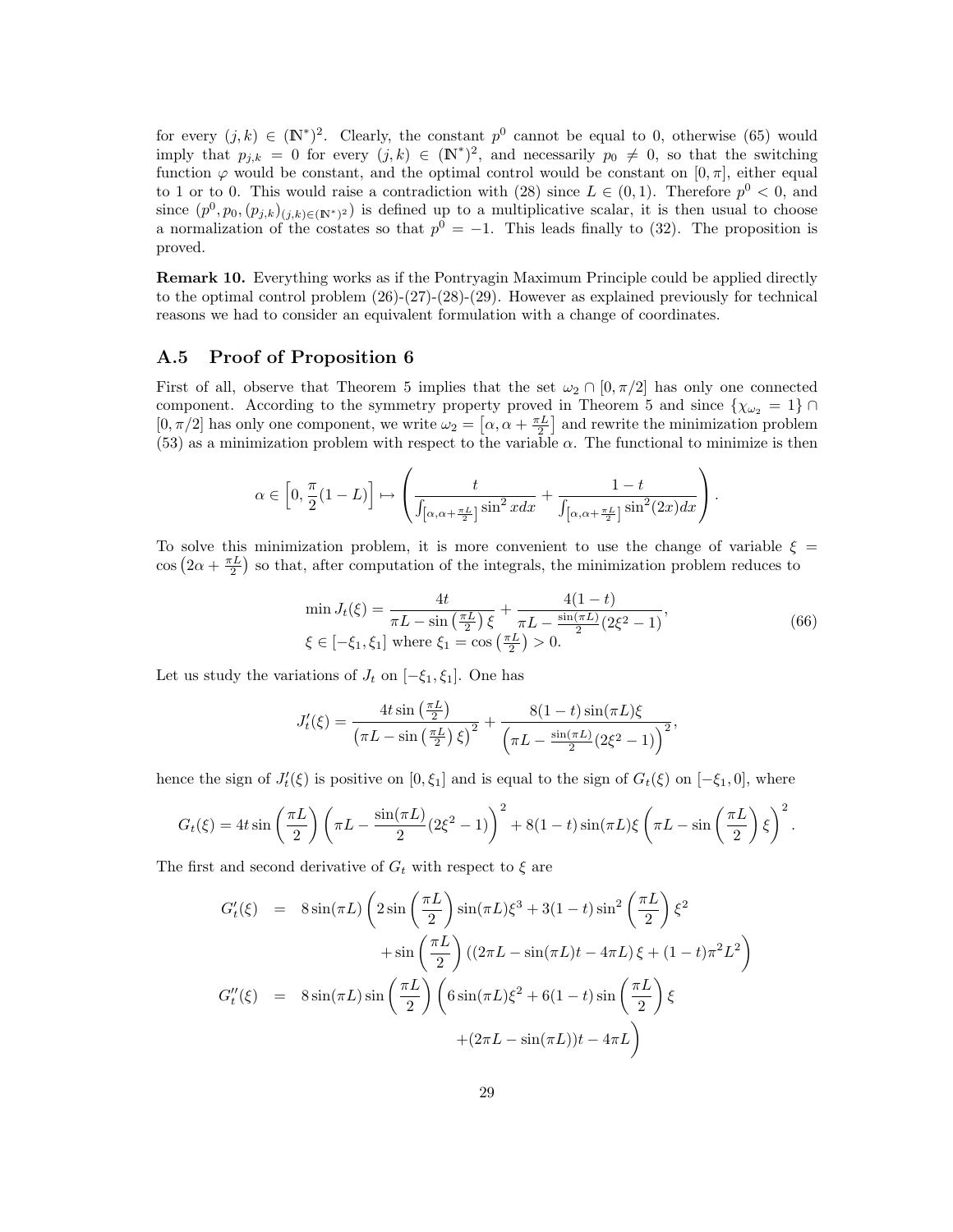Let us investigate the sign of  $G_t''(\xi)$  on  $[-\xi_1, 0]$ . Since  $(2\pi L - \sin(\pi L) \in [0, 2\pi L]$  whenever  $t \in [0, 1]$ , there holds

$$
G_t''(0) = 8\sin(\pi L)\sin\left(\frac{\pi L}{2}\right) \left( (2\pi L - \sin(\pi L))t - 4\pi L \right) \leq 0.
$$

Hence,

$$
G''_t(-\xi_1) = 6\sin(\pi L)\cos^2\left(\frac{\pi L}{2}\right) - 3(1-t)\sin(\pi L) + (2\pi L - \sin(\pi L))t - 4\pi L
$$
  
=  $\frac{3}{2}\sin(2\pi L) + (2\pi L - 4\sin(\pi L))t - 4\pi L \le 0.$ 

Indeed, the sign of  $G''_t(-\xi_1)$  can be obtained in the following way. Define the function f on  $[0, \pi]$  by  $f(u) = \frac{3}{2}\sin(2u) - 4t\sin u + 2(t-2)u$ , where u plays the role of  $\pi L$ . One has  $f'(u) =$  $6\cos^2 u - 4t\cos u + 2t - 7$  and  $f''(u) = 4\sin u(t-3\cos u)$ . Hence f' is decreasing on  $[0, \arccos(t/3)]$ and increasing on  $[\arccos(t/3), \pi]$ . Moreover,  $f'(0) = -2t - 1 < 0$  and  $f'(\arccos(t/3)) < 0$  since  $t \in [0,1].$  Since  $f'(\pi) = 6t - 1$ , distinguishing between the two cases  $t \leq \frac{1}{6}$  and  $t > \frac{1}{6}$ , we obtain in the first case that f is decreasing on  $[0, \pi]$  and in the second case the existence of  $u_1 \in (0, \pi)$  such that f is decreasing on  $[0, u_1]$  and then increasing on  $[u_1, \pi]$ . Since  $f(0) = 0$  and  $f(\pi) = 2\pi(t-2) < 0$ , in the two cases f is negative, which proves that  $G_t''(-\xi_1) \leq 0$ .

Since  $G''_t$  is a convex polynomial of degree 2 in the variable  $\xi$ , the set  $\{G''_t \leq 0\}$  is connected and hence,  $G''_t(\xi) \leq 0$  for every  $\xi \in [-\xi_1, 0].$ 

Let us next investigate the sign of  $G'_{t}(\xi)$  and of  $G_{t}(\xi)$  on  $[-\xi_{1},0]$ . First, we deduce from the sign of  $G_t''(\xi)$  on  $[-\xi_1, 0]$  that  $G_t'$  is decreasing on  $[-\xi_1, 0]$  and since  $G_t'(0) = 8 \sin(\pi L)(1-t)\pi^2 L^2$ , it follows that  $G'_{t}(\xi) \geq 0$  for every  $\xi \in [-\xi_1, 0]$ . Hence,  $G_t$  is increasing on  $[-\xi_1, 0]$ . Using the facts that  $G_t(0) = 8 \sin(\pi L)(1-t)\pi^2 L^2 \geq 0$ , that  $t \mapsto G_t(-\xi_1)$  is continuous, affine, has a positive limit when  $t$  tends to 1 and a negative one when  $t$  tends to 0, we deduce that

- if  $t < t_0$  then there exists  $-\xi_t \in [-\xi_1, 0]$  such that  $G_t(\xi)$  is negative on  $[-\xi_1, -\xi_t]$  and positive on  $[-\xi_t, 0]$ ; note moreover that  $-\xi_t$  is solution of the equation  $G_t(\xi) = 0$ ;
- if  $t \geq t_0$  then  $G_t(\xi) \geq 0$  for every  $\xi \in [-\xi_1, 0],$

where  $t_0 \in [0, 1]$  is the unique solution of the equation  $G_t(-\xi_1) = 0$  where the unknown is t. We deduce from all previous arguments that

- if  $t < t_0$  then  $G_t$  is decreasing on  $[-\xi_1, -\xi_t]$  and increasing on  $[-\xi_t, \xi_1]$ , and thus  $-\xi_t =$  $\argmin \{J_t(\xi), \xi \in [-\xi_1, \xi_1]\};$
- if  $t \geq t_0$  then  $G_t$  is increasing on  $[-\xi_1, \xi_1]$  and thus  $-\xi_1 = \arg\min \{J_t(\xi), \xi \in [-\xi_1, \xi_1]\}.$

Let us study in particular the case  $t < t_0$ . It follows from an implicit function argument that the map  $t \in [0, t_0] \mapsto -\xi_t$  is differentiable, since  $-\xi_t$  is solution of  $G_t(\xi) = 0$ . Setting  $g(t, \xi) = G_t(\xi)$ , there holds moreover, for  $t \in (0, t_0)$ ,

$$
\frac{d(-\xi_t)}{dt}(t) = -\frac{\frac{\partial g}{\partial t}(t, -\xi_t)}{\frac{\partial g}{\partial \xi}(t, -\xi_t)} = -\frac{8\sin(\pi L)\left(\pi L + \sin\left(\frac{\pi L}{2}\right)\xi_t\right)^2}{t\frac{\partial G_t}{\partial \xi}(-\xi_t)}\xi_t,
$$

and hence,

$$
sign\left(\frac{d(-\xi_t)}{dt}(t)\right) = sign(-\xi_t) < 0,
$$

for  $t > 0$ , since  $G'_t(\xi) \geq 0$  on  $[-\xi_1, 0]$ . Observe also that  $\xi_0 = \cos(2\alpha_0 + \frac{\pi L}{2}) = 0$ , since  $\alpha_0 =$  $\frac{\pi}{4}(1-L)$ . Defining  $\alpha_t$  as the inverse image of  $-\xi_t$  by the initial change of variable yields the statement.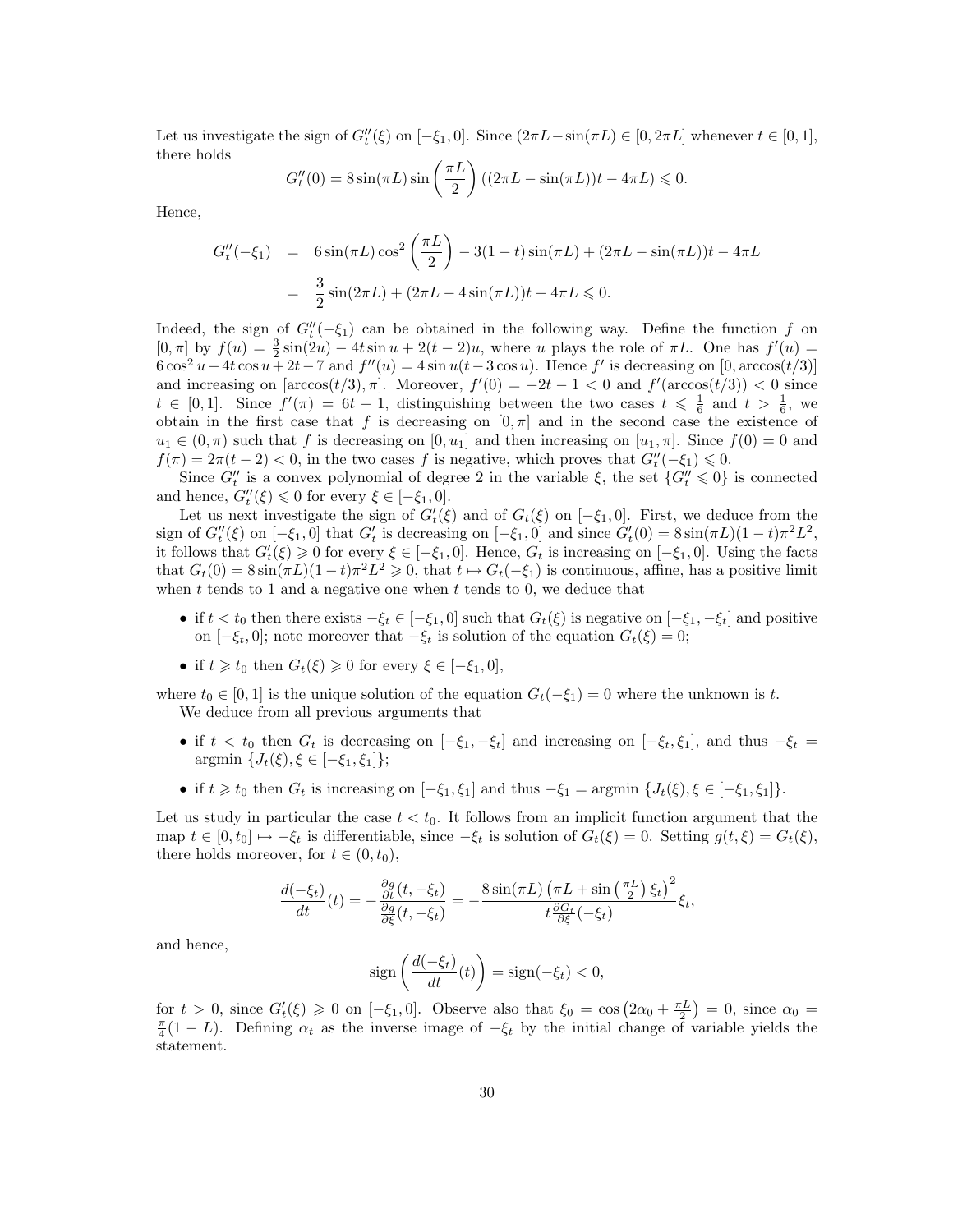Acknowledgment. The authors wish to thank Institut Henri Poincaré (Paris, France) for providing a very stimulating environment during the "Control of Partial and Differential Equations and Applications" program in the Fall 2010.

The first author was partially supported by the ANR project GAOS "Geometric analysis of optimal shapes".

The third author was partially supported by the Grant MTM2011-29306-C02-00 of the MICINN (Spain), project PI2010-04 of the Basque Government, the ERC Advanced Grant FP7-246775 NUMERIWAVES, the ESF Research Networking Program OPTPDE.

# References

- [1] N.I. Akhiezer, Elements of the theory of elliptic functions, Translations of Mathematical Monographs 79, American Mathematical Society (1990).
- [2] B. Bonnard, J.-B. Caillau, E. Trélat, Second order optimality conditions in the smooth case and applications in optimal control, ESAIM Control Optim. Calc. Var. 13 (2007), no. 2, 207–236.
- [3] D. Bucur, G. Buttazzo, Variational methods in shape optimization problems, Progress in Nonlinear Differential Equations 65, Birkhäuser Verlag, Basel (2005).
- [4] M. Cerf, T. Haberkorn, E. Trélat, *Continuation from a flat to a round Earth model in the* coplanar orbit transfer problem, Preprint Hal (2010), 28 pages, to appear in Optimal Control Appl. Methods.
- [5] S. Cox, E. Zuazua, The rate at which energy decays in a damped string, Comm. Partial Differential Equations 19 (1994), 213–243.
- [6] R. Fourer, D.M. Gay, B.W. Kernighan, AMPL: A modeling language for mathematical programming, Duxbury Press, Second edition (2002), 540 pages.
- [7] P. Hébrard, A. Henrot, *Optimal shape and position of the actuators for the stabilization of a* string, Syst. Cont. Letters 48 (2003), 199–209.
- [8] P. Hébrard, A. Henrot, A spillover phenomenon in the optimal location of actuators, SIAM J. Control Optim. 44 2005, 349–366.
- [9] A. Henrot, M. Pierre, Variation et optimisation de formes, Math. & Appl., Springer (2005).
- [10] A.E. Ingham, Some trigonometrical inequalities with applications to the theory of series, Math. Zeitschrift 41 (1936), 367–379.
- [11] X.J. Li, J.M. Yong, Necessary conditions for optimal control of distributed parameter systems, SIAM J. Control Optim. 29 (1991), no. 4, 895–908.
- [12] J.-L. Lions, Exact controllability, stabilizability and perturbations for distributed systems, SIAM Rev. 30 (1988), 1–68.
- [13] J.-L. Lions, *Contrôlabilité exacte, perturbations et stabilisation de systèmes distribués*, Tome 1, Recherches en Mathématiques Appliquées [Research in Applied Mathematics], Masson (1988).
- [14] S. Mandelbrojt, *Quasi-analycité des séries de Fourier*, Annali della Scuola Normale Superiore di Pisa, Classe di Scienze 2e série, tome 4, no. 3 (1935), 225–229.